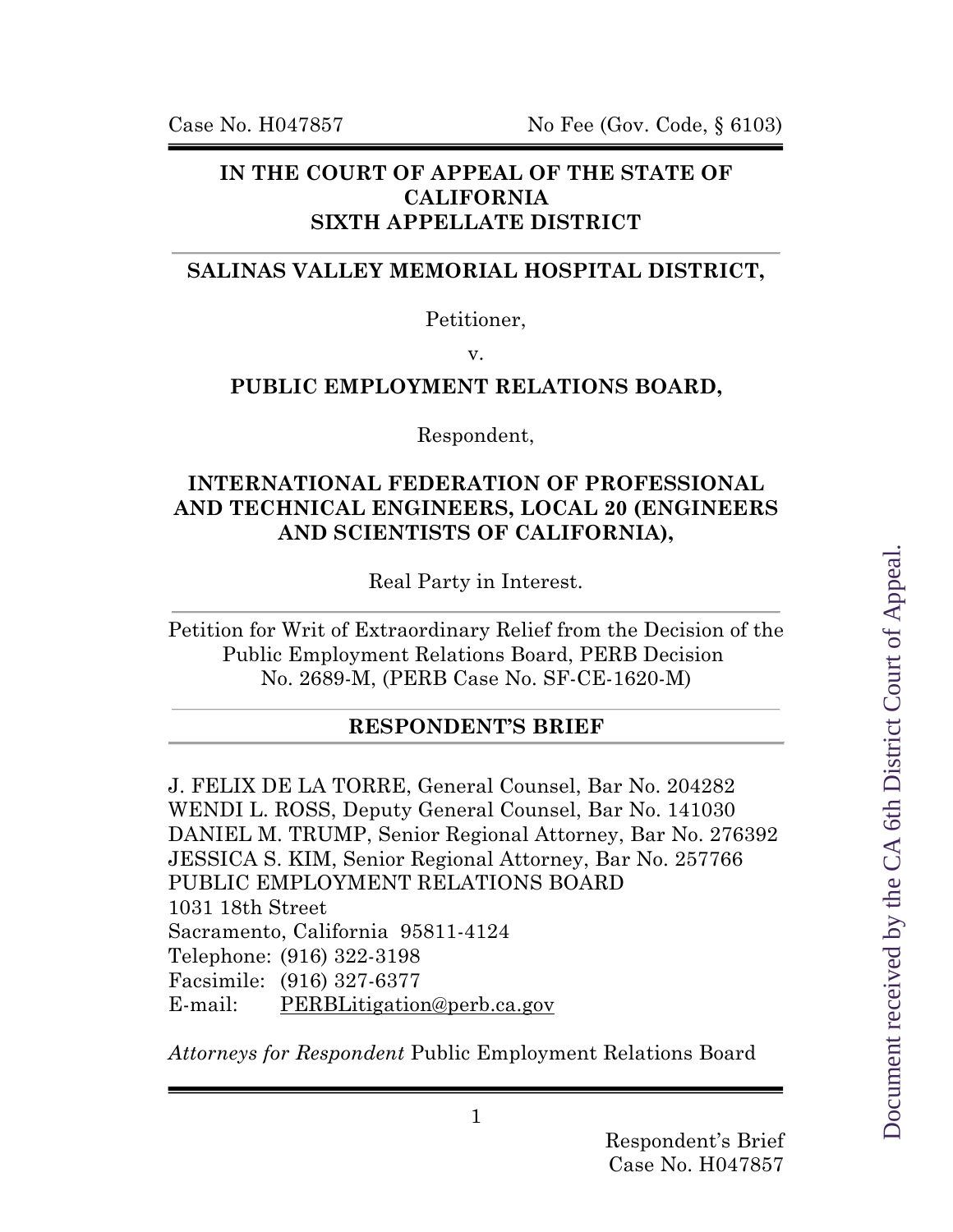# **IN THE COURT OF APPEAL OF THE STATE OF CALIFORNIA SIXTH APPELLATE DISTRICT**

## **CERTIFICATE OF INTERESTED ENTITIES OR PERSONS California Rules of Court, rule 8.208**

Court of Appeal Case Number: H047857

Case Name: *Salinas Valley Memorial Hospital District v. Public Employment Relations Board; International Federation of Professional and Technical Engineers, Local 20, (Engineers and Scientists of California)*

Each party other than the [Public Employment Relations Board] must comply with the requirements of rule 8.208 concerning serving and filing a Certificate of Interested Entities or Persons. (Cal. Rules of Court, rule 8.728(d)(1).)

Dated: September 28, 2020

J. FELIX DE LA TORRE, General Counsel WENDI L. ROSS, Deputy General Counsel

By \_\_\_\_\_\_\_\_\_\_\_\_\_\_\_\_\_\_\_\_\_\_\_\_\_\_\_\_\_\_\_\_\_\_\_\_\_\_\_\_\_ DANIEL TRUMP, Senior Regional Attorney

Attorneys for Respondent PUBLIC EMPLOYMENT RELATIONS BOARD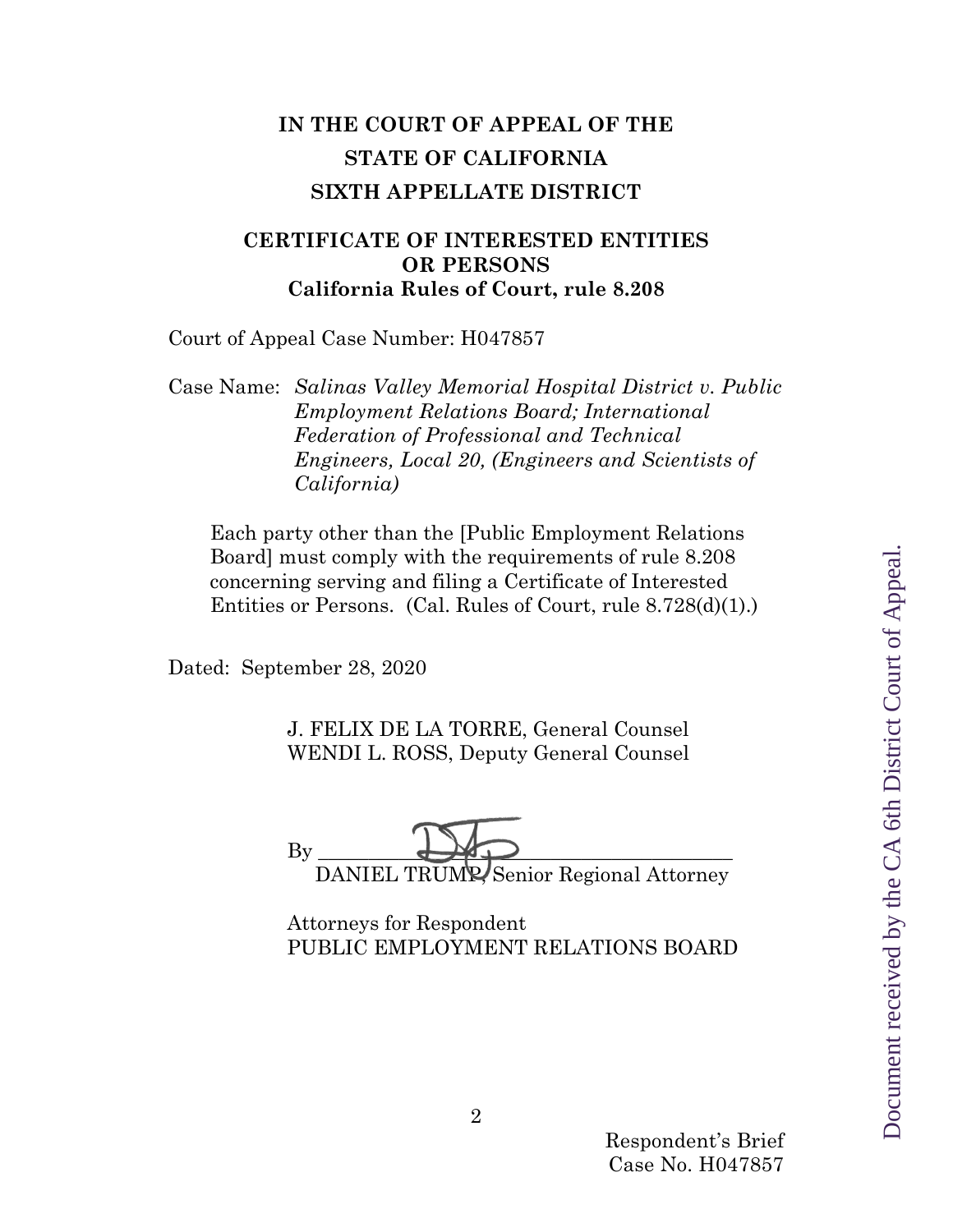# **TABLE OF CONTENTS**

|     |                                                   | FACTUAL AND PROCEDURAL BACKGROUND 11                                                                                           |  |
|-----|---------------------------------------------------|--------------------------------------------------------------------------------------------------------------------------------|--|
| Ι.  |                                                   |                                                                                                                                |  |
|     | A.                                                |                                                                                                                                |  |
|     | <b>B.</b>                                         |                                                                                                                                |  |
| II. |                                                   |                                                                                                                                |  |
|     | A.                                                | The Hospital's Third Opportunity to Apply                                                                                      |  |
|     | <b>B.</b>                                         | The Hospital's June 27, 2018 Determination 23                                                                                  |  |
|     | $\mathcal{C}$ .                                   | ESC's Third Unfair Practice Charge 32                                                                                          |  |
|     |                                                   |                                                                                                                                |  |
|     |                                                   |                                                                                                                                |  |
| Ι.  | PERB appropriately reviewed the reasonableness of |                                                                                                                                |  |
|     | $A$ .                                             | The MMBA authorizes PERB to review<br>whether an employer reasonably applied a<br>local rule concerning unit appropriateness41 |  |
|     | В.                                                | It was not clearly erroneous for PERB to<br>withhold deference to the Hospital's unit                                          |  |
|     | $\mathcal{C}$ .                                   | The Board's consideration of the Hospital's<br>past unfair practices was consistent with San                                   |  |
| II. |                                                   | Substantial evidence supports the Board's finding<br>that the Hospital unreasonably applied its local                          |  |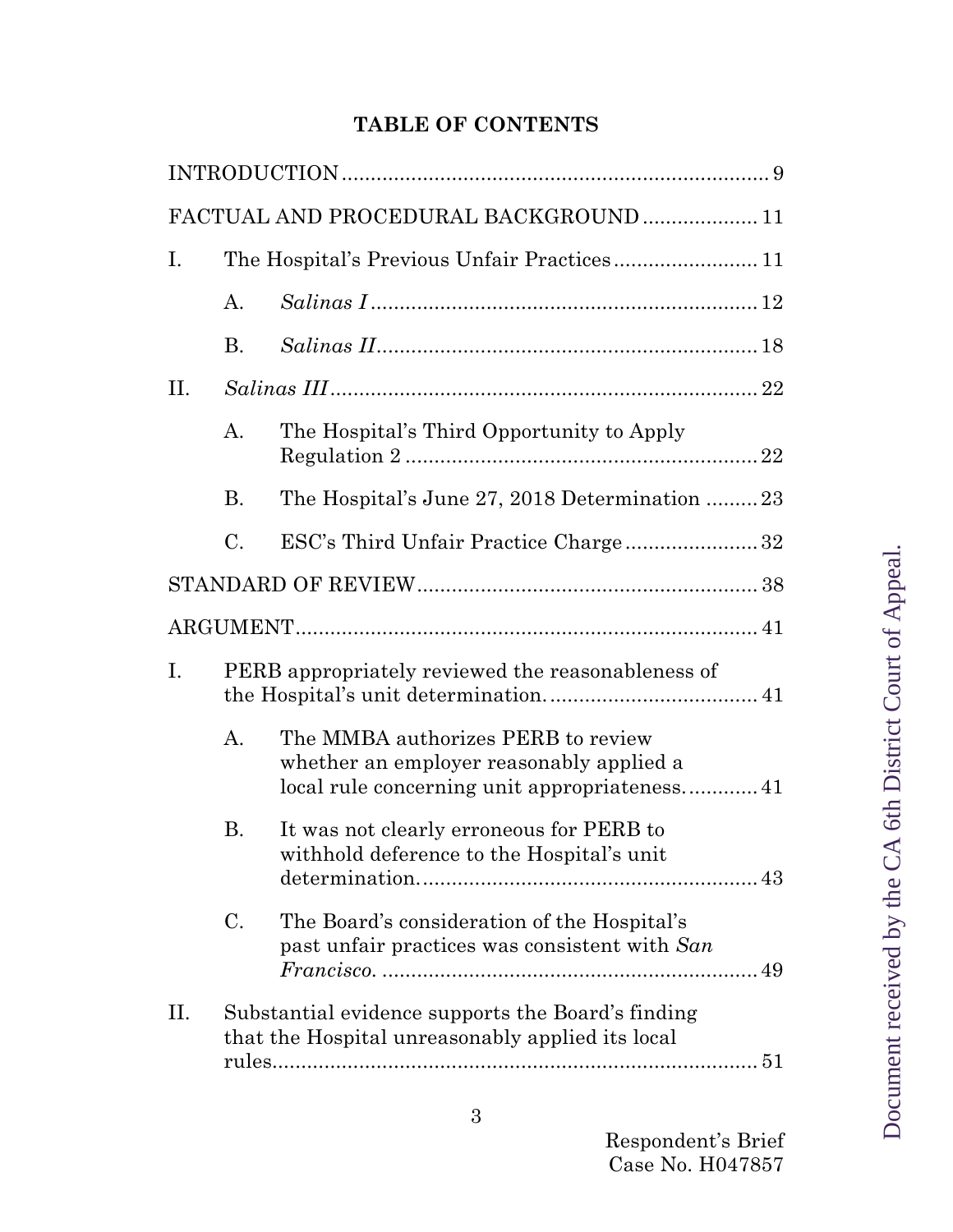|      | A.        | The Hospital's failure to consider employee<br>rights distorted every part of its unit                                                                                                  |  |
|------|-----------|-----------------------------------------------------------------------------------------------------------------------------------------------------------------------------------------|--|
|      | <b>B.</b> | Substantial evidence supports the Board's<br>findings that the Hospital misstated or<br>misapplied all applicable factors to conclude<br>that the proposed unit is not "appropriate."54 |  |
| III. |           | The Board's order that the Hospital recognize and<br>bargain with ESC is well within its broad remedial                                                                                 |  |
|      |           |                                                                                                                                                                                         |  |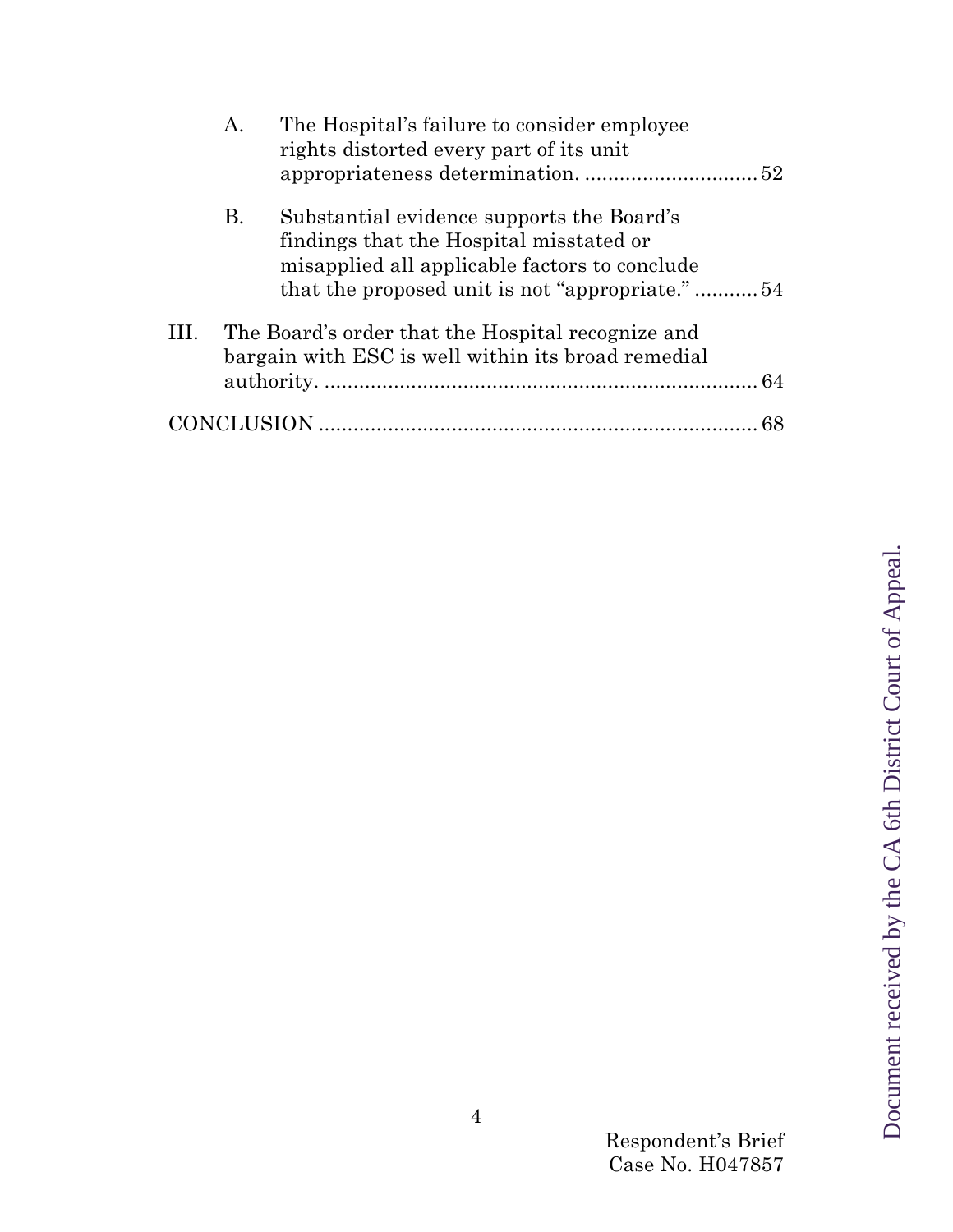## **TABLE OF AUTHORITIES**

## **FEDERAL CASE LAW**

| Local Joint Executive Bd. of Las Vegas v. National Labor |  |
|----------------------------------------------------------|--|
| National Labor Relations Bd. v. Res-Care, Inc.           |  |
| Phelps Dodge Corp. v. National Labor Relations Bd.       |  |
| Small v. Avanti Health Systems, LLC                      |  |

## **CALIFORNIA CASE LAW**

| Alameda County Assistant Public Defenders Assn. v.                                                                      |
|-------------------------------------------------------------------------------------------------------------------------|
| B.C. Cotton, Inc. v. Voss                                                                                               |
| Boling v. Public Employment Relations Bd.                                                                               |
| Butte View Farms v. Agricultural Labor Relations Bd.                                                                    |
| Coachella Valley Mosquito & Vector Control Dist. v. Public<br><i>Employment Relations Bd.</i> (2005) 35 Cal.4th 1072 39 |
| County of Los Angeles v. Los Angeles County Employee                                                                    |
| Covina–Azusa Fire Fighters Union v. City of Azusa                                                                       |
| International Brotherhood of Electrical Workers v. City of                                                              |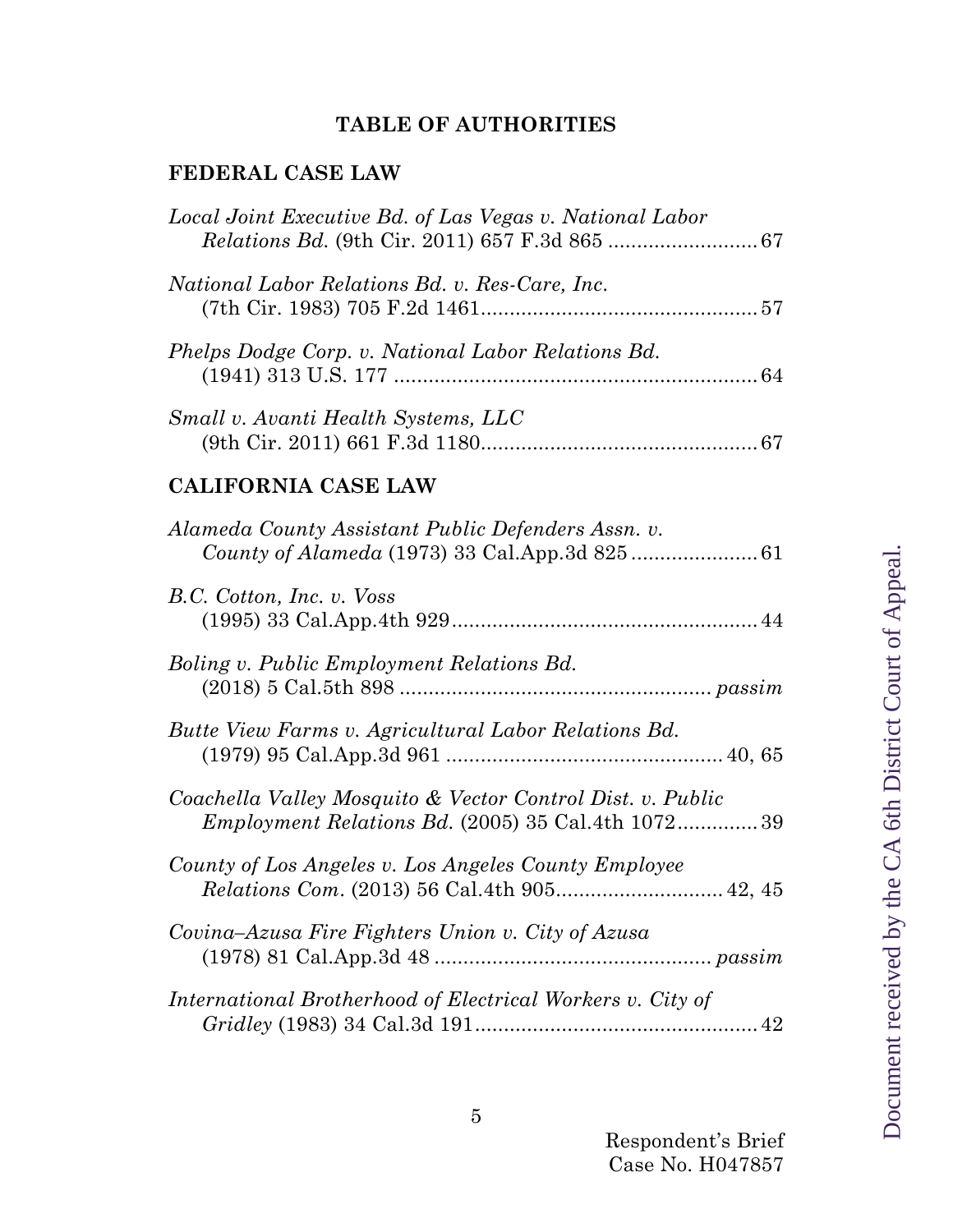| Jasmine Vineyards, Inc. v. Agricultural Labor Relations                                                            |  |
|--------------------------------------------------------------------------------------------------------------------|--|
| Mt. San Antonio Community College Dist. v. Public<br><i>Employment Relations Bd.</i>                               |  |
| Organization of Deputy Sheriffs v. County of San Mateo                                                             |  |
| People ex rel. Lockyer v. Sun Pacific Farming Co.                                                                  |  |
| San Mateo City School Dist. v. Public Employment                                                                   |  |
| Santa Clara County Dist. Attorney Investigators Assn. v.<br>County of Santa Clara (1975) 51 Cal.App.3d 255  45, 61 |  |
| Tex-Cal Land Management, Inc. v. Agricultural Labor                                                                |  |
| Tobe v. City of Santa Ana                                                                                          |  |
| Tri-Fanucchi Farms v. Agricultural Labor Relations                                                                 |  |
| United Clerical Employees v. County of Contra Costa                                                                |  |
| <b>CALIFORNIA STATUTES</b>                                                                                         |  |
|                                                                                                                    |  |
|                                                                                                                    |  |
|                                                                                                                    |  |
|                                                                                                                    |  |
|                                                                                                                    |  |
|                                                                                                                    |  |

Respondent's Brief Case No. H047857

Gov. Code, § 3507, subd. (c)............................................... 9, 17, 32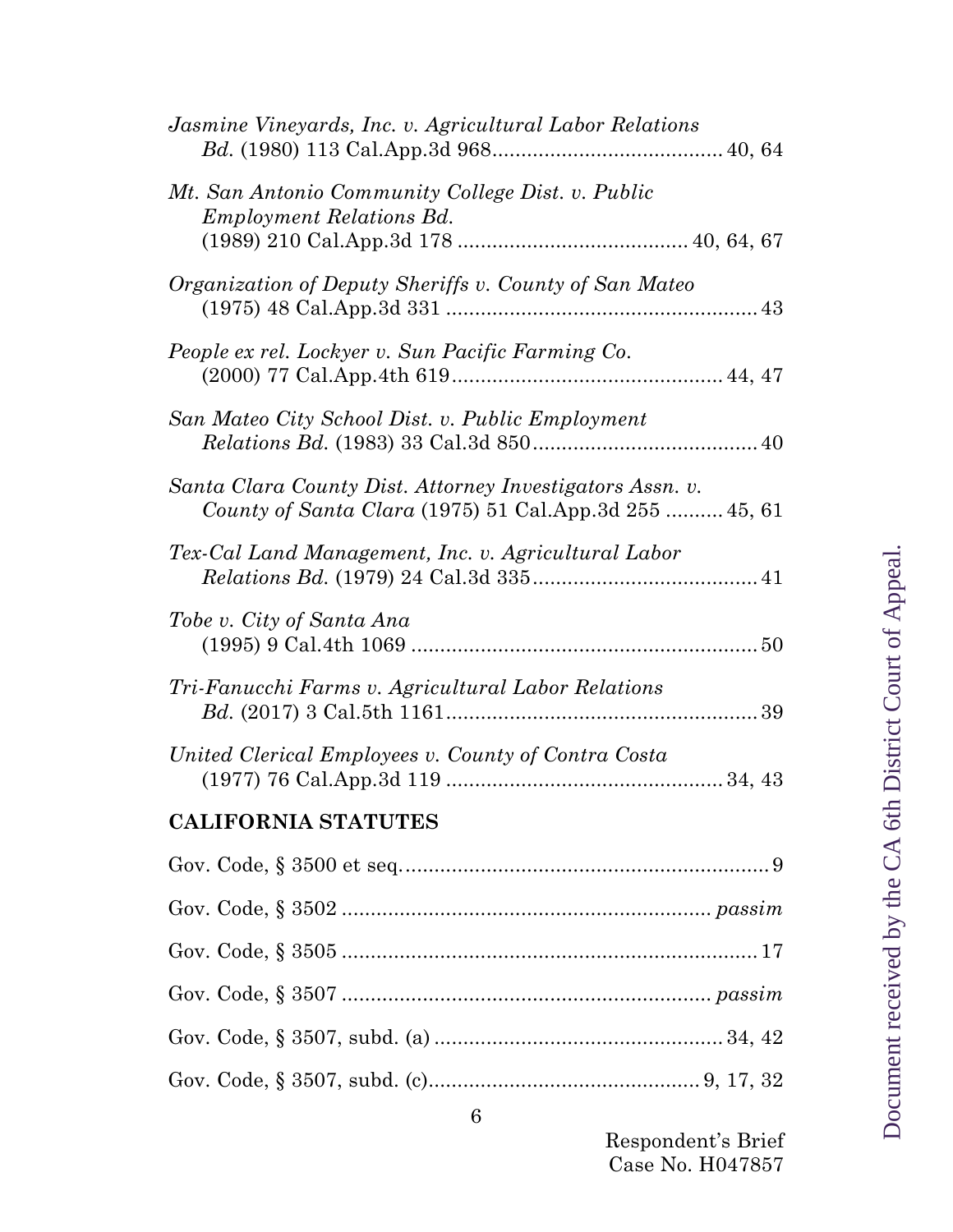## **CALIFORNIA ADMINISTRATIVE DECISIONS**

| City & County of San Francisco                                  |
|-----------------------------------------------------------------|
| City & County of San Francisco                                  |
| City of Fremont                                                 |
| City of Glendale                                                |
| County of Monterey                                              |
| County of Orange<br>(2016) PERB Decision No. 2478-M  47, 65, 66 |
| County of Riverside<br>(2010) PERB Decision No. 2119-M  42, 43  |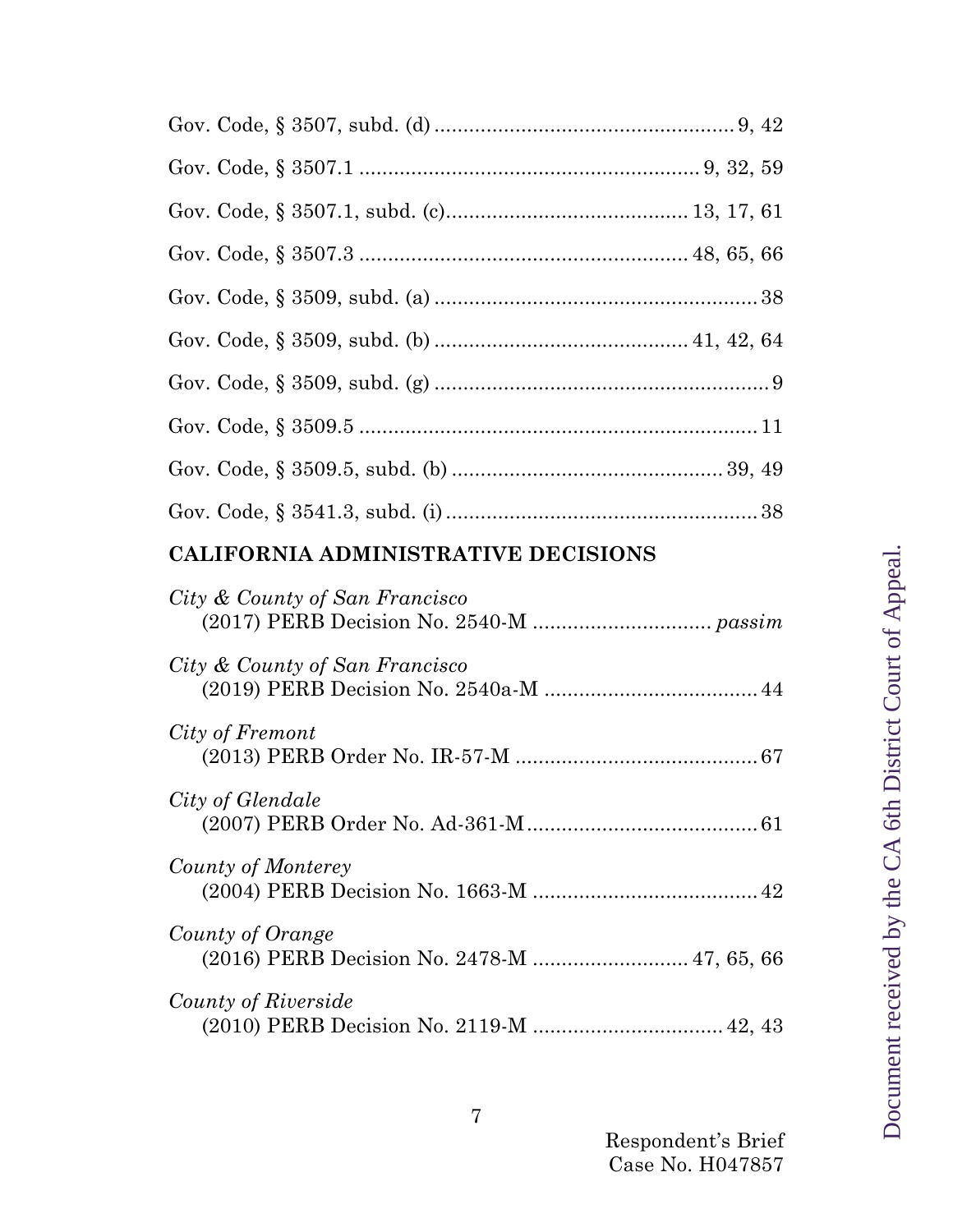| County of Riverside<br>(2011) PERB Decision No. 2163-M  48, 65, 66        |  |
|---------------------------------------------------------------------------|--|
| <i>Fairfield-Suisun Unified School District</i>                           |  |
| Oakland Unified School District                                           |  |
| Pleasanton Joint School District/Amador Valley Joint                      |  |
| Union High School District<br>(1981) PERB Decision No. 169 53, 57, 58, 62 |  |

## **FEDERAL ADMINISTRATIVE DECISIONS**

| Levine Hosp. of Hayward, Inc. |  |
|-------------------------------|--|
|                               |  |

## **REGULATIONS**

# **OTHER AUTHORITY**

## **CALIFORNIA SECONDARY SOURCES**

| Public Employee Bargaining in California: The Meyers- |  |  |
|-------------------------------------------------------|--|--|
| Milias-Brown Act in the Courts                        |  |  |
|                                                       |  |  |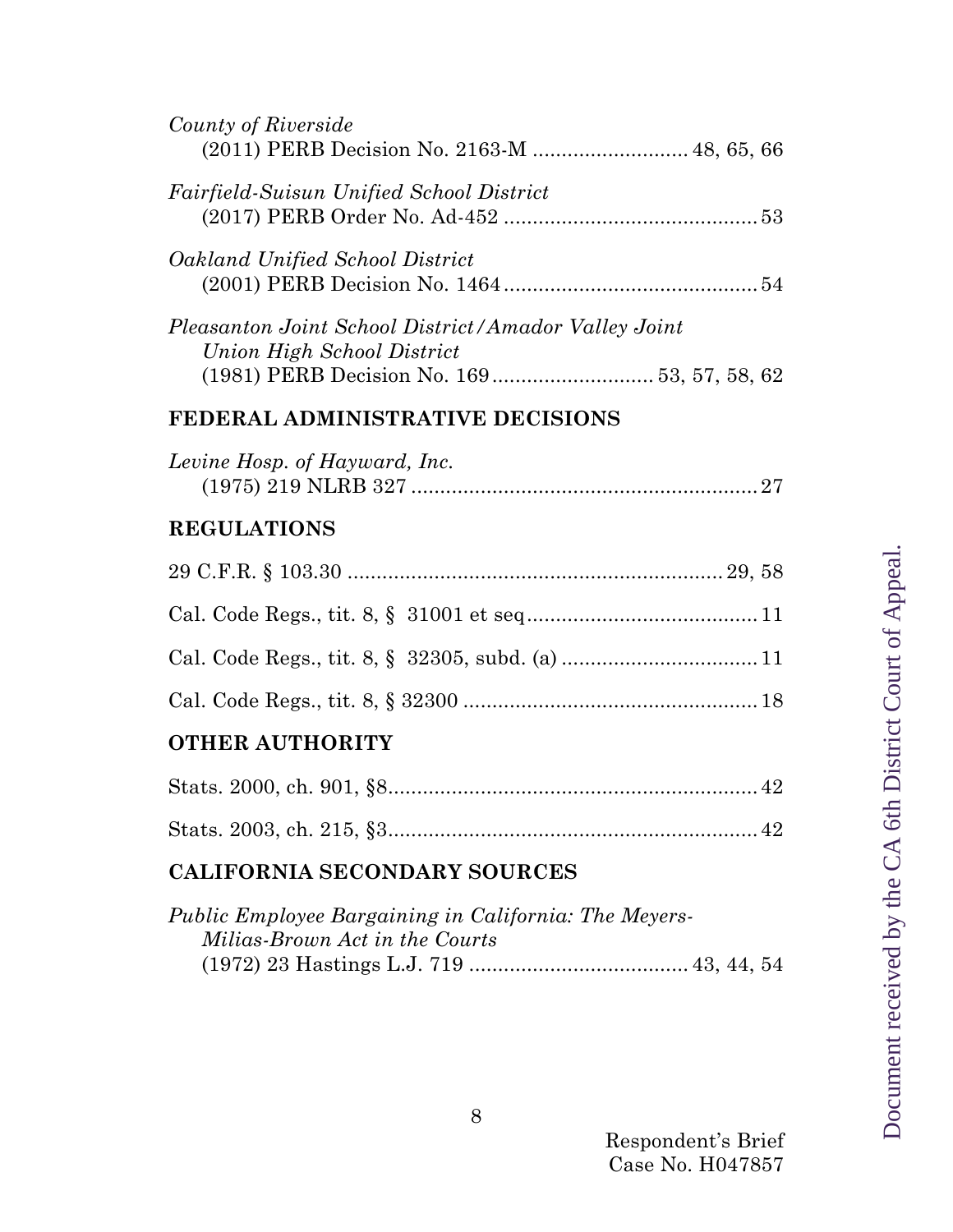#### **INTRODUCTION**

<span id="page-8-0"></span>The Meyers-Milias-Brown Act (MMBA or Act; Gov. Code, § 3500 et seq.)[1](#page-8-1) gives public employees the right to form, join, and participate in the activities of employee organizations of their own choosing. (§ 3502.) The Act further guarantees employees of local public agencies the right to select their representative by majority authorization within an appropriate bargaining unit. (§ 3507.1) The Act also permits public agencies to promulgate rules to regulate the recognition and unit determination process. (§ 3507.) But these rules may not be formulated or applied to undermine employee rights. (§ 3507, subd. (d); § 3509, subd. (g).) And a public agency may not unreasonably withhold recognition from an employee organization. (§ 3507, subd. (c).) Here, the Public Employment Relations Board (PERB or Board) found that the Salinas Valley Memorial Hospital District (Hospital) has, for now six years, unreasonably—and unlawfully—refused to recognize a bargaining unit of laboratory employees represented by Engineers and Scientists of California, IFPTE Local 20 (ESC). Substantial evidence supports the Board's findings.

In 2014, laboratory employees of the Hospital attempted to join a union. ESC obtained authorizations from a majority of employees in the unit, and met with the Hospital's managers to demand recognition under the MMBA. The parties negotiated over the composition of the bargaining unit, and the union's

<span id="page-8-1"></span><sup>1</sup> Further statutory references are to the Government Code.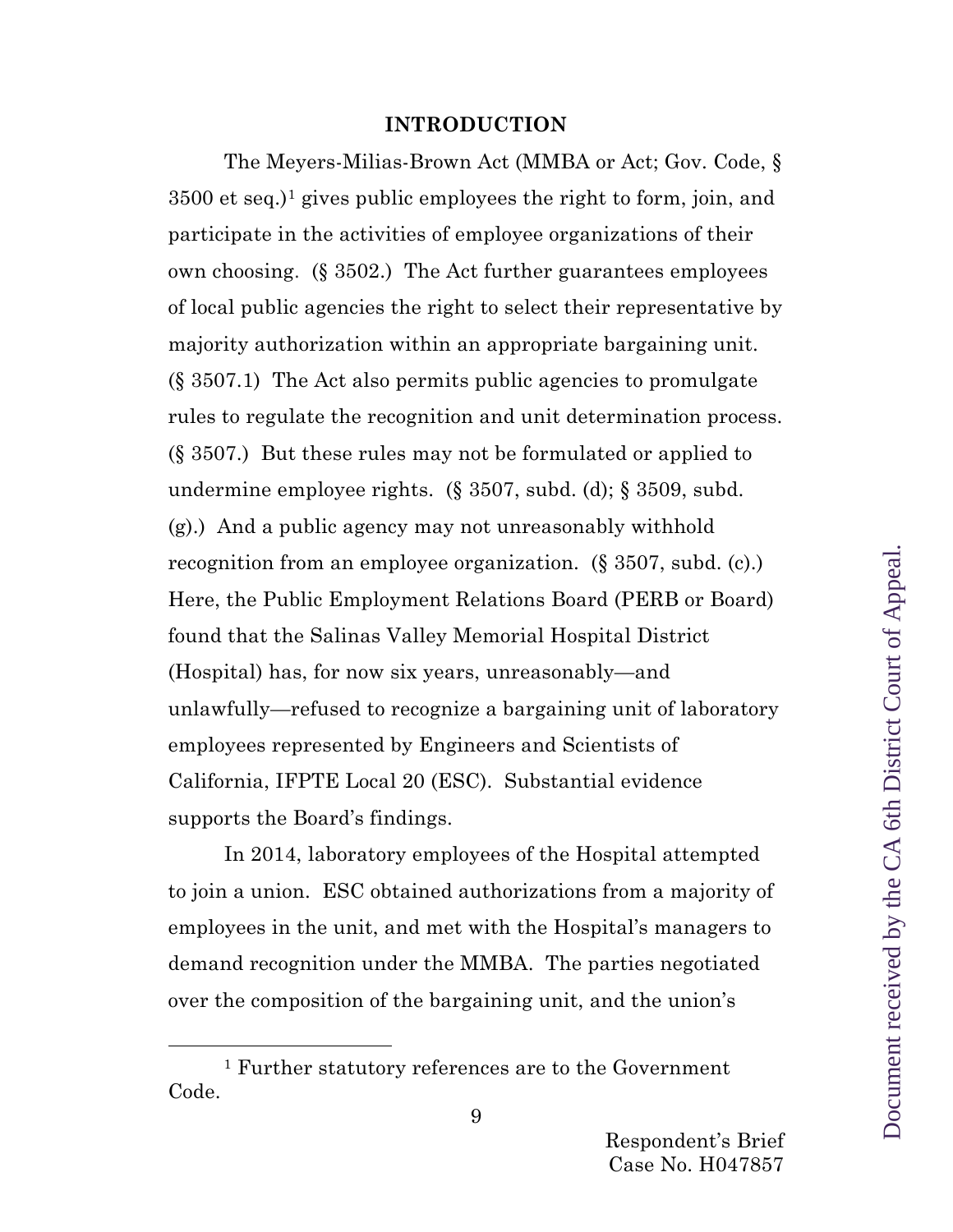proof of majority support was verified by a state mediator. But the Hospital refused to recognize and negotiate with ESC.

Since then, ESC has filed with the Board three unfair practice charges on behalf of those laboratory employees. The third charge is the matter before this Court. Each time, PERB has found the Hospital in violation of its duties under the Act and ordered it to take corrective measures. The Hospital has engaged in a now-six-year game of keep-away with its own employees and their rights. During this time, the Hospital has repeatedly introduced obstacles to its employees' attempt to be represented by ESC. For instance, the Hospital first complained that the proposed unit failed to include histology technicians, prevailed on the union to include them, and then years later found that the inclusion of those same employees weighed against approving the unit. Similarly, the Hospital faulted the unit for being "nonconforming" to traditional healthcare units. But it failed to acknowledge why the proposed unit is nonconforming: because the Hospital itself previously established nonconforming units that excluded many laboratory employees. The Hospital's reliance on these and other disingenuous grounds for rejecting ESC's proposed unit is contrary to its duty to apply its local rules in a neutral and evenhanded fashion. This conduct is not a "reasonable" application of the Hospital's local rules, and for this reason it is contrary to the Act.

The Hospital would have this Court and PERB ignore these facts and read the Hospital's decision not to recognize ESC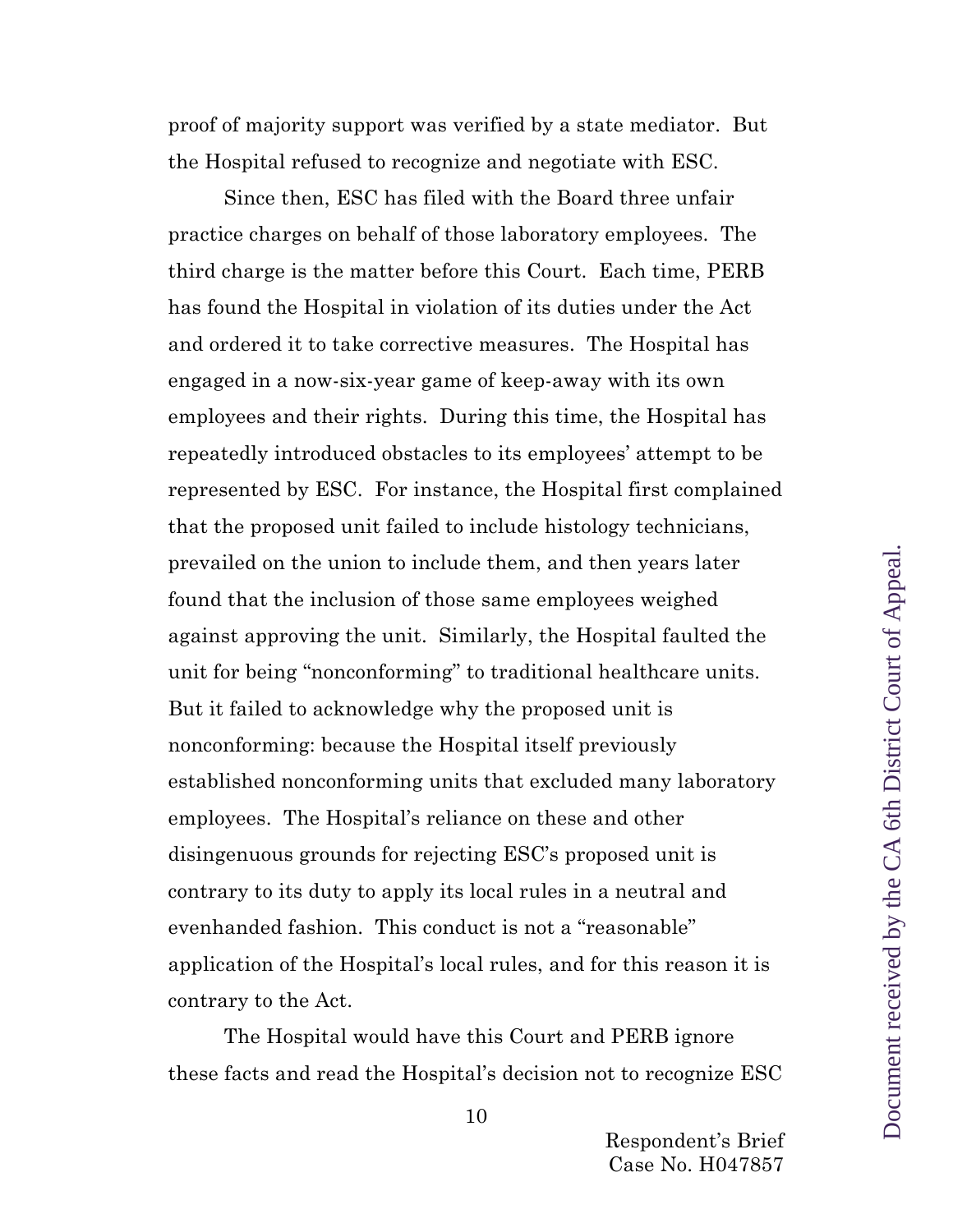in a vacuum. But even the customary deference afforded to public agencies in making unit determinations for their employees does not require PERB to ignore clear bad faith conduct by those agencies in such determinations. To preserve the ability of the Hospital's employees to meaningfully exercise their rights under the Act, the Court should affirm the Board's decision and deny the Hospital's petition.

#### **FACTUAL AND PROCEDURAL BACKGROUND**

#### <span id="page-10-1"></span><span id="page-10-0"></span>**I. The Hospital's Previous Unfair Practices**

As noted, the matter before this Court is the third case in a six-year-long dispute. The first two cases also resulted in rulings against the Hospital that were not appealed to the PERB Board itself. Because those decisions were not appealed, they are binding on the parties and beyond the scope of the Hospital's Petition. (§ 3509.5; Cal. Code Regs., tit. 8, § 32305, subd. (a).)<sup>[2](#page-10-2)</sup> However, those decisions provide necessary context for the current case, which is why the Board itself took notice of the records in the prior two charges when deciding the third case. (AR:II:1066.)[3](#page-10-3) For these reasons, this summary includes

Document received by the CA 6th District Court of Appeal.Document received by the CA 6th District Court of Appeal

<span id="page-10-2"></span><sup>2</sup> PERB Regulations are codified at California Code of Regulations, title 8, section 31001 et seq. Further citations to these regulations are presented in the format, PERB Regulation [section number].

<span id="page-10-3"></span><sup>3</sup> Citations to the administrative record have the format (AR:[Volume Number]:[Sequential Page Number].) Volumes I-IV contain the record of the case under review, *Salinas III*. Volumes V-VI contain the record of *Salinas I*. Volumes VII-VIII contain the record of *Salinas II*.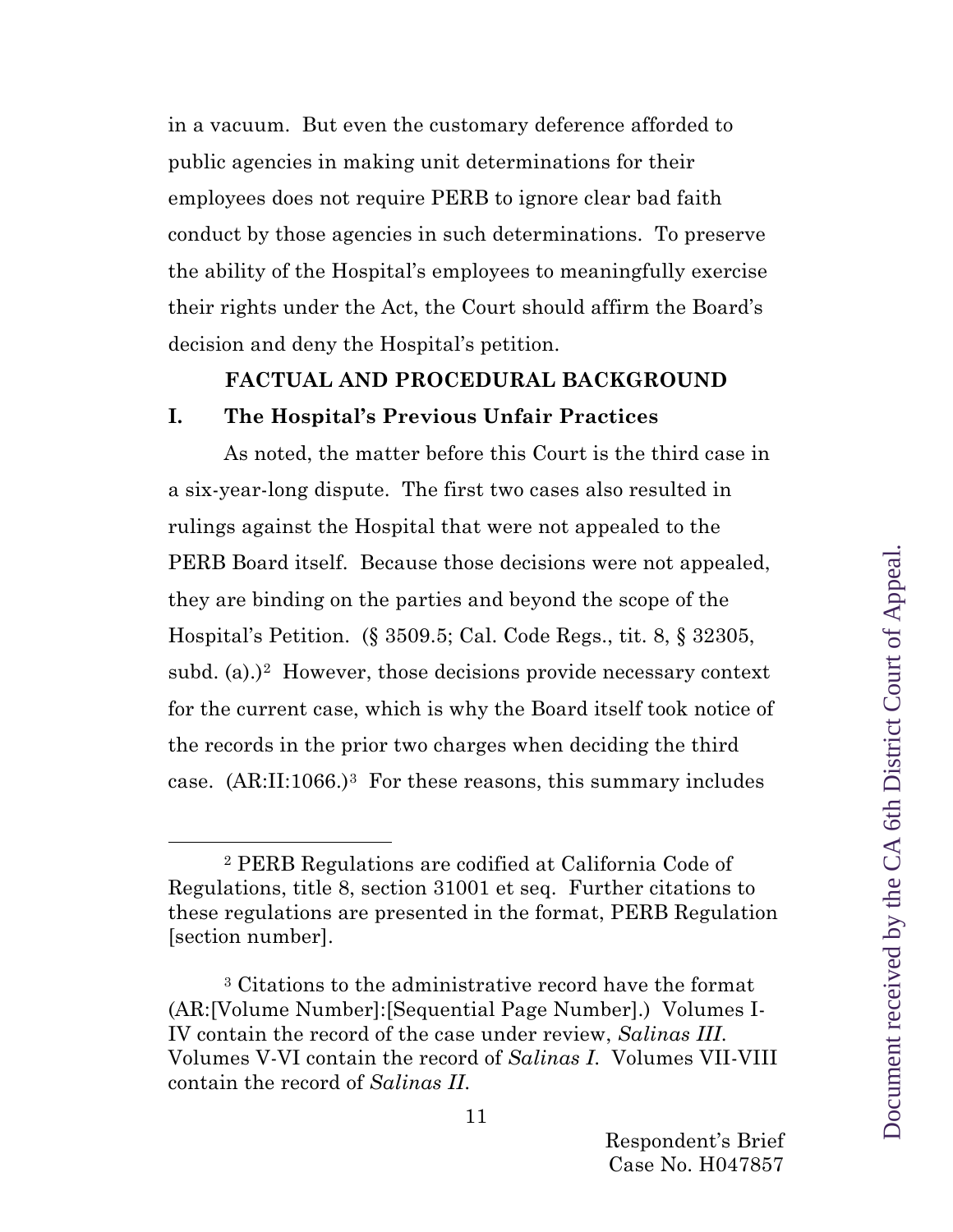the first two decisions, encompassing the history of the dispute up to the facts of the instant matter.[4](#page-11-1)

## **A.** *Salinas I*

<span id="page-11-0"></span>On February 12, 2015, ESC filed an unfair practice charge, Case No. SF-CE-1287-M, against the Hospital. (AR:V:2068-2116.) In accordance with PERB Regulations, an evidentiary hearing was held before a PERB administrative law judge (AR:VI:2459-2589), and the parties submitted posthearing briefs (AR:V:2271-2320). The ALJ issued a proposed decision on November 5, 2015. (AR:V:2322-2351.) Because neither party appealed the ALJ's decision to the Board itself, it became final and binding on the parties on December 2, 2015. (*Salinas Valley Memorial Hospital District* (2015) PERB Decision No. HO-U-1191-M (*Salinas I*); AR:V:2353-2380; see PERB Regulation 32300.)

## **1.** *Salinas I***'s Factual Findings**

In 2014, a clinical laboratory scientist (CLS) working at the Hospital sent an e-mail to ESC requesting information about collective bargaining. (AR:V:2356.) ESC organizer Dominic Chan arranged a meeting to gauge the CLSs' interest in unionization. (AR:V:2355-2356) Chan and ESC determined that there was sufficient interest, so they circulated a petition

<span id="page-11-1"></span><sup>4</sup> Because these prior decisions are binding on the parties and they are not subject to direct or collateral attack in this case, citations are generally to the decisions themselves, not the underlying administrative record of those cases, except where the record provides additional context.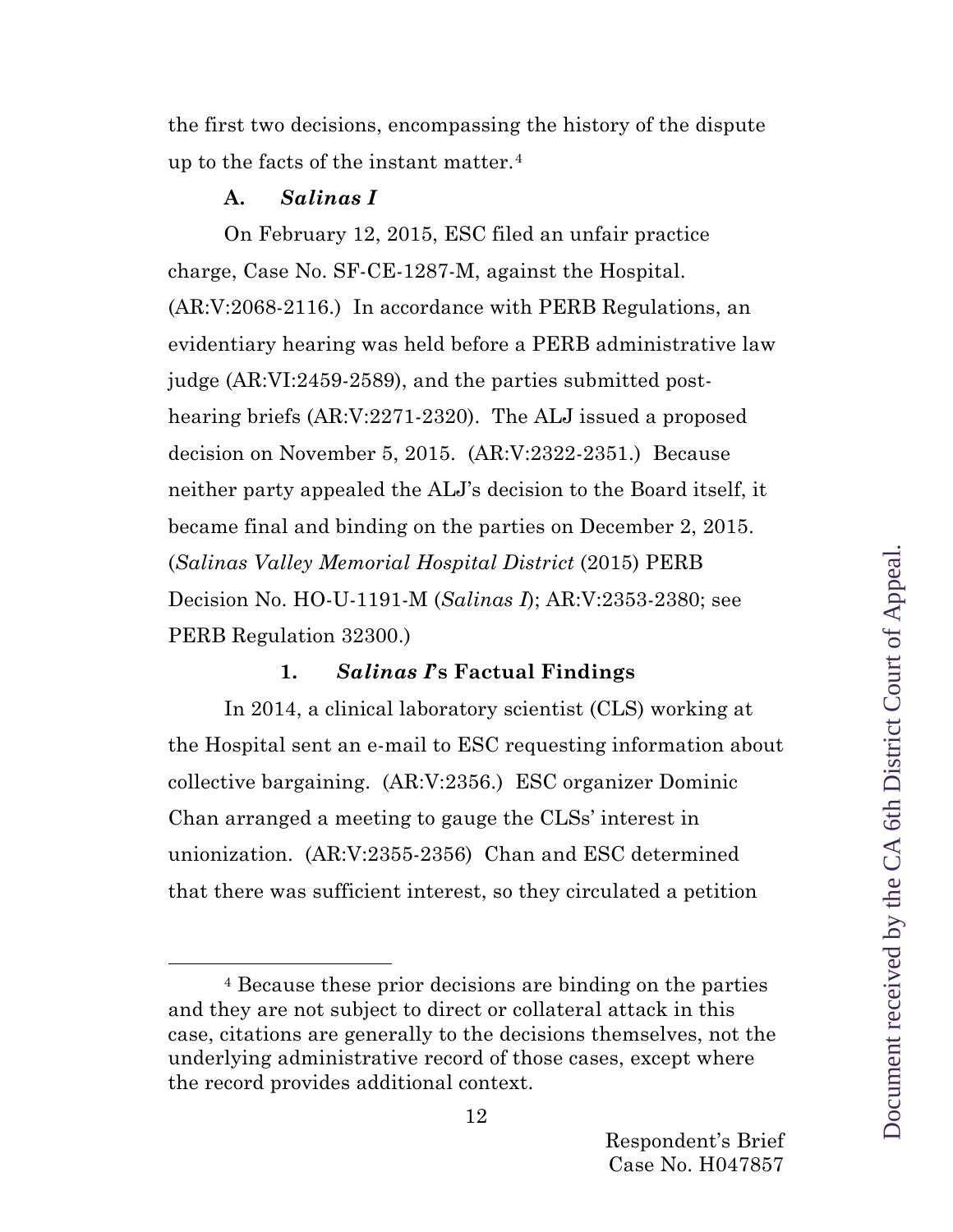among the employees. (AR:V:2356*.*) On September 16, 2014, Chan sent a letter formally requesting that the Hospital recognize ESC as the CLSs' exclusive representative. (*Ibid*.) Two days later, ESC sent a follow-up letter adding medical laboratory technicians (MLTs) its request for recognition. (*Ibid.*)

The Hospital's Director of Human Resources, Michelle Childs, responded to Chan. (AR:V:2356.) Initially, Childs requested that ESC agree to submit the issue to a secret ballot election. (*Ibid*.) Chan disagreed and suggested that the parties arrange to have a mediator from the State Mediation and Conciliation Service (SMCS) verify proof of ESC's majority status by the "card check" process provided for in MMBA section 3507.1, subdivision (c). (AR:V:2356-2357.)

After some back-and-forth, Chan and Childs agreed that a mediator would conduct a card check. (AR:V:2357.) During these discussions, Childs for the first time raised an unspecified concern about the composition of the proposed bargaining unit. (*Ibid.*) Childs believed she had preserved the Hospital's "right to object to the composition of the bargaining unit," but wanted to "mov[e] the process forward." (*Ibid*.)

On October 23, 2014, Childs sent a memorandum addressed to all MLTs, histology technicians (histotechs), and lead histology technicians (lead histotechs) to inform them that ESC had demanded recognition as their exclusive representative. (AR:V:2357.) Histotechs and lead histotechs had not been included in ESC's petition, and Chan believed that their absence from the petition was Childs' previously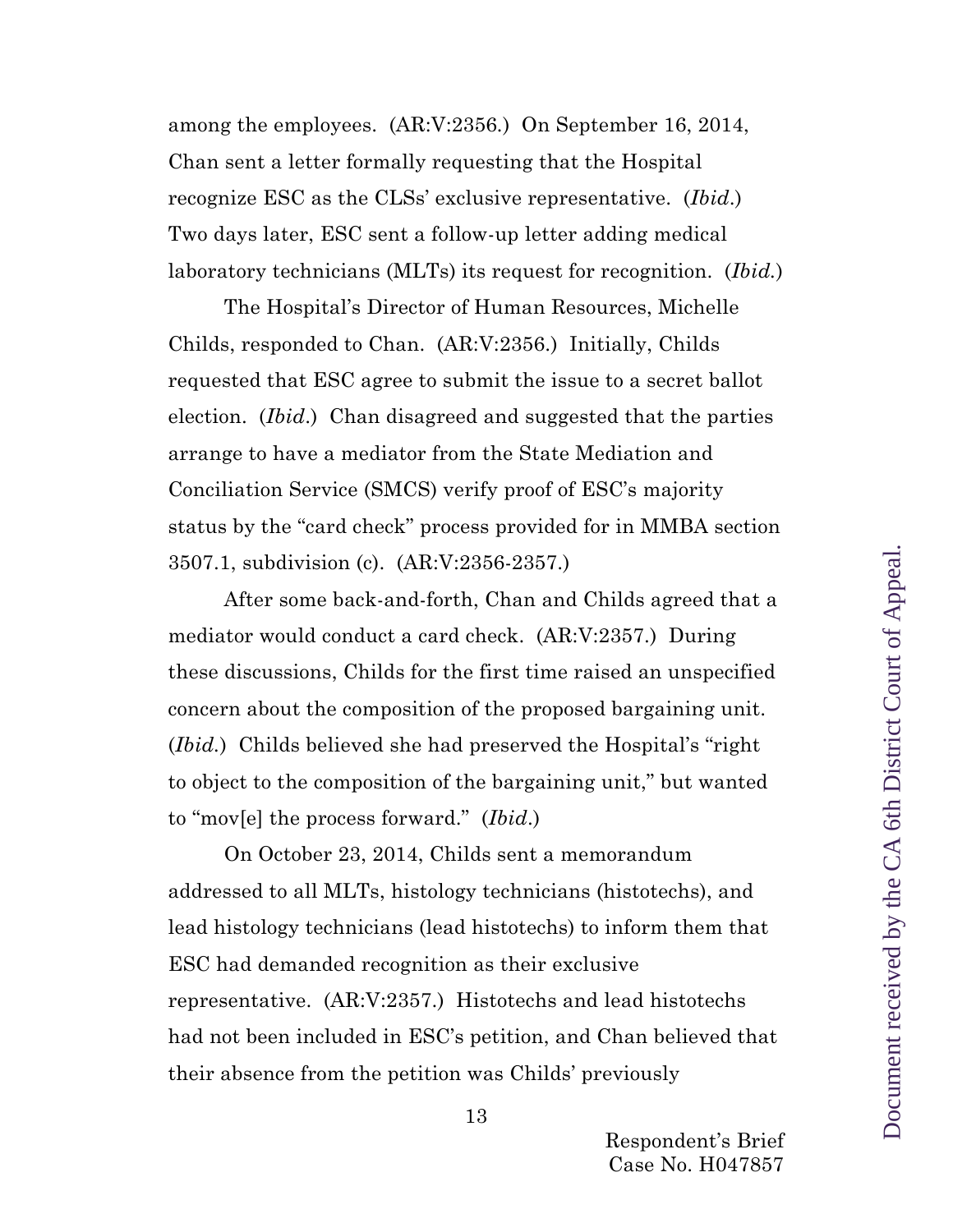unspecified concern about the composition of the unit. (*Ibid.*) Chan responded by letter to protest the inclusion of the histotechs and lead histotechs. (*Ibid.*)

Four days later Chan and Childs participated in a conference call with SMCS mediator Kenneth Glenn to discuss the logistics of the card check. (AR:V:2357-2358.) The parties did not discuss any substantive matters related to unit composition, but the Hospital did agree to provide a list of all employees in the classifications covered by ESC's petition. (*Ibid.*)

Childs sent the list by e-mail. (AR:V:2358.) The list included histotechs and lead histotechs in addition to the CLSs and MLTs that ESC had sought to represent. (AR:VI:2618- 2619.) Childs' e-mail also contained a reservation of the Hospital's right to continue to protest the "appropriateness" of the unit. (AR:V:2358.)

Because Childs had not otherwise specified the Hospital's concerns about the unit's appropriateness, Chan continued to believe that the dispute concerned the histotechs and lead histotechs. (AR:V:2358.) To avoid further delay, Chan and ESC acceded to including the histotechs and lead histotechs. (*Ibid.*)

On November 11, 2014, Glenn conducted the card check to verify the employee authorization cards against the list of employees agreed to by the parties. (AR:V:2358.) The final list included all full-time, part-time, and per diem CLSs, lead CLSs, MLTs, histotechs, and lead histotechs. (AR:V:2358; AR:VI:2618- 2619.) Before beginning the card check, Glenn presented the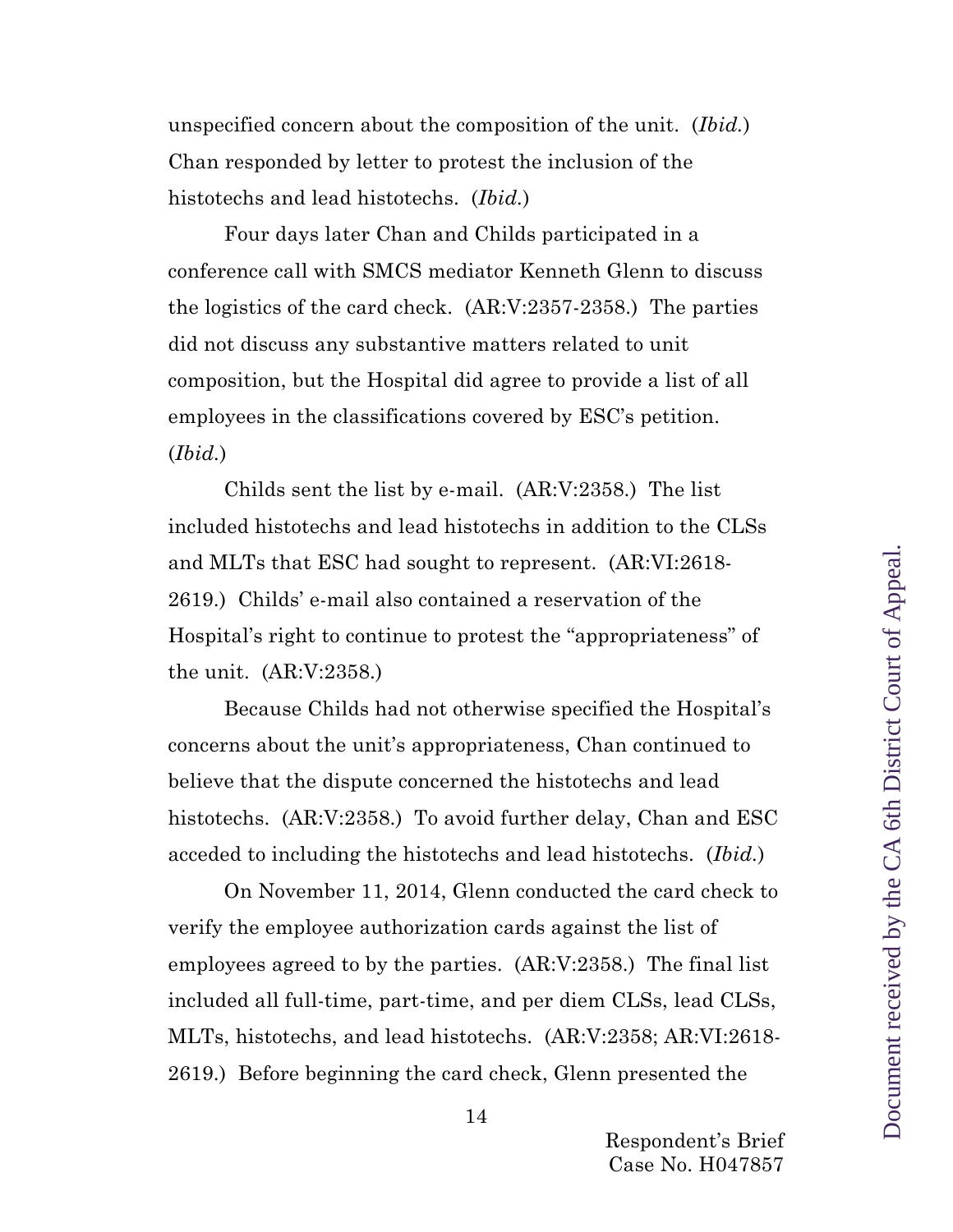parties with a document entitled "Card/Petition Cross-Check Election Agreement." (*Ibid.*) The document describes the logistics of the count. (AR:VI:2596.) One clause of the agreement states, "in the event the Union establishes a majority in the Cross-Check, the employer agrees to recognize the Employee Organization as the exclusive representative for the unit defined below." (AR:V:2358-2359; AR:VI:2596.) Childs expressed concern over her authority to sign such a document, because the Hospital still wished to preserve its ability to challenge the unit's composition in an unspecified way. (AR:V:2358-2359.)

Glenn stated that he could not conduct the card check unless both parties signed the agreement. (AR:V:2359.) He also advised that the parties could address unit composition issues after the card check was conducted. (*Ibid.*) Childs did not attempt to amend the language of the agreement, and she and Chan signed it. (AR:V:2358-2359.)

Glenn tallied the employees' authorization cards, and determined that ESC had obtained support from a majority of the 31 employees in the proposed unit. (AR:V:2359; AR:VI:2598.)

Sometime after the card check, Chan obtained a copy of the Hospital's Ordinance Regarding Employee Election of Labor Organizations. (AR:V:2359; AR:VI:2647-2650.) The Ordinance contains a list of 17 "Regulations" pertaining to the recognition of employee organizations at the Hospital. (AR:V:2359-2360;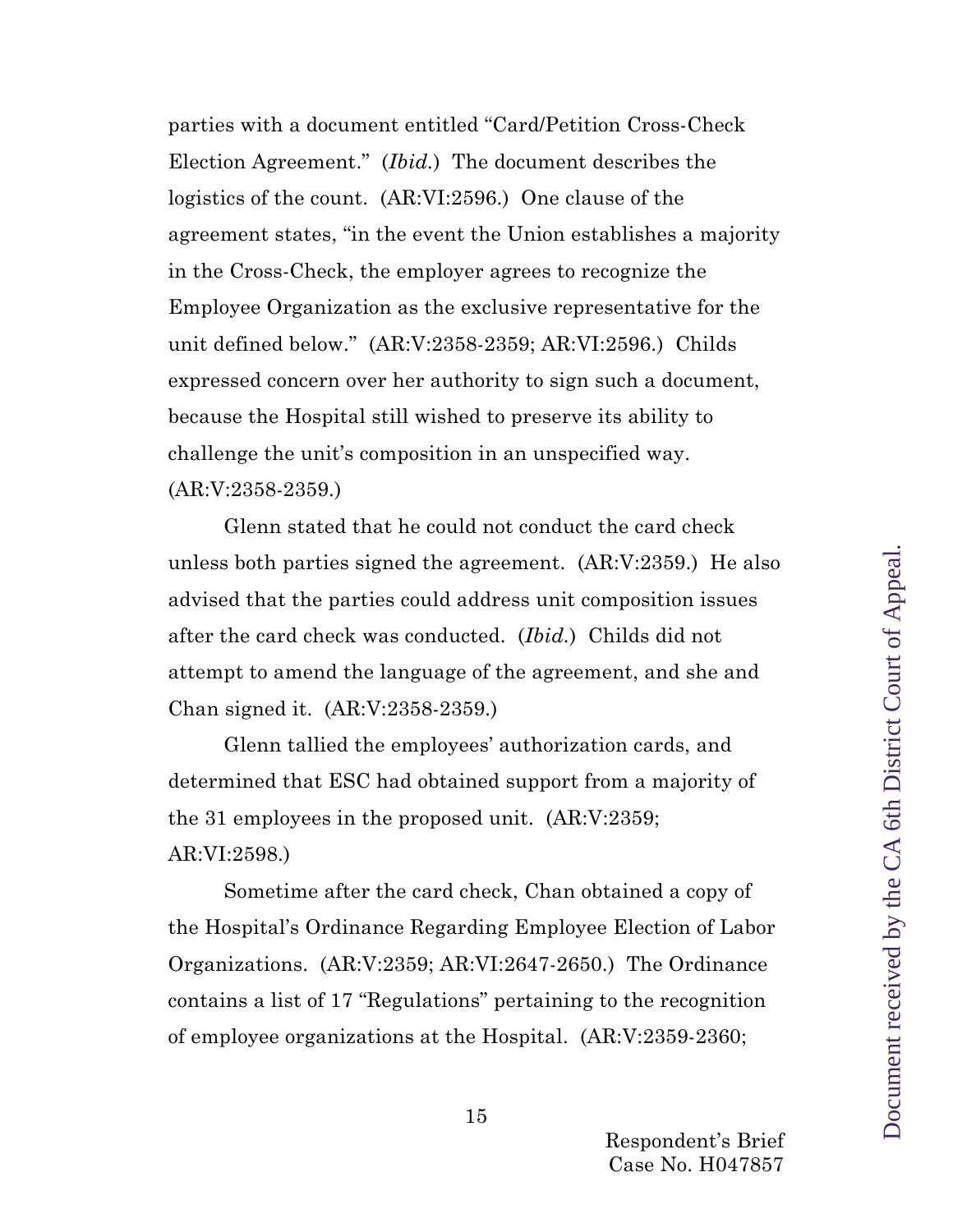AR:VI:2647-2650.) Most relevant is Regulation 2, which at that time stated:

> Appropriate Unit. The board of Directors will decide the extent of the appropriate unit. The hospital has historically recognized three employee organizations who represent approximately 80% of the employees in the hospital. Any additional units must take into account a) the appropriateness of the unit in relation to the organizational structure of the hospital, the possibility of proliferation of units, and the history of labor relations in the hospital. In the event of a dispute in the appropriateness of the bargaining unit, the matter, upon request of any party, will be referred to the State Mediation-Conciliation Division of the State Industrial Relations Department for recommendation to the Board of Directors for the Board's final decision.

#### (AR:V:2360; AR:VI:2647.)

Chan sent an e-mail to Childs proposing to resolve any outstanding disputes over the unit's composition either through mediation or formal bargaining. (AR:V:2360.) Childs did not respond, and Chan sent a second e-mail proposing bargaining dates. (AR:V:2361.) Childs responded that she still had concerns about the composition of the unit but did not state what these were. (*Ibid.*)

On December 19, 2014, Childs sent Chan an e-mail finally expressing the nature of the Hospital's objection: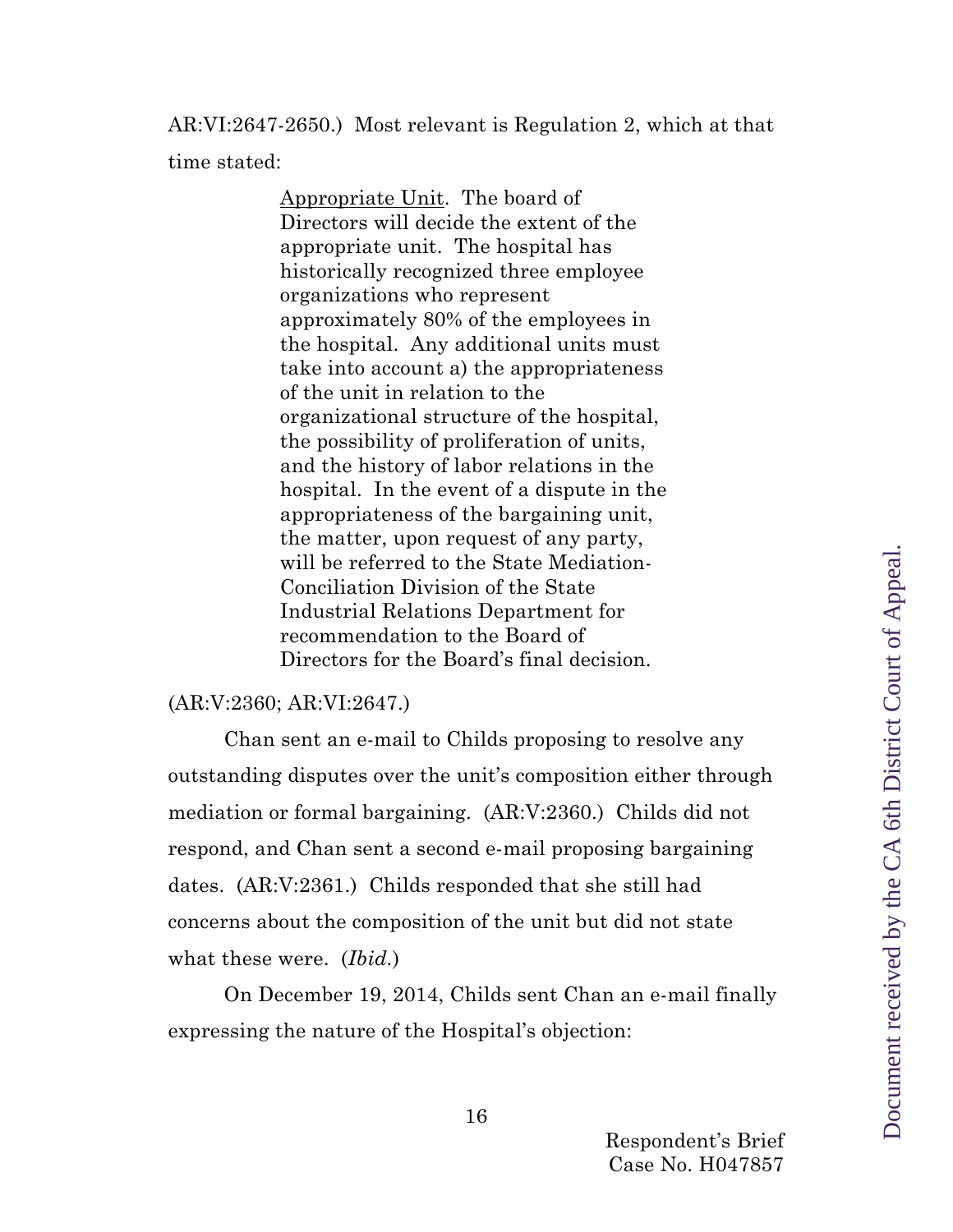We have carefully considered your request to bargain in the unit of Lab employees which you have chosen to organize. We have concluded that this unit is inappropriate in a public sector hospital. The creation of small units such as the one you seek (limited to Clinical Lab Scientists and Medical Lab Technicians) would allow for an impermissible proliferation of bargaining units, contrary to established public policy and existing PERB law.

(AR:V:2361.) Childs suggested that the parties jointly contact PERB to resolve the matter. (*Ibid.*)

Chan responded that there were no outstanding unit composition issues, given the Hospital's participation in the card check, and again proposed bargaining dates. (AR:V:2361.)

Meanwhile, between Childs's e-mail and Chan's response, Childs contacted Chan regarding a disciplinary matter involving a CLS. (AR:V:2362.) Chan represented the employee in the disciplinary matter. (*Ibid.*)

## **2.** *Salinas I***'s Legal Conclusions**

The ALJ considered three issues: First, did the Hospital unreasonably withhold recognition from ESC in violation of sections 3507, subdivision (c), and 3507.1, subdivision (c)? (AR:V:2362.) Second, did the Hospital breach its duty to meet and confer in good faith in violation of section 3505? (*Ibid.*) Third, did the Hospital waive its right to contest the appropriateness of the bargaining unit? (*Ibid.*)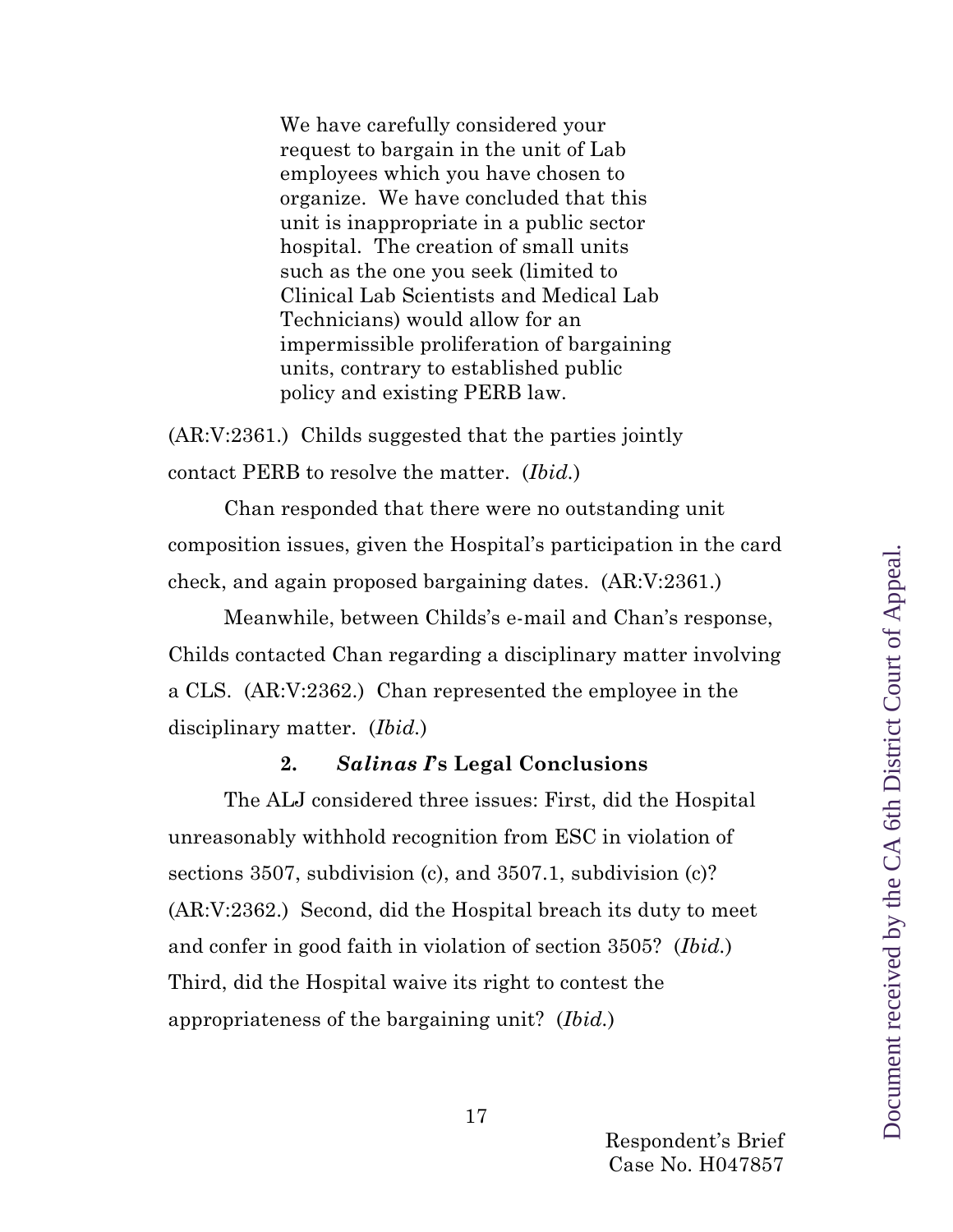Analyzing the issues, the ALJ concluded that: 1) the Hospital's failure to recognize ESC was unreasonable (AR:V:2369-2370); 2) the Hospital had acted in bad faith when it raised unit appropriateness concerns but failed to take any steps to resolve them (AR:V:2371-2372); and 3) the issue of whether the card check agreement waived the Hospital's right to contest the appropriateness of the unit was not ripe for decision (AR:V:2372-2373). As a remedy for the violations found, the ALJ ordered the Hospital to apply Regulation 2 to determine the appropriateness of the unit. (AR:V:2374-2375.)

#### **B.** *Salinas II*

<span id="page-17-0"></span>On May 25, 2016, ESC filed another unfair practice charge, Case No. SF-CE-1391-M, concerning the Hospital's conduct following *Salinas I*. (AR:VII:2661-2742.) The case was heard by the same ALJ who issued *Salinas I.* (AR:V:2354; AR:VII:2974.) After a hearing and post-hearing briefs, the ALJ issued a proposed decision on November 30, 2017. (AR:VII:2974-3030.) Once again, neither ESC nor the Hospital appealed the proposed decision, and it became final on December 27, 2017. (*Salinas Valley Memorial Hospital District* (2017) PERB Decision No. HO-U-1574-M (*Salinas II*); AR:VII:2971-3031; see PERB Regulation 32300.)

#### **1.** *Salinas II***'s Factual Findings**

After the decision in *Salinas I*, Childs contacted Chan to inform him that the proposed unit's appropriateness would be discussed at a special meeting of the Hospital's Board of Directors (Hospital Board). (AR:VII:2977.) The Hospital Board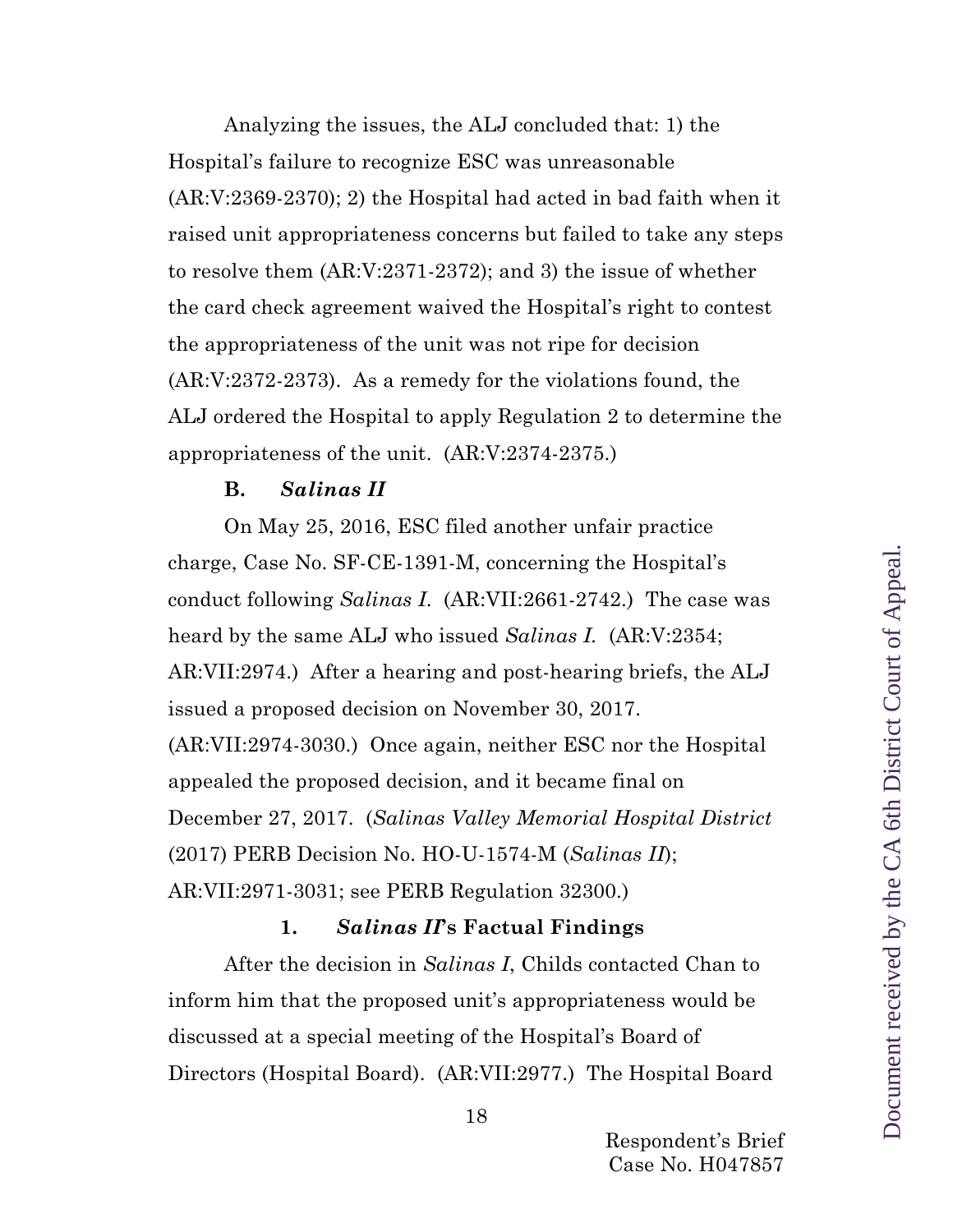met on December 14, 2015 to hear ESC's presentation on the issue. (*Ibid.*)

At the meeting, ESC was represented by attorney Danielle Lucido, Chan, representative and organizer Nick Steinmeier, and CLS Frank Yu. (AR:VII:2977.) After ESC's presentations, the Hospital Board went into closed session to consider the matter, but took no other action at that time. (*Ibid.*)

Three days later the Hospital Board issued a statement concluding that the proposed unit was inappropriate. (AR:VII:2977-2978.) The statement included the following rationale:

> First, organizational structure: ESC petitioned to represent a small group of employees in a department which employs other individuals already represented by an established union. The Board's position is that splitting a single department into groups of employees represented by separate unions and those unaffiliated with any union would increase the probability of conflict or work disruption.

> Second, proliferation of units: The Board's position is that the addition of a new bargaining unit of such a small size would result in a proliferation of units. The Board's decision in no way prevents (i) currently unaffiliated employees from seeking to join one of the established unions or (ii) one of the established unions from seeking to represent a currently unaffiliated group of employees. The Board simply does not endorse furthering the "micro-unit" concept.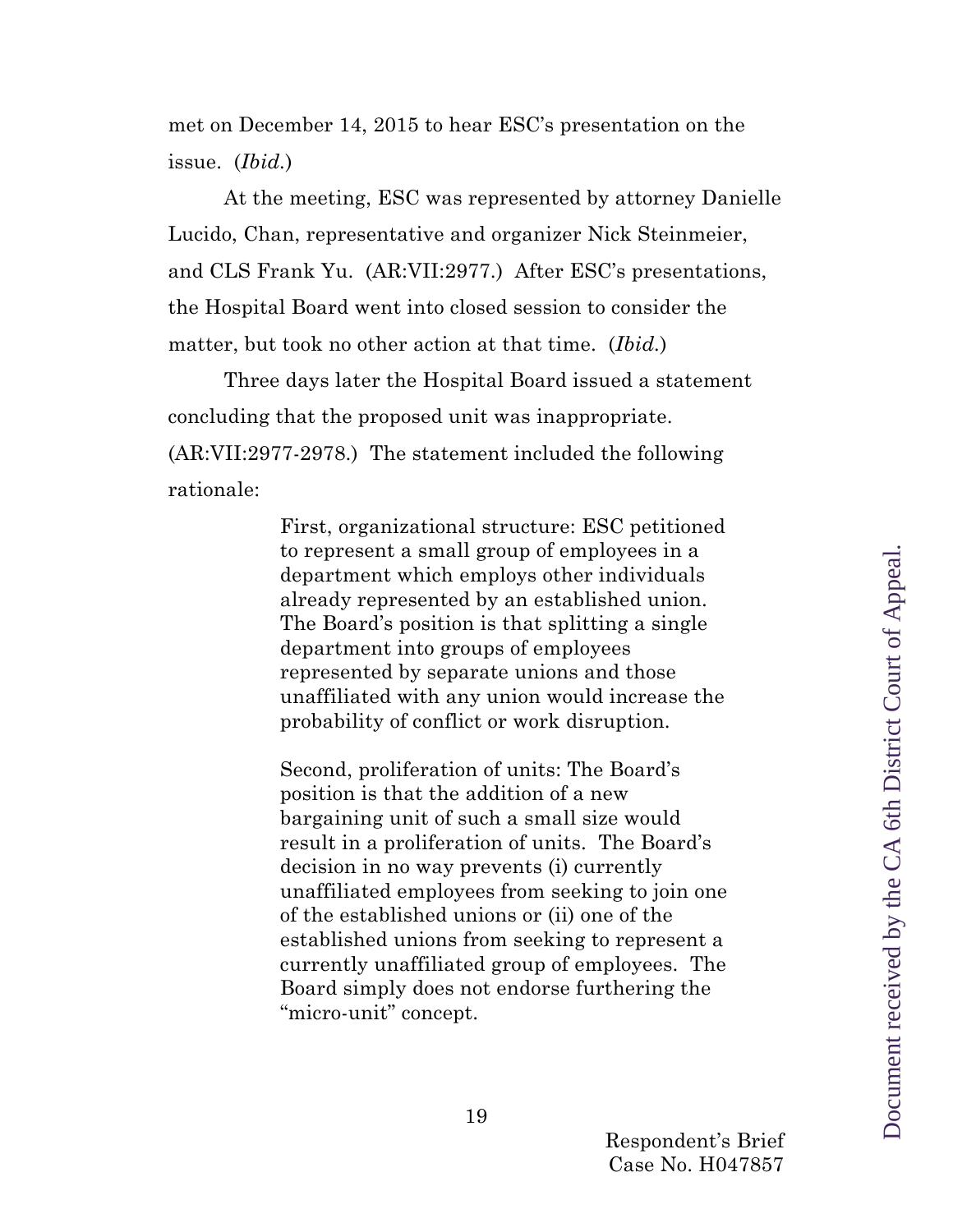Third, history of labor relations: The history of labor relations at the Hospital, for decades, has involved three bargaining units. The Board values the input, contributions, and support of the three established unions. The board further believes that the best way to foster harmonious labor relations and make reasonable use of the Hospital's limited administrative resources is to maintain the long-standing balance of three established bargaining units.

#### (AR:VII:2978; AR:VIII:3497.)

Childs was present during the Hospital Board's closed session but "was not at liberty to divulge the contents of the conversation that took place." (AR:VII:2978.)

On January 7, 2016, Lucido contacted SMCS Chief Loretta van der Pol, and in accordance with Regulation 2 of the Hospital's Ordinance, requested that SMCS make a "recommendation" about the appropriateness of the unit. (AR:VII:2979-2980.) Van der Pol responded that SMCS did not make "recommendations" about unit disputes, but could provide mediation services on that question if the parties jointly agreed. (AR:VII:2980.) The Hospital refused to participate in a mediation. (*Ibid.*)

#### **2.** *Salinas II***'s Legal Conclusions**

The ALJ noted that the order in *Salinas I* had instructed the Hospital to apply Regulation 2 to determine whether the proposed unit was appropriate, while the present case concerned whether that application was unreasonable. (AR:VII:2981*.*)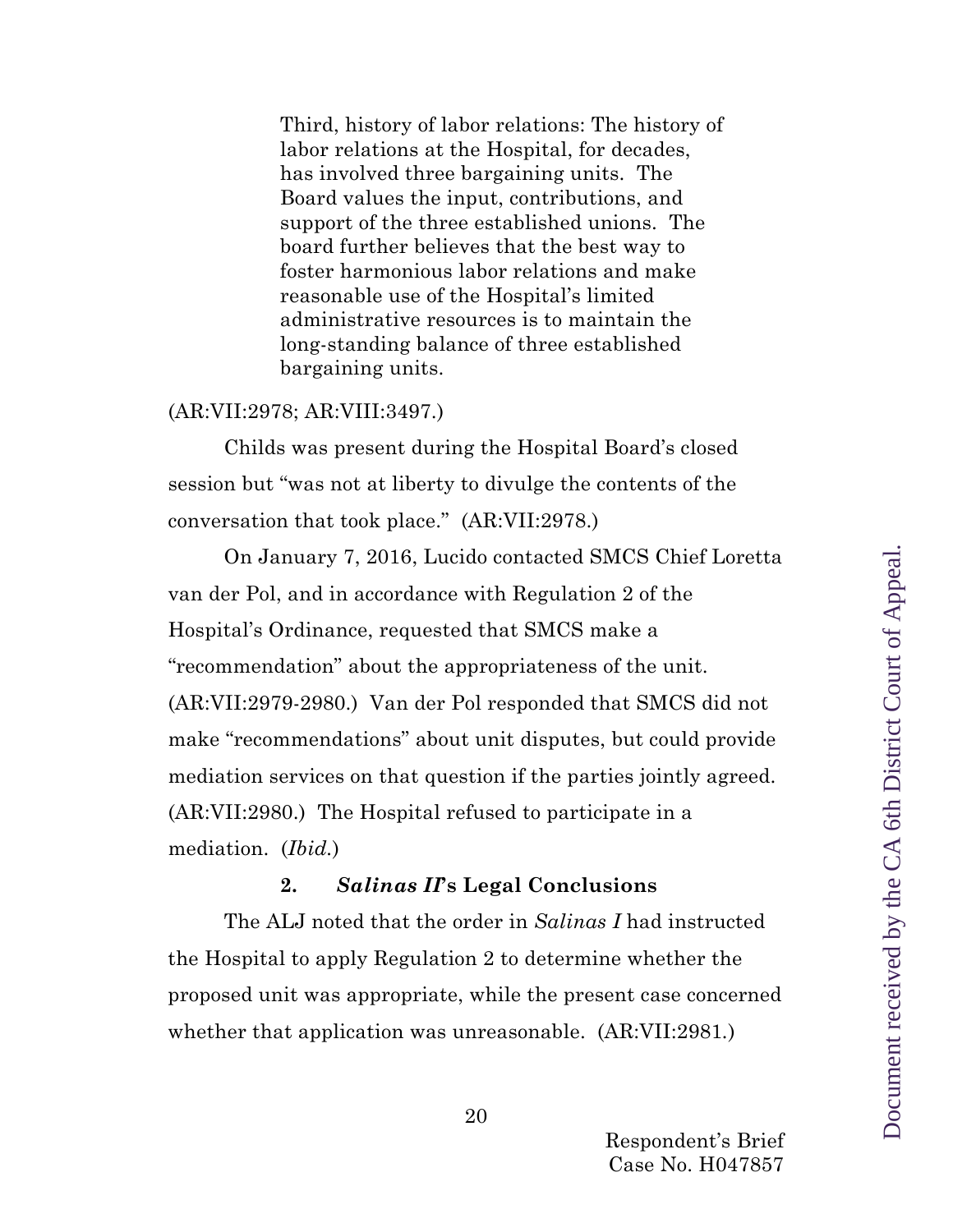As in the first decision, the ALJ asserted that it was not for PERB to determine the appropriateness of a bargaining unit in the first instance, where an employer has its own local rules. (AR:VII:2982-2983.) Instead, PERB reviews the employer's application of its own rules to determine whether the employer's decision was "reasonable." (*Ibid.*)

However, the ALJ noted that even this deferential standard presumes that the employer has made written findings that can be reviewed by PERB. (AR:VII:2994-2995.) The Hospital's one-page statement did not include what evidence it considered, the standard it was applying, or any reference to PERB or National Labor Relations Board (NLRB) decisions that might have guided the Hospital Board's decision. (AR:VII:2998.) In addition, Childs' refusal to testify about what she may have advised the Hospital Board in closed session also prevented PERB from reviewing the Hospital's rationale. (AR:VII:2998- 2999.) These deficiencies in the Hospital's process "withheld from PERB the very tools it needs" to determine whether the Hospital had applied its rules reasonably. (AR:VII:3000.) The ALJ also noted the "egregious" delay this conduct had caused. (AR:VII:2997.) Thus, the ALJ concluded, the Hospital's failure to "identify the standard it is applying, assemble and identify the relevant facts, then apply those facts to the proper standard" violated the MMBA. (AR:VII:3020.)

Nonetheless, the ALJ ordered the Hospital to take the matter under consideration again and make written findings regarding its determination. (AR:VII:3026-3027.) The ALJ also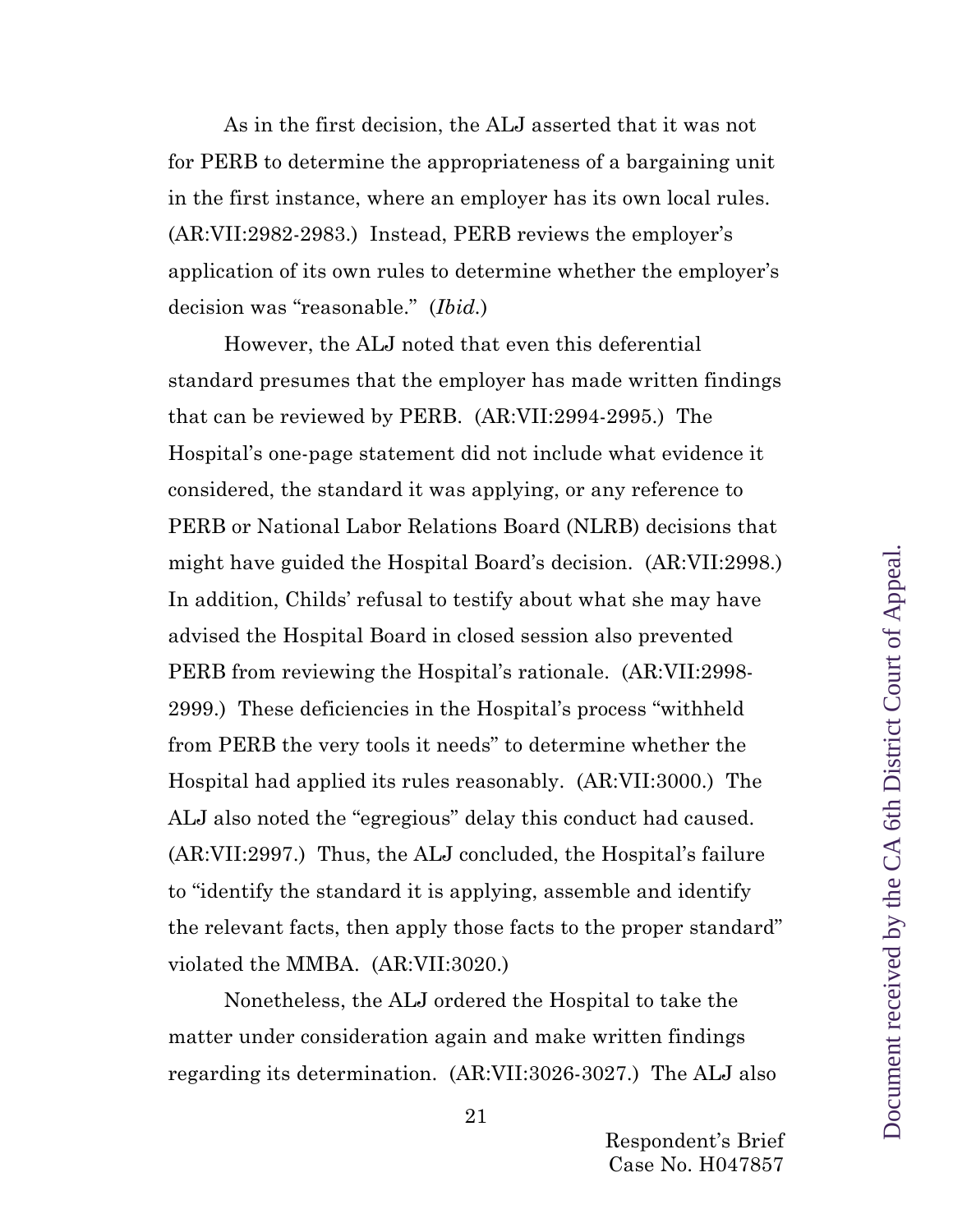provided extensive guidance to aid the Hospital in interpreting Regulation 2. (AR:VII:3000-3020.) The ALJ instructed that under PERB caselaw, an employer must accept a small residual unit, except where it has a "detrimental impact" on the employer's operational efficiency, because failing to do so disenfranchises employees. (AR:VII:3014.) Further, the Hospital must consider the "community of interest" among employees. (AR:VII:3019-3020.) The ALJ noted that these factors must be reconciled with the fact that the Hospital's existing bargaining units do not conform to the presumptively appropriate units traditionally found in acute care facilities. (*Ibid*.)

#### <span id="page-21-0"></span>**II.** *Salinas III*

In its third opportunity, the Hospital again denied ESC recognition, claiming that the proposed unit was inappropriate. The parties again litigated the matter through PERB's administrative hearing process, culminating in the Board decision under review here, *Salinas Valley Memorial Hospital District* (2020) PERB Decision No. 2689-M (*Salinas III*). This time the Board ordered the Hospital to recognize and bargain with ESC.

## <span id="page-21-1"></span>**A. The Hospital's Third Opportunity to Apply Regulation 2**

After *Salinas II* became final, Childs initially invited ESC to present evidence regarding the appropriateness of its unit at a Hospital Board meeting on February 12, 2018. (AR:IV:1462.) Several ESC representatives and supporters testified at the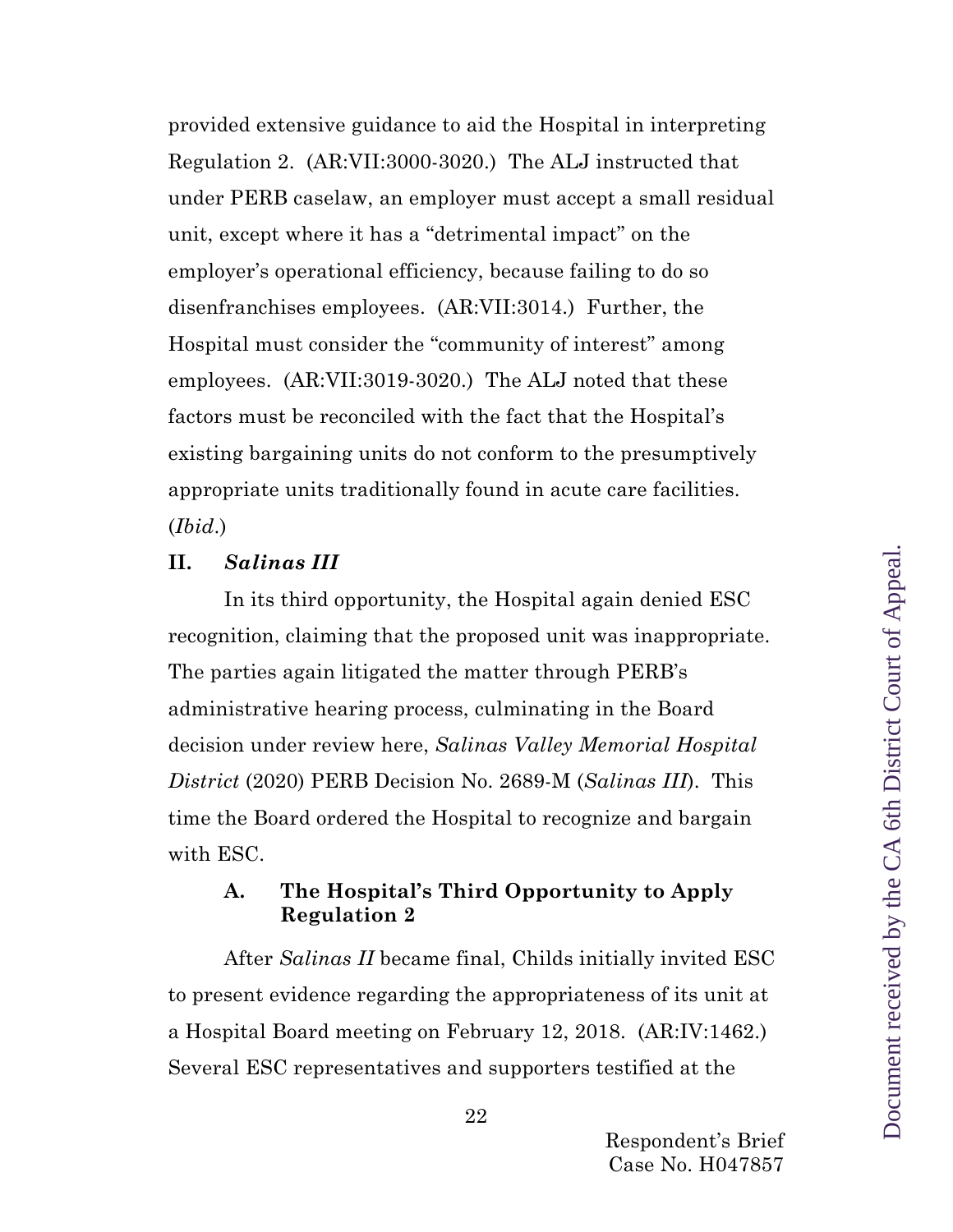meeting. (AR:IV:1490-1522.) ESC also submitted a letter urging the Hospital Board to recognize it. (AR:IV:1454-1473.) However, the Hospital Board did not consider the matter until May 24, 2018, six months after *Salinas II* became final. (AR:IV:1525.) Sometime before that meeting, the Hospital created a "staff report" on the question of unit appropriateness. (AR:III:1294-1296; AR:IV:1475-1488.) Childs took the lead on preparing the staff report. (AR:III:1343-1344.) When asked about the report, Hospital Board President Chris Orman testified that he and the other Hospital Board members received it in advance of the May 24, 2018 meeting. (AR:III:1294-1296.) Orman had reviewed the report, along with the submissions from ESC, in preparation for the meeting. (*Ibid.*)

The May 24, 2018 meeting involved little back and forth between the parties. (AR:IV:1534-1536.) Two employees, along with Steinmeier, urged the Hospital Board to vote to recognize the union. (AR:IV:1535.) Most Hospital Board members declined to discuss the matter, and Orman called the vote. (*Ibid.*) Initially, a bare majority of the Hospital Board voted in favor of recognizing ESC, but one member asked to change his vote. (*Ibid.*) A new vote was taken, and this time the Hospital denied recognition. (AR:IV:1535-1536.)

#### **B. The Hospital's June 27, 2018 Determination**

<span id="page-22-0"></span>Over a month later, on June 27, 2018, the Hospital Board issued a new determination purporting to explain its reasoning for denying recognition. (AR:IV:1541-1561.) This determination was drafted by Childs and legal counsel. (AR:III:1302, 1356.)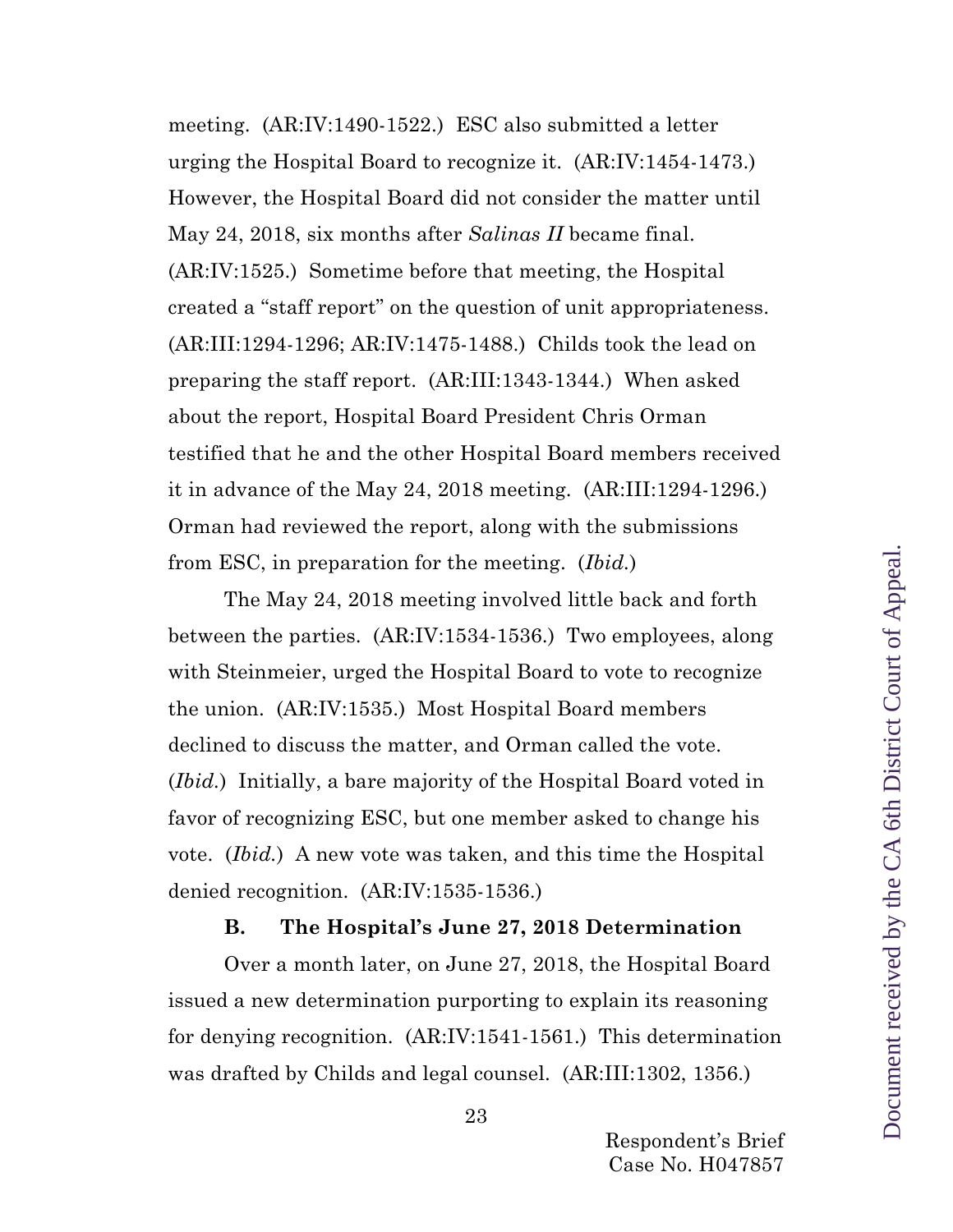Orman testified that this document was issued with the input and ratification of the Hospital Board as a whole, and that it represented their position. (AR:III:1296-1297.) Childs circulated the draft amongst the Hospital's Directors to get "feedback." (AR:III:1536-1537.) Attached to the determination was the aforementioned staff report also prepared by Childs. (AR:IV:1548-1561.)

The Hospital's determination considered four factors: (1) the Hospital's organizational structure; (2) the possibility of unit proliferation; (3) the Hospital's history of labor relations; and (4) the community of interest and disparity of interest, as reflected by departmental structure, supervision, frequency of contact and workspace, skills and training, job functions and duties, and terms and conditions of employment. (AR:IV:1542- 1547.) The first three factors are drawn from the text of Regulation 2. (AR:IV:1565.) The fourth is a factor the ALJ directed the Hospital to consider in *Salinas II*. (AR:VII:3019- 3020.)

#### **1. Organizational Structure of the Hospital**

First, the Hospital's determination examined the proposed unit compared to the overall structure of the Hospital and the Laboratory Department (Lab). (AR:IV:1542-1543.) The Hospital noted that the proposed unit did not seek to include all employees in the Lab, all unrepresented employees in the Lab, or all unrepresented professional or technical employees in the Hospital. (AR:IV:1542.) The Hospital found that these facts "weighed heavily" in its determination that the unit was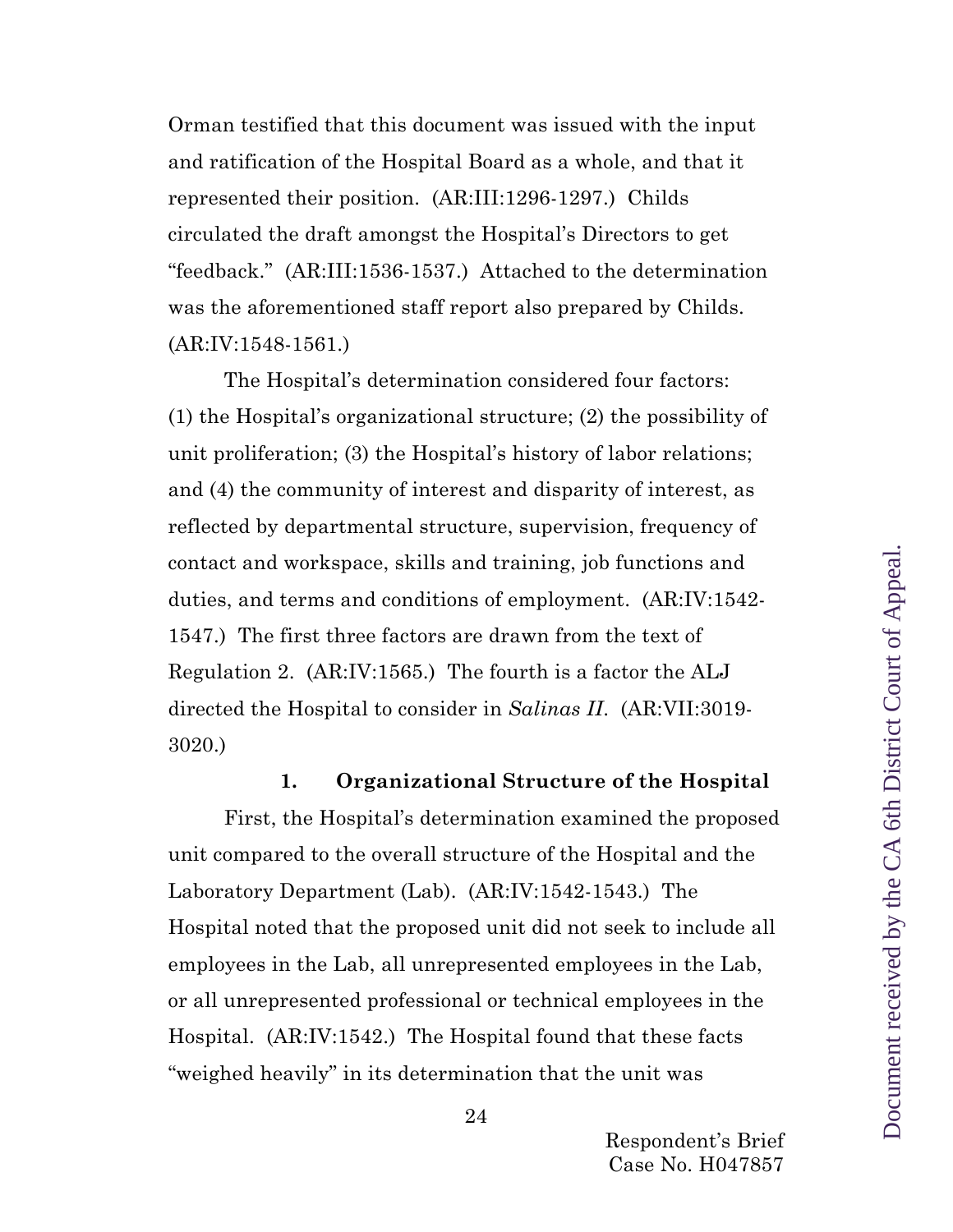inappropriate. (*Ibid.*) The analysis also asserted that some Lab employee work functions were shared with employees represented by a different union, the National Union of Healthcare Workers (NUHW), and that this overlap could lead to "work jurisdiction disputes and other work conflicts." (AR:IV:1542-1543.)

The Hospital's analysis of organizational structure did not acknowledge that the Hospital's existing bargaining units fail to adhere to the same criteria. Nor did the Hospital's report contain specific evidence of work conflicts between employee groups.

Although the Hospital's determination concluded that ESC's petition failed to include all unrepresented employees of the Lab, the attached staff report listed only four such employees: the Laboratory Director, two supervisors, and one employee classified as a "laboratory aide." (AR:IV:1548-1549.) The Hospital's determination also did not acknowledge that the Hospital—despite previously insisting on including some additional employees in the unit—had never previously suggested that the laboratory aide position should be included in the proposed unit. (AR:III:1363.) Nor did the Hospital describe in its determination or the attached staff report what the duties of the laboratory aide are, and why given those duties the laboratory aide classification would be appropriately included in a bargaining unit with CLSs, MLTs, and histotechs. And the Hospital did not acknowledge that the other three employees are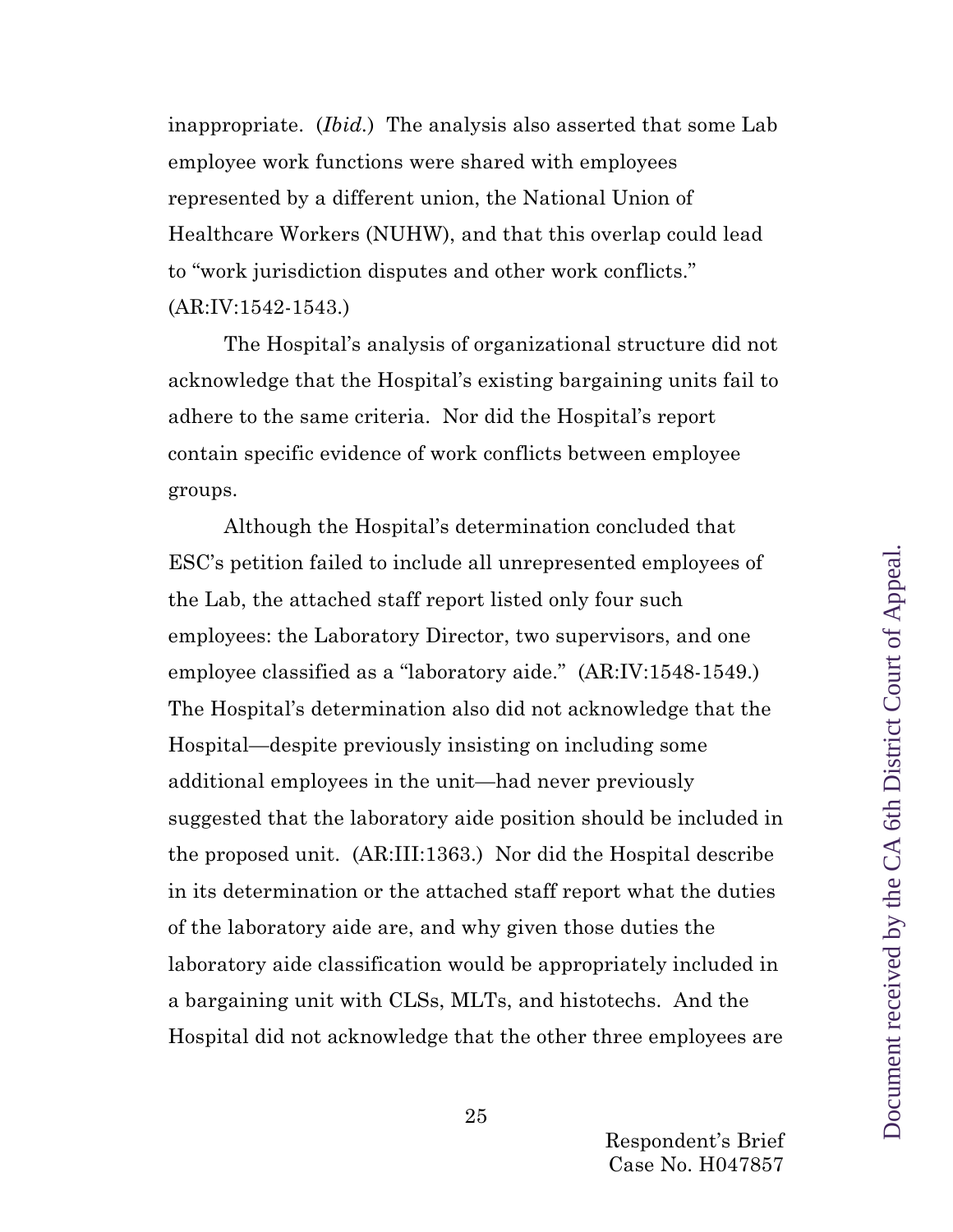supervisors or managers, who would not be included in a rankand-file unit.

#### **2. The Possibility of Unit Proliferation**

The Hospital next considered "the possibility of a proliferation of units." (AR:IV:1543-1544.) The Hospital applied a "rebuttable presumption against the undue proliferation of units," which ESC was required to overcome. (AR:IV:1543.) According to the Hospital, there are "102 non-leadership job classifications that are unrepresented, and those job classifications are contained within 42 separate departments of the Hospital." (*Ibid.*) The Hospital concluded that this meant that "[a]n undue proliferation of units would be practically unavoidable if the Hospital decided to recognize a small, nonconforming unit within a single department of the Hospital." (*Ibid.*)

The determination did not contain any evidence that granting ESC's petition would lead to rampant proliferation. For instance, the determination and attached staff report did not describe the remaining unrepresented positions, many of which appear to perform mostly business-related functions rather than patient care. (AR:I:651.)

The Hospital Board took special note of this statement attributed to "Congress" in the staff report:

> Hospitals and other types of health care institutions are particularly vulnerable to a multiplicity of bargaining units due to the diversified nature of the medical services provided to patients. If each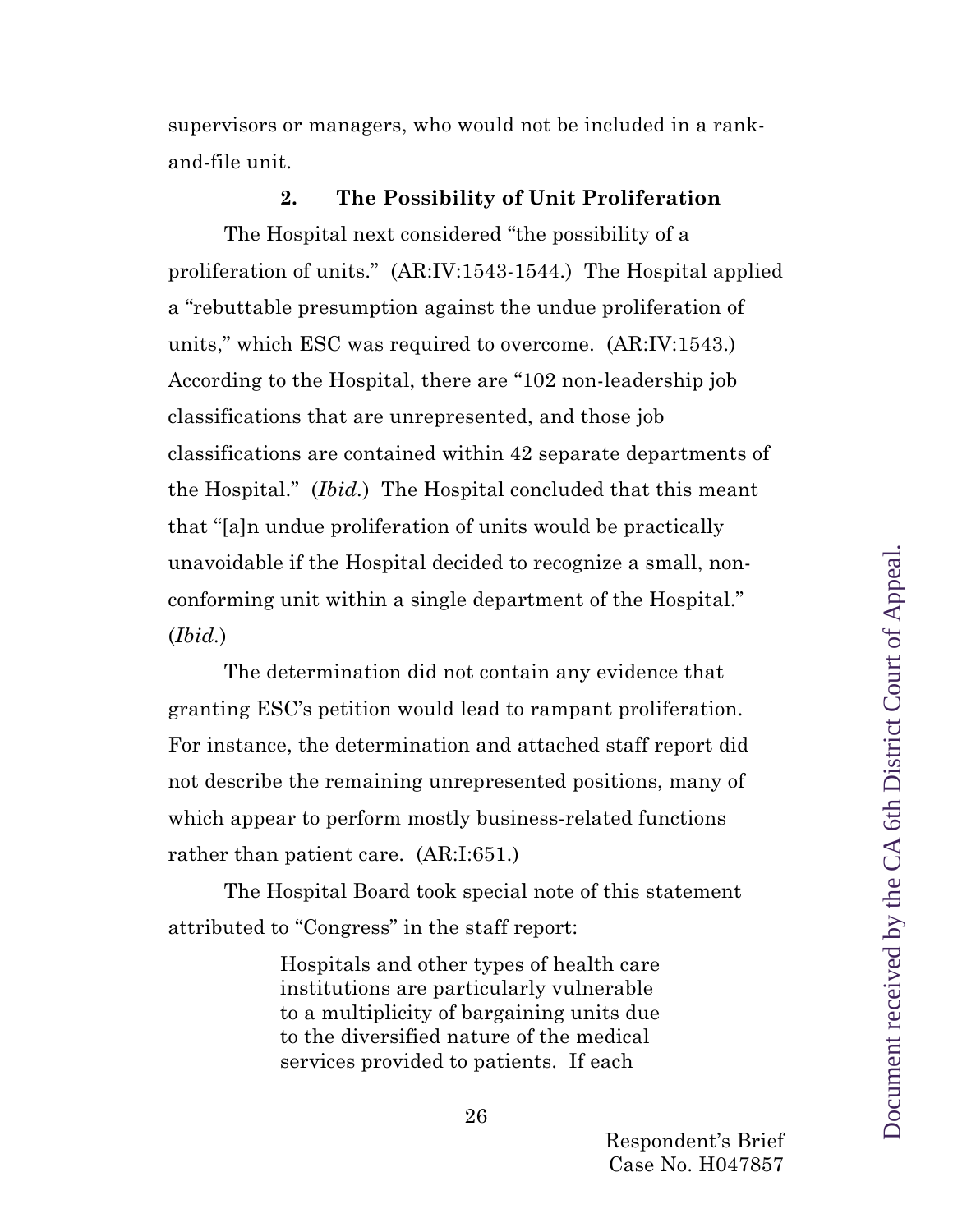professional interest and job classification is permitted to form a separate bargaining unit, numerous administrative and labor relations problems become involved in the delivery of health care.

#### (AR:IV:1544; AR:IV:1555-1556.)[5](#page-26-0)

The Hospital's determination did not acknowledge that ESC's proposed unit is broader than just a single profession or job classification, and in fact includes approximately 30 employees across six classifications. (AR:IV:1548.) Nor did the Hospital note that its existing engineering unit, which includes 29 employees, is slightly smaller than ESC's proposed unit. (AR:IV:1396.)

#### **3. History of Labor Relations**

The Hospital's determination turned next to the history of labor relations. (AR:IV:1544.) The Hospital noted that the employees covered by ESC's petition had not previously been represented for purposes of collective bargaining. (*Ibid.*) It also noted that while a portion of Lab employees are represented by NUHW, NUHW's unit "exceeds the boundaries of the lab." (*Ibid.*) Both findings weighed against ESC. (*Ibid.*)

The Hospital did not acknowledge that public employees in California have a statutory right to be represented by their

<span id="page-26-0"></span><sup>&</sup>lt;sup>5</sup> The statement appears to be drawn from a quote by Senator Robert Taft Jr., as reproduced in *Levine Hosp. of Hayward, Inc.* (1975) 219 NLRB 327, 328.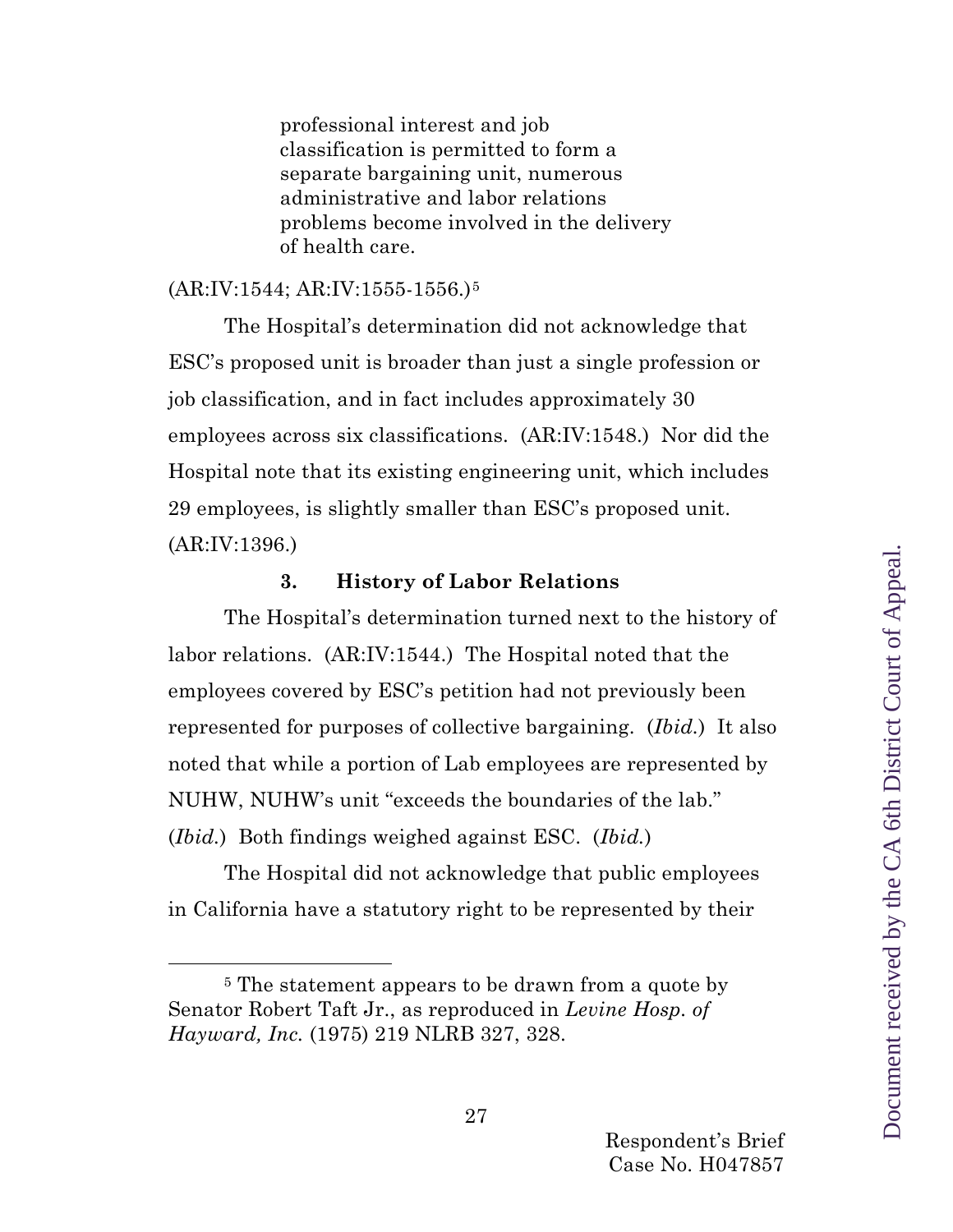chosen representative. (§ 3502.) The Hospital also did not note that it allowed ESC, through Chan, to represent a CLS in a disciplinary hearing in early 2015. (AR:V:2113.)

#### **4. Community of Interest**

Finally, the Hospital's determination turned to a discussion it referred to as "The Community And Disparity of Interest – Comparing Those Included & Excluded From The Petitioned Unit." (AR:IV:1544.) The Hospital began by stating that "the PERB Decision [in *Salinas II*] had instructed that 'appropriate units in acute care facilities must still share a community of interest within the bargaining unit, yet must also have a disparity of interest with those employees outside of the unit.'" (*Ibid*.) The Hospital failed to note the context of this statement by the ALJ, which followed a detailed discussion of the history of the NLRB's approach to unit determinations in acute care facilities between 1974 and 1989:

> Based on the above analysis, it is clear that appropriate units in acute care facilities must still share a community of interest within the bargaining unit, yet must also have a disparity of interest with those employees outside of the unit. If the Hospital's Regulation 2 can be said to have incorporated the federal standard for determining appropriate units, then the disparity of interest standard must be applied when Regulation 2 is invoked.

(AR:VII:3009, emphasis added.)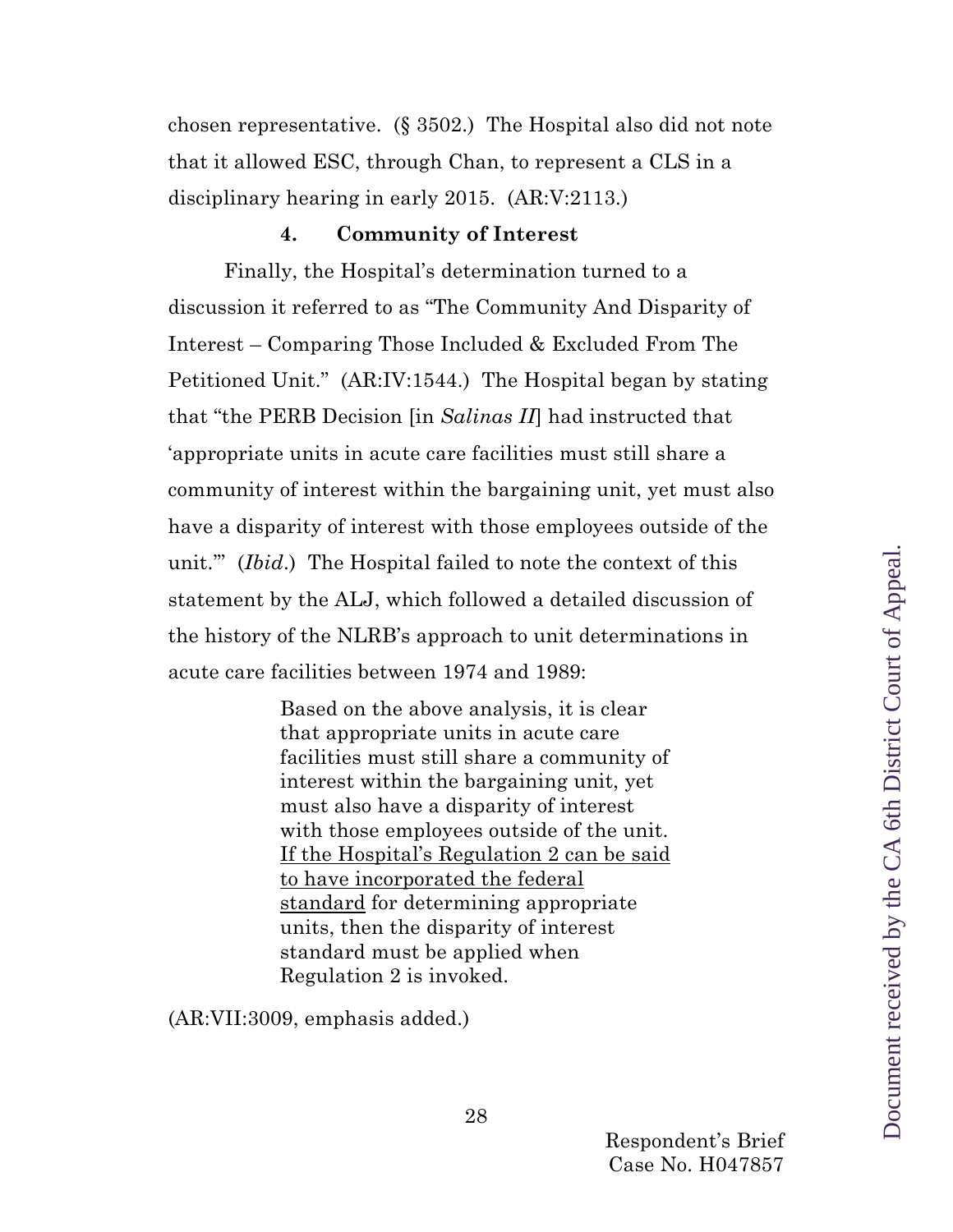Nor did the Hospital's analysis note that the ALJ admonished that the disparity of interest standard is "incompatible" with the NLRB's regulation setting forth presumptively appropriate bargaining units in acute care hospitals, known as the Health Care Rule. (AR:VII:3019; see 29 C.F.R. § 103.30 [identifying seven presumptively appropriate units in acute care hospitals].) The Hospital also ignored the ALJ's caution that PERB "'has generally construed its regulations governing representation matters narrowly and declined to look to private-sector authority for guidance when PERB's regulations expressly address the policy concerns underlying the practice and procedure of private-sector labor boards, such as the NLRB or Agricultural Labor Relations Board.'" (AR:VII:3018.) And the Hospital failed to note the ALJ's admonition that, unlike the NLRB, PERB has found that "unless the employer can establish that certification of the residual unit will have a detrimental impact on its operational efficiency, PERB will not disenfranchise the employees by refusing certification of their unit." (AR:VII:3014.)

The Hospital described the standard it would apply as follows: "The issue . . . is whether the employees in the Petitioned Unit share a community of interest that is sufficiently distinct from the interests of the employees excluded from the Petitioned Unit to warrant a finding that the Petitioned Unit constitutes a separate appropriate unit." (AR:IV:1544.) The Hospital Board concluded ESC's proposed unit was not sufficiently distinct. (*Ibid*.)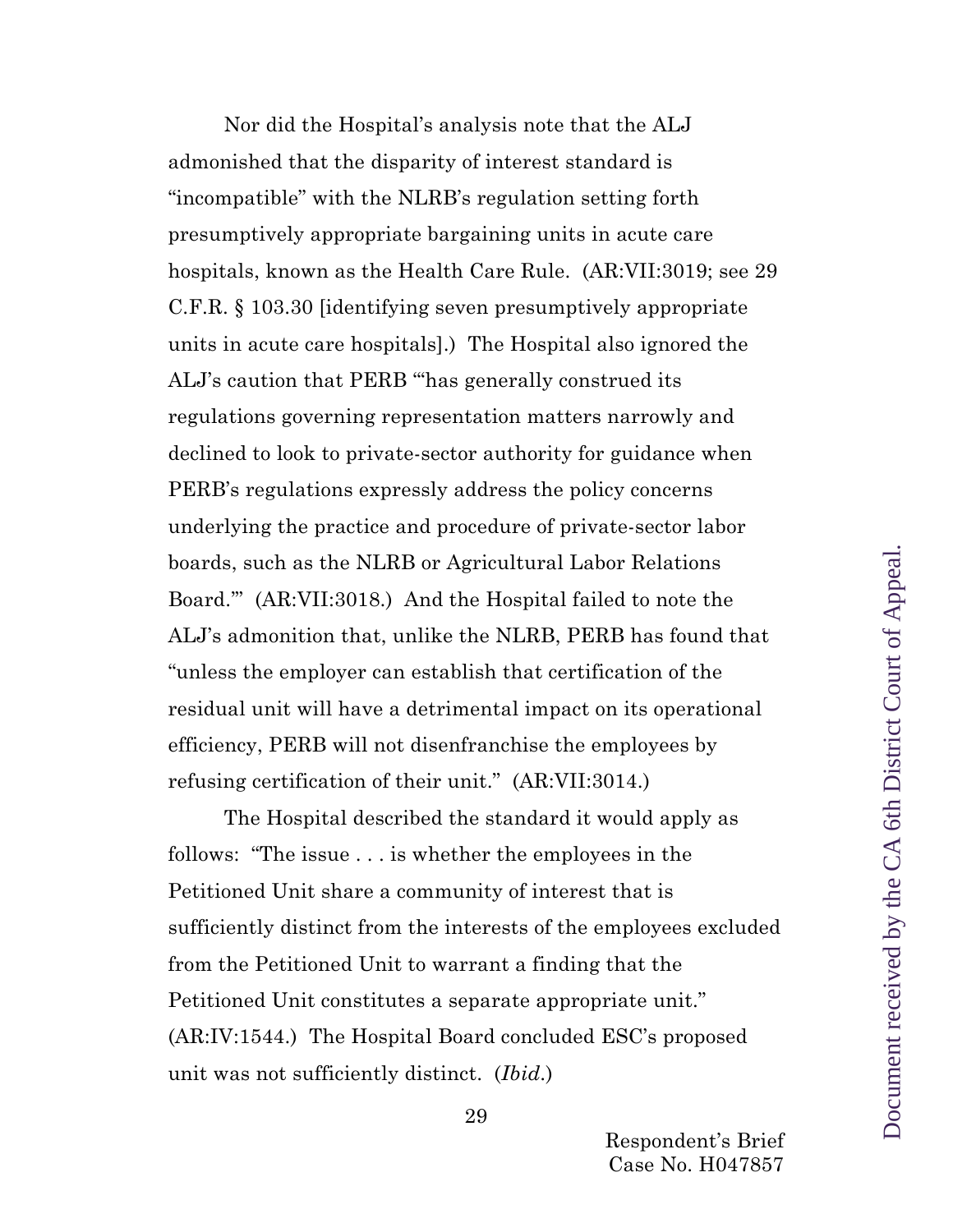The Hospital acknowledged that there was "commonality" between the employees in the proposed unit. (AR:IV:1544.) But it found "that commonality is not sufficiently distinct, or distinct at all, from those 41 employees who are excluded from the Petitioned Unit but are also in the Lab." (AR:IV:1545.) The only fact in support of this conclusion is "they are all working in the Lab." (AR:IV:1544-1545.)

Next, the Hospital considered the workspaces and "frequency of contact" of the employees in the proposed unit. (AR:IV:1545-1546.) The Hospital found that histotechs work in a separate part of the hospital building from the other members of the unit, and weighed this factor against ESC. (AR:IV:1545.) But the Hospital failed to note that it was Childs, its own Human Resources Director, who insisted on including histotechs in the proposed unit, over Chan's initial objections. (AR:V:2357- 2358.) The Hospital also noted that employees excluded from the proposed unit share workspace with those in the proposed unit. (AR:IV:1545*.*) But the Hospital did not acknowledge that its own decision to place some Lab employees in a different bargaining unit caused this supposed deficiency as well.

The Hospital then considered the training requirements for the employees in the proposed unit. (AR:IV:1546.) The Hospital found significant that histotechs are unlicensed and "may be trained at the Hospital," unlike CLSs and certified MLTs. (AR:IV:1546.) The Hospital again failed to acknowledge its own role in creating this supposed disparity within the unit.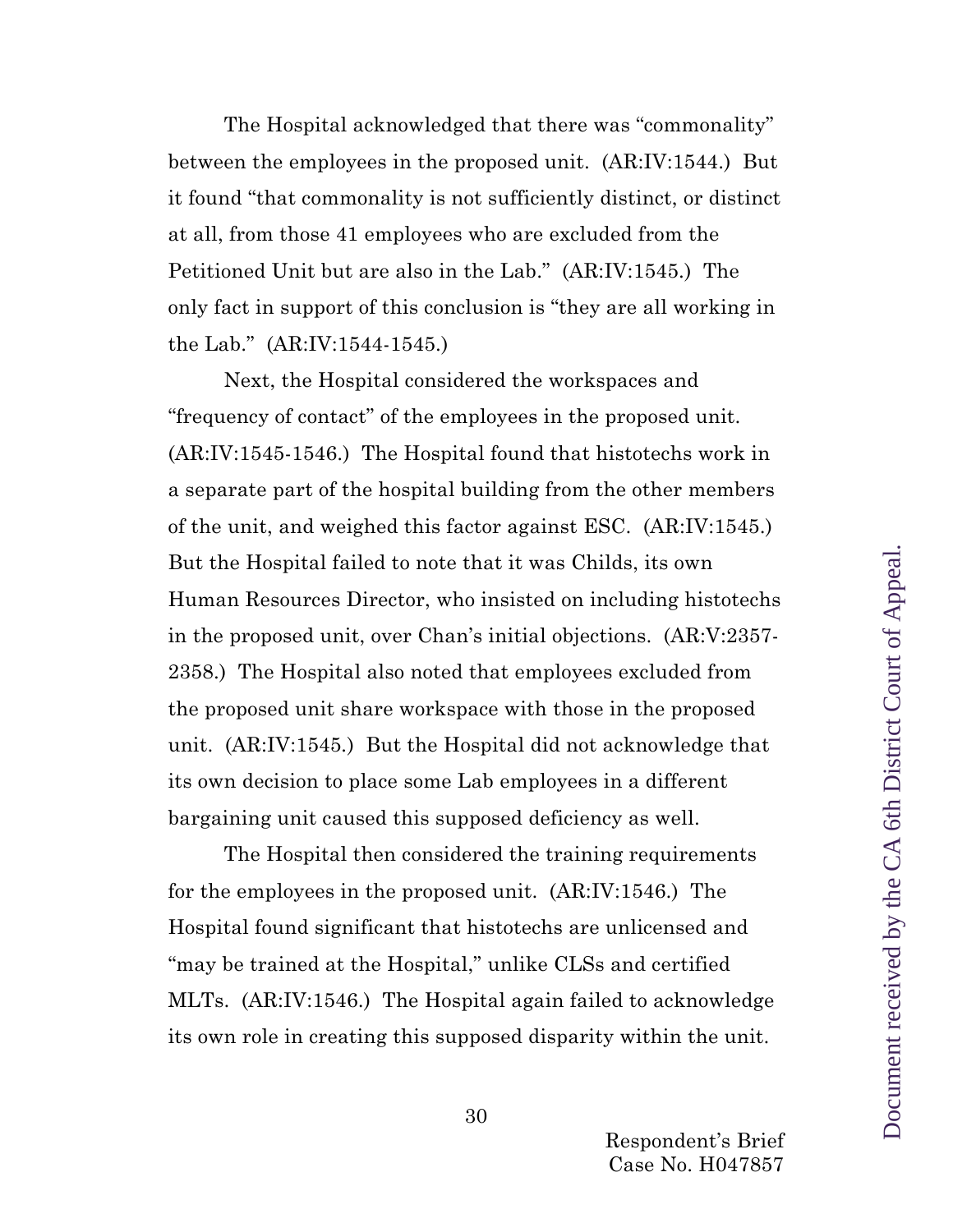Next, the Hospital considered the job functions and interchange of duties of employees in the proposed unit. (AR:IV:1546.) Here, too, the Hospital found that the differences between CLSs and MLTs on the one hand, and histotechs on the other hand, weighed against finding a community of interest, without acknowledging its own insistence on including histotechs in the unit. (AR:IV:1546.) The Hospital also concluded that there were significant duties shared between those employees in the proposed unit and other Lab employees excluded from the unit. (AR:IV:1546, 1558.) The Hospital did not state which of these duties it found important to its analysis, but the staff report identified such "significant" tasks as "answer[ing] the phone" and "verify[ing] specimens and patient identifiers to ensure that the correct specimen is being tested." (AR:IV:1553.) The staff report also noted that CLSs can and do cover duties for both MLTs and histotechs. (AR:IV:1553-1554.) Although this fact would indicate a substantial amount of interchange in job functions within the proposed unit as distinct from the functions performed by employees outside the unit, it did not factor into the Hospital's analysis. (AR:IV:1546.)

Finally, the Hospital considered the "terms and conditions of employment" of the employees in the proposed unit. (AR:IV:1547.) The Hospital concluded that the employees in the proposed unit "receive similar compensation and the same health, dental and vision benefits" as "the unrepresented employees outside of it." (AR:IV:1547.) The only elaboration of this point in either the Hospital's analysis or the staff report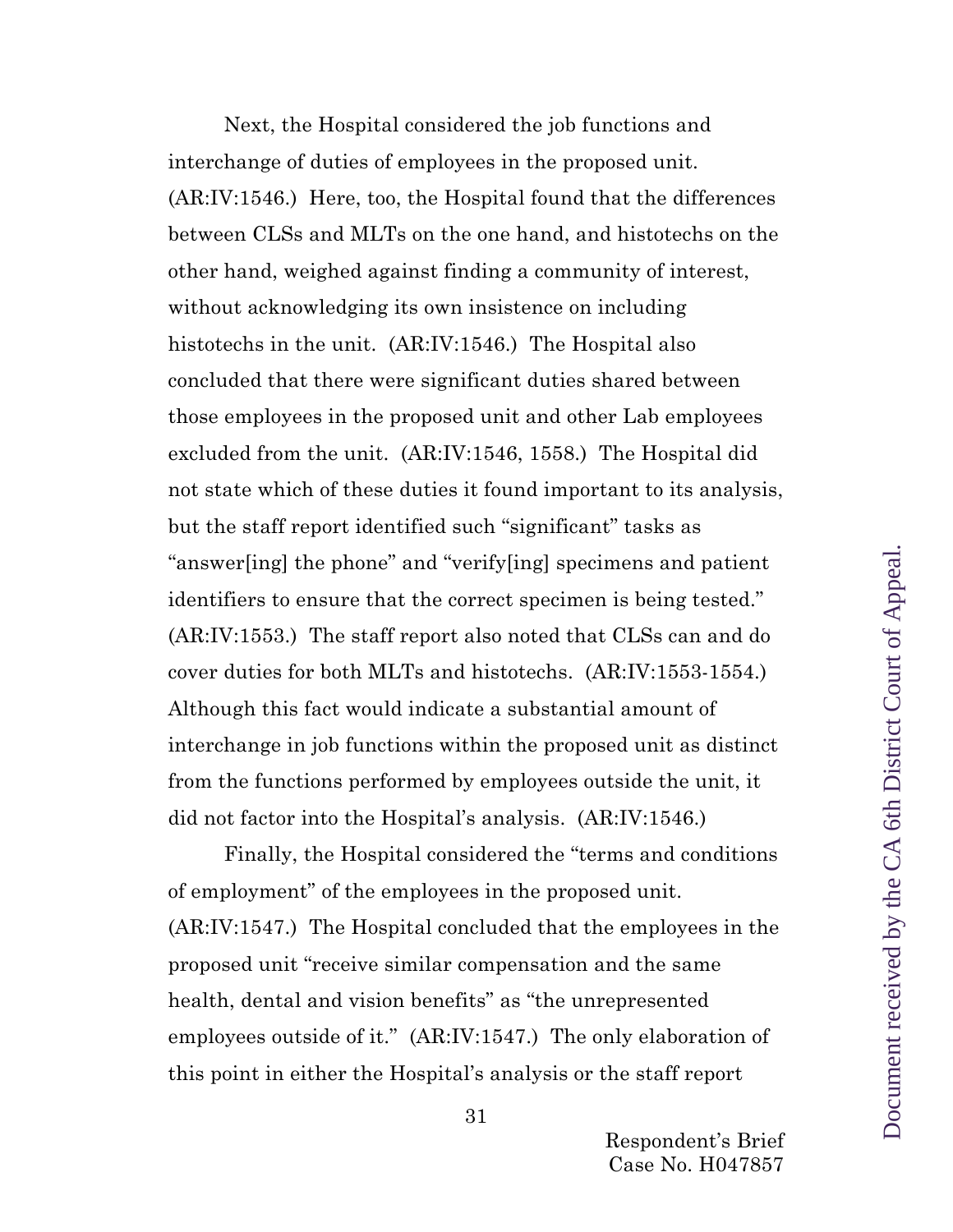was that "[a]ll employees in the Lab, all NUHW employees, and all unrepresented technical and professional employees receive the same health, dental, and vision coverage." (AR:IV:1554.) As for compensation, the staff report noted that CLSs earn approximately 50 percent more than even histotechs and MLTs, so it is unclear how "similar" these figures are. (*Ibid.*) Neither report described the compensation of the laboratory aide position, even though this is the only unrepresented rank-andfile Lab position not included in the proposed unit. Neither report described the compensation of Lab employees represented by NUHW. Despite this lack of evidence, the Hospital weighed this factor "heavily" against ESC. (AR:IV:1547.)

Based on these factors and findings, the Hospital determined again that the proposed unit was not appropriate. (AR:IV:1547.) Instead of offering ESC an opportunity to address any of the supposed deficiencies in the proposed unit that would have alleviated the Hospital's concerns, such as simply including the laboratory aide in the unit, the Hospital again denied ESC's petition for recognition entirely. (*Ibid.*)

#### **C. ESC's Third Unfair Practice Charge**

<span id="page-31-0"></span>On October 25, 2018, ESC filed its third unfair practice charge, Case No. SF-CE-1620-M, against the Hospital. (AR:I:11- 257.) This charge alleged that the Hospital's June 27, 2018 determination was another "unreasonable" withholding of recognition in violation of sections 3507, subdivision (c) , and 3507.1. (AR:I:12, 27-28.) The case proceeded to an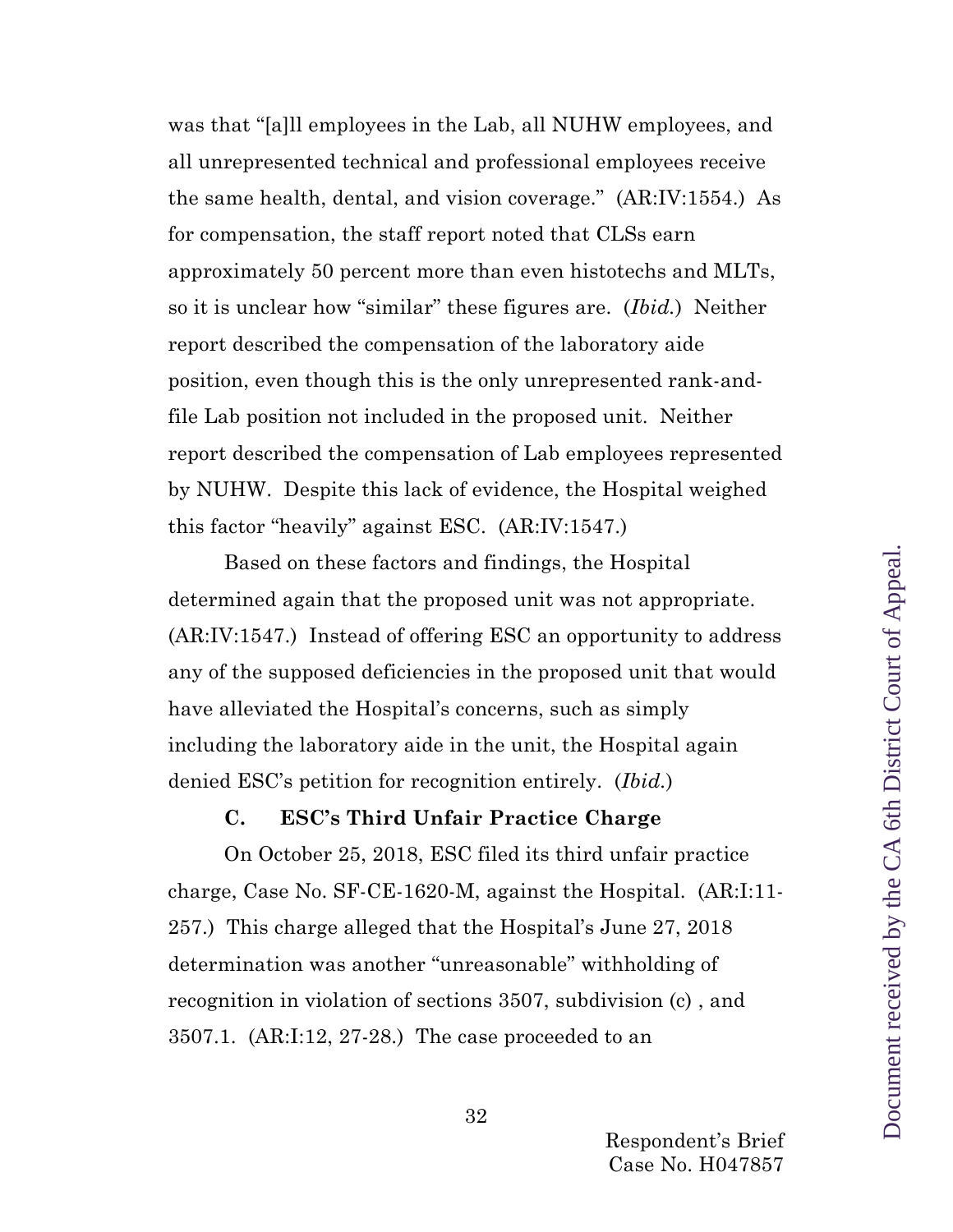administrative hearing before a PERB ALJ[6](#page-32-0) in February 2019. (AR:III:1137-1376.)

The ALJ issued a proposed decision on June 14, 2019. (AR:I:647-680.) The Hospital was again found to have violated employee rights by unreasonably withholding recognition from ESC. (AR:I:676.) But this time, rather than giving the Hospital a fourth opportunity to make a reasonable unit determination, the ALJ concluded that the appropriate remedy was for the Hospital to rescind its decision and begin negotiating with ESC as the exclusive representative of the employees in the proposed unit. (AR:I:677*.*)

The Hospital appealed the matter to the Board itself by filing "exceptions" to the ALJ's proposed decision. (AR:II:697- 742, 779.)

The Board issued *Salinas III* on January 13, 2020. (AR:II:1065-1124.) A Board majority affirmed the ALJ's findings that the Hospital had violated the MMBA by denying recognition to ESC, and that the proper remedy was to order the Hospital to recognize the union and begin bargaining with it. (AR:II:1066.) However, the Board departed from the ALJ's analysis, by explicitly assessing the June 27, 2018 unit determination in the context of the Hospital's past unlawful conduct toward ESC. (*Ibid.*)

Document received by the CA 6th District Court of Appeal.Document received by the CA 6th District Court of Appeal

<span id="page-32-0"></span><sup>6</sup> Though not relevant to any issue in the case, the Hospital is correct that the third case was assigned to a different ALJ from the first two. (See Petitioner's Opening Brief [POB] 26.)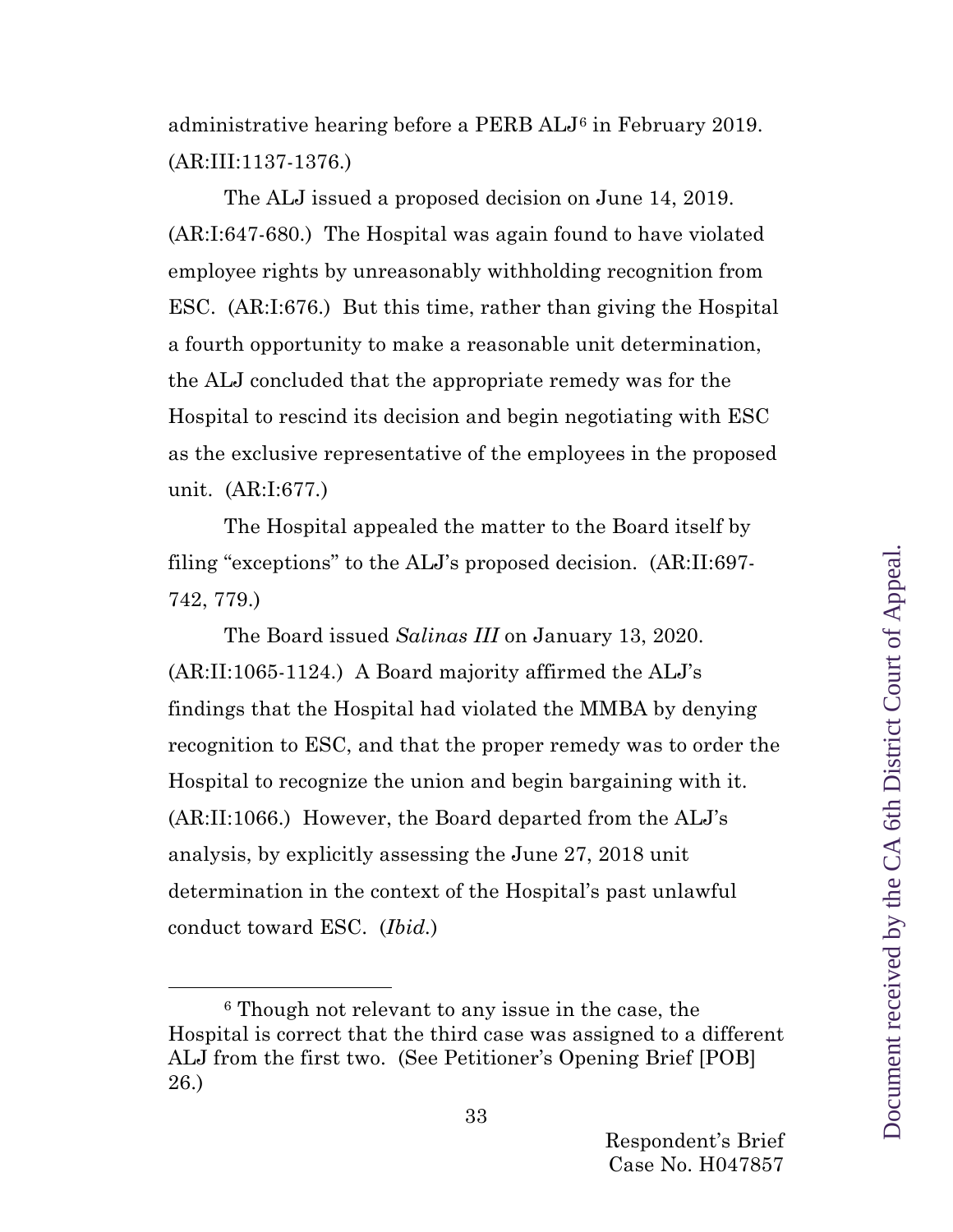The Board first reviewed the history of the parties' dispute through *Salinas I* and *II*. (AR:II:1069-1075.) The Board then reviewed the Hospital's June 27, 2018 unit determination. (AR:II:1076-1078.) The Board specifically noted that the Hospital's determination failed to refer in any way to the parties' 2014 card check agreement or ESC's actual representational work on behalf of the bargaining unit. (AR:II:1078.)

The Board observed that unlike some other statutes under PERB's jurisdiction, the MMBA permits local agencies to establish reasonable rules for managing their own labor relations. (AR:II:1084, citing  $\S 3507$ , subd. (a) .) But the Board explained that while this "dual role" allows for local tailoring and diversity of rules, it also creates a risk that an employer will misuse that authority for improper ends. (*Ibid.*)

The Board reaffirmed that in a typical MMBA unit determination, where reasonable minds could differ, the Board does not substitute its own judgment for that of the local agency. (AR:II:1085, citing *United Clerical Employees v. County of Contra Costa* (1977) 76 Cal.App.3d 119, 125.) In practice, this deferential standard means that the Board will uphold a local agency's unit determination as reasonable unless there is proof to the contrary. (*Ibid.*) PERB typically applies a substantial evidence test to a local agency's unit determinations, and scrutinizes the agency's conduct for an abuse of discretion. (*Ibid.*, citing *Covina–Azusa Fire Fighters Union v. City of Azusa*  (1978) 81 Cal.App.3d 48, 61 (*City of Azusa*).)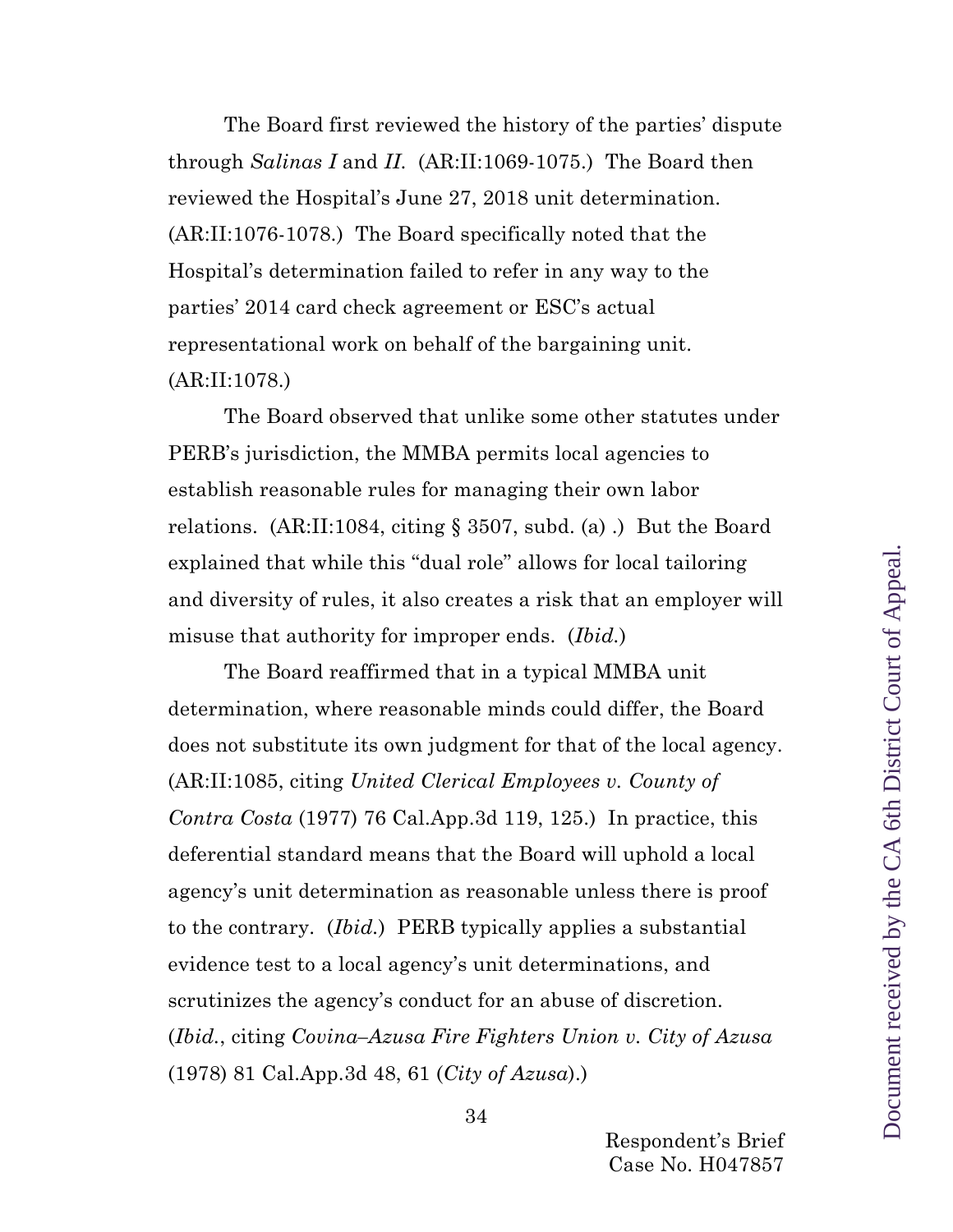But this case was not typical, the Board found. The Board observed that the Hospital had been on the wrong side of two related unfair practice proceedings over the same issue. (AR:II:1085-1086.) The Board noted that none of the cases applying the deferential standard of review of employers' unit determinations had grappled with the problem of a "recidivist" employer. (*Ibid.*, fn. 18.) Put another way, the uncontested findings that the Hospital acted unreasonably in the two prior cases were sufficient to rebut the presumption that the Hospital's findings in the third case were reasonable. (*Ibid.*)

Without the presumption of reasonableness, the Board found that the Hospital's June 27, 2018 unit determination could not withstand scrutiny. (AR:II:1097.) Rather, the Hospital "aggrandized selected facts" about every unit determination criterion and excluded others to arrive at a selfserving decision. (*Ibid*.)

For instance, the Hospital's discussion of its organizational structure had concluded that the proposed unit was "nonconforming" and that "work jurisdiction disputes" could arise if the Lab employees were allowed to form a union. (AR:II:1093; AR:IV:1542-1543.) But the Board found that the proposed unit was composed of employees the Hospital had excluded from its existing nonconforming bargaining units, and this fact meant the Hospital could not reject ESC's proposed unit simply because it was nonconforming. (AR:II:1093.) Further, insofar as "work jurisdiction disputes" can arise in workplaces with multiple bargaining units, that possibility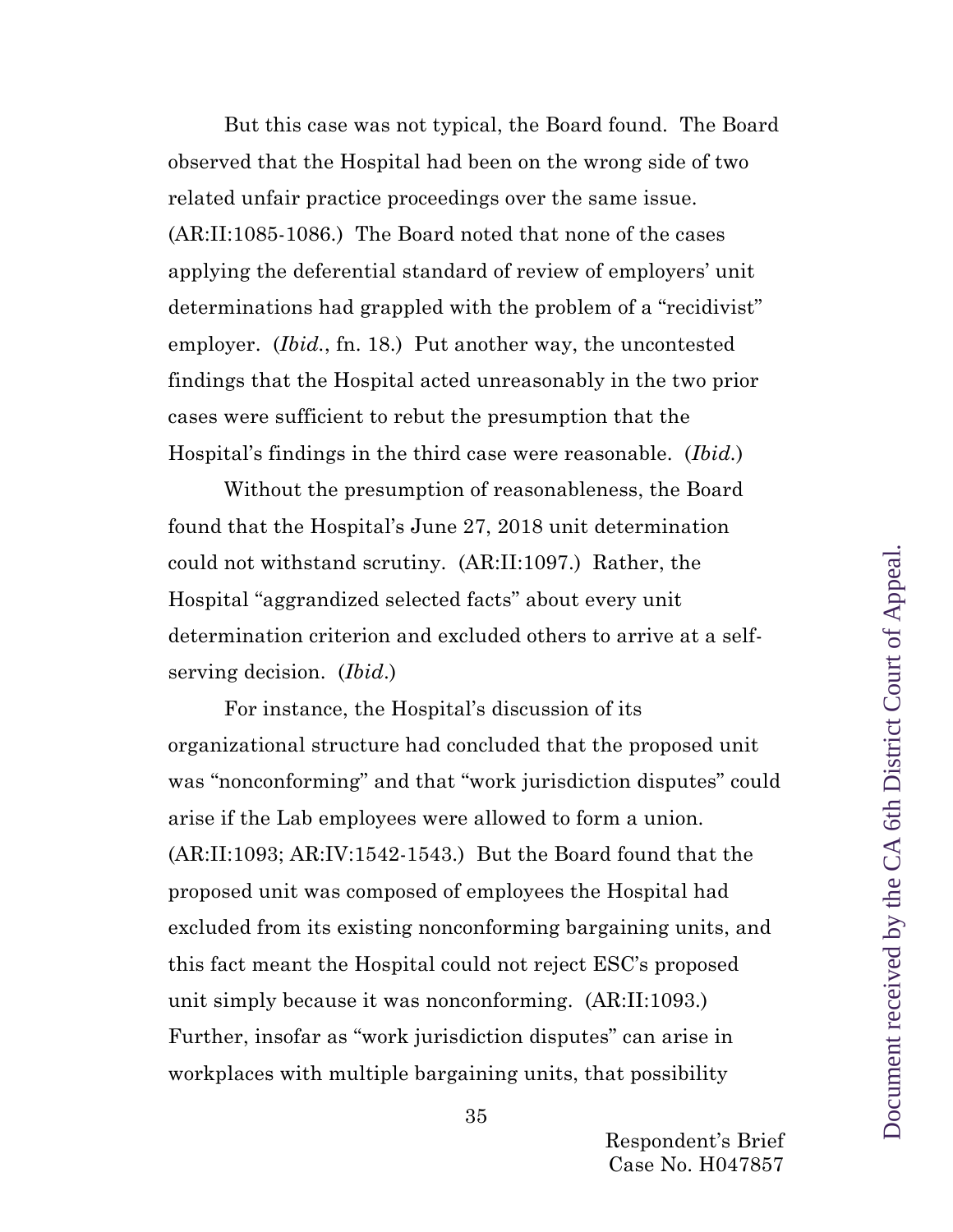already existed between the Hospital's employees represented by NUHW and those represented by California Nurses Association. (AR:II:1093-1094.) Despite this, the Hospital offered no evidence or even identified a reasonably probable example of such a dispute. (*Ibid.*) The Board thus concluded that the Hospital had no evidence to support this part of its determination, which the Hospital had weighed "heavily" against ESC. (AR:II:1094; AR:IV:1543*.*)

The Board, in agreement with the ALJ, found the Hospital's conclusions about the risks of unit proliferation to be similarly unreasonable. (AR:II:1094.) The ALJ had concluded that the risks of proliferation were "theoretically possible, but highly unlikely." (AR:I:668.) The Hospital's current structure of three bargaining units dates back decades, indicating little interest in organizing the remaining unrepresented employees. (AR:II:1094*.*) The Hospital's purported concerns about unit proliferation also fail to account for the kinds of employees who remain unrepresented. (AR:I:668.) Aside from those included in ESC's petition, most unrepresented employees are "leadership" or otherwise perform business-related functions. (AR:I:668; AR:IV:1389-1392.) Further, the Hospital's concern with the purportedly small size of ESC's proposed unit should not have been considered disqualifying, because it contains approximately the same number of employees as the Hospital's existing engineering unit. (AR:II:1094.)

The Board observed that the Hospital's consideration of the history of labor relations was also unreasonable.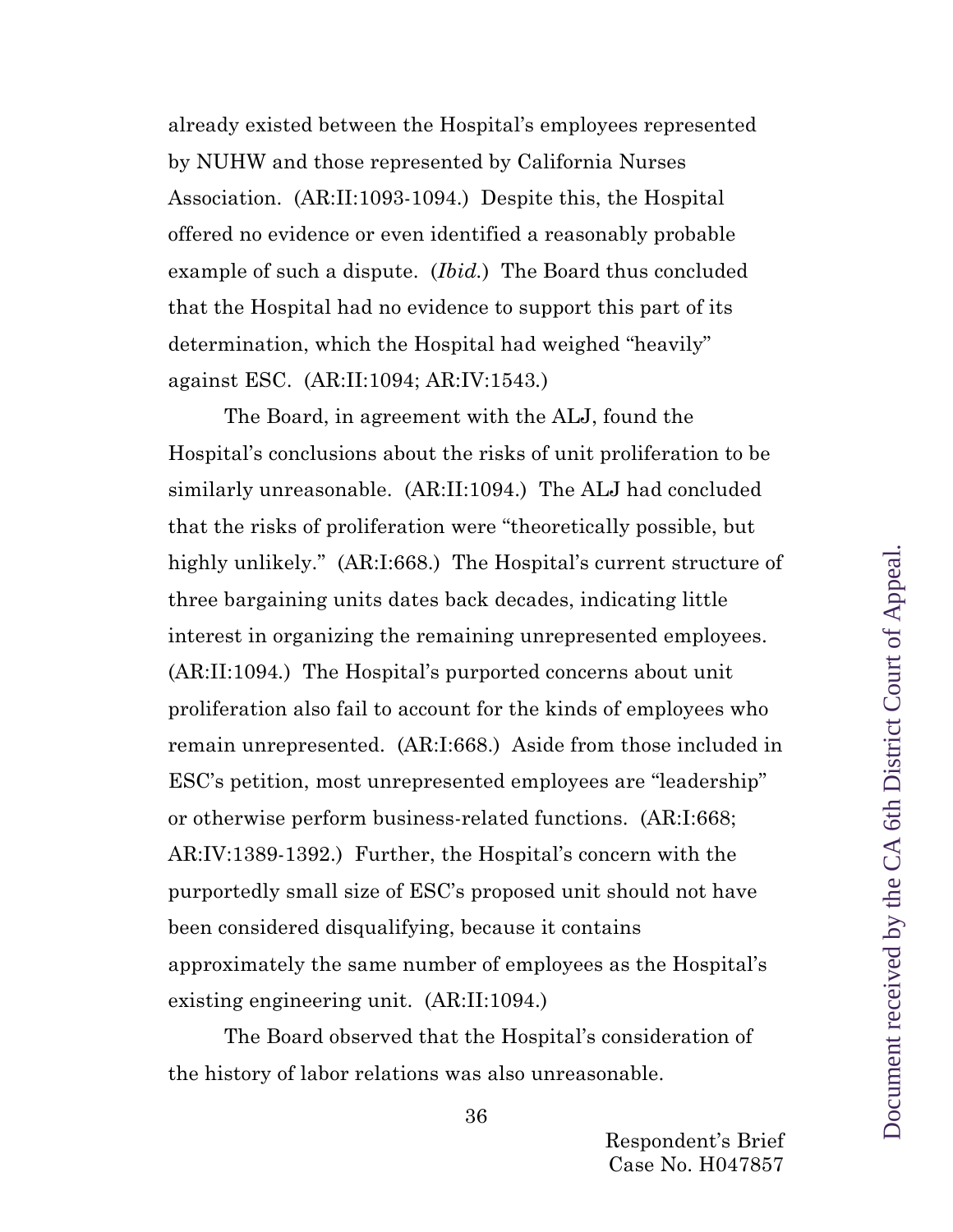(AR:II:1095.) Specifically, the Hospital erroneously interpreted this factor to favor its existing structure of three bargaining units represented by three separate unions. (*Ibid*.) In this regard, the Hospital erred by relying on caselaw concerning severance petitions (where a union petitions to represent a subset of an existing, currently represented bargaining unit). (*Ibid.*) But, the Board noted, ESC was not petitioning to dilute or fragment an existing unit. (*Ibid*.) Rather, it was seeking to represent employees who have historically been denied representation because of the Hospital's own fragmentation of the Lab between NUHW and unrepresented employees. (*Ibid.*) Where a decision to deny certification is tantamount to deciding the employees must remain unrepresented indefinitely, the employer must meaningfully grapple with this impact. (*Ibid.*) That the Hospital's determination failed to do so was also unreasonable. (*Ibid.*)

The Board found the Hospital's analysis of community interest similarly flawed because it gave too much weight to the mere fact that employees within the proposed bargaining unit work with others outside the unit. (AR:II:1096.) The Hospital failed to explain how physical proximity to employees outside of the bargaining unit would overcome the substantial mutual interest within the bargaining unit. (*Ibid.*) Second, the Hospital's attempt to use the histotechs to undermine the community of interest within the bargaining unit was impermissible, because it was the Hospital that originally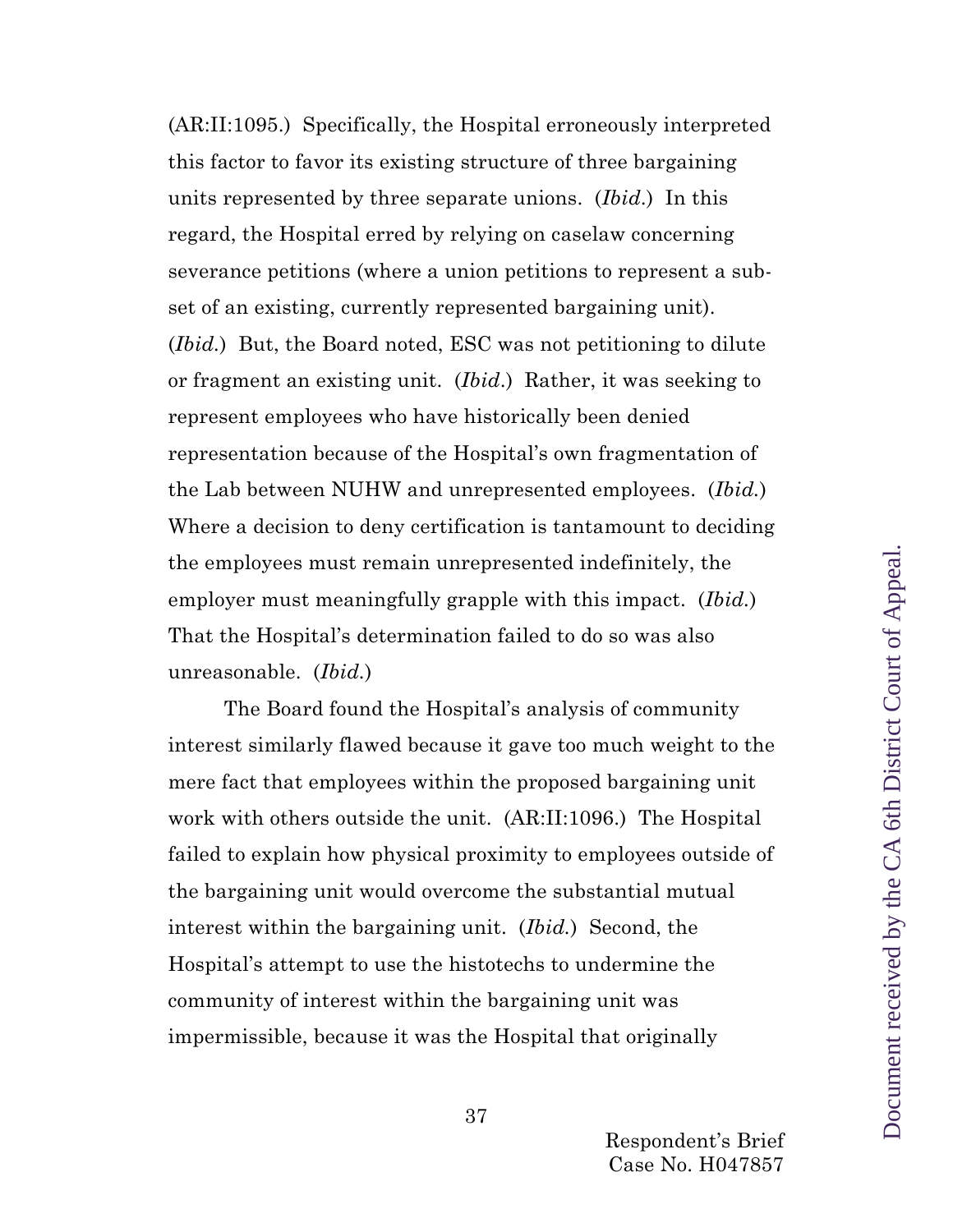sought to add them to the proposed unit. (AR:IV:1475-1476, fn. 32.)

These specific flaws in the Hospital's determination were not the only reasons why the Board found the determination unreasonable. The Board emphasized that the Hospital's determination never grappled with the 2014 card check agreement. (AR:II:1098-1100.) The Hospital's promise to recognize ESC as the exclusive representative of the proposed unit was never fulfilled. (AR:II:1099.) As the Board put it, "One should expect that a prior agreement to recognize ESC as the exclusive representative of the putative bargaining unit would at least factor into a determination of that unit's appropriateness for collective bargaining purposes, even if only to explain the agreement's relative weight in the overall analysis." (*Ibid*.)

This omission, along with others described above weighed heavily in PERB's decision to set aside the Hospital's third unit determination.

Consequently, the Board found that the Hospital had unreasonably withheld recognition from ESC, and ordered it to grant ESC's petition and meet and confer with ESC over terms and conditions of employment upon demand. (AR:II:1102-1103.)

#### **STANDARD OF REVIEW**

<span id="page-37-0"></span>PERB has exclusive initial jurisdiction to adjudicate unfair practice charges under the MMBA and other public sector labor relations statutes. (§§ 3509, subd. (a), 3541.3, subd. (i).) Due to PERB's administrative expertise and the importance of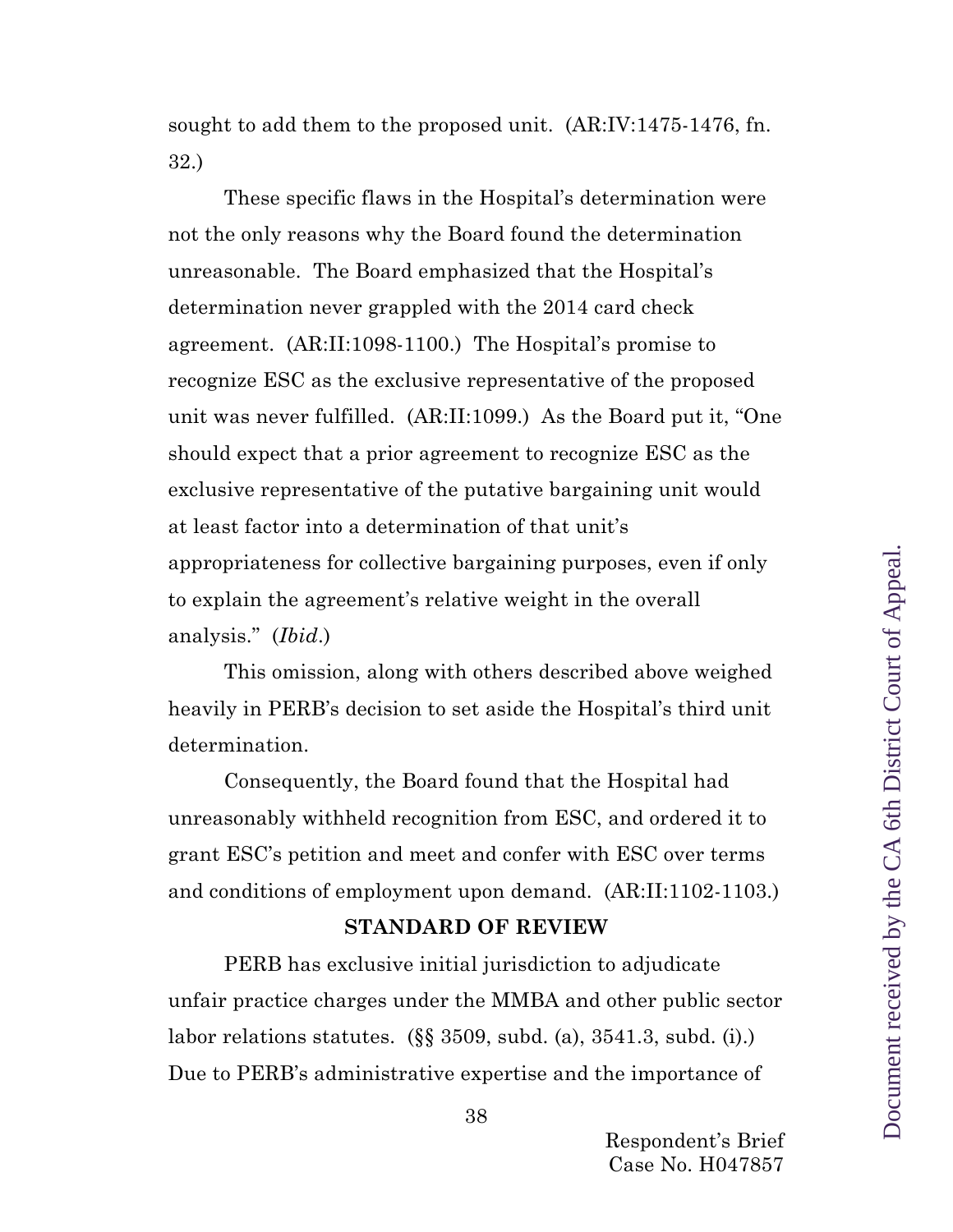statewide uniformity in public sector labor relations, the Board's decisions are entitled to significant deference. (*Coachella Valley Mosquito & Vector Control Dist. v. Public Employment Relations Bd.* (2005) 35 Cal.4th 1072, 1085-1086; *Tri-Fanucchi Farms v. Agricultural Labor Relations Bd.* (2017) 3 Cal.5th 1161, 1168 [decisions of the expert labor board come to the courts with a ""presumption of validity".)

When reviewing the Board's construction of the statutes within its jurisdiction, courts must decide the statute's true meaning, but they defer to the Board's interpretation unless it is clearly erroneous. (*Boling v. Public Employment Relations Bd.* (2018) 5 Cal.5th 898, 917 (*Boling*).) As the California Supreme Court affirmed, "PERB is one of those agencies presumably equipped or informed by experience to deal with a specialized field of knowledge, whose findings within that field carry the authority of an expertness which courts do not possess and therefore must respect." (*Id*. at pp. 911-912, internal quotation marks omitted.) The deference afforded to the Board is higher when statutory language is open-ended and the interpretive question is "heavily freighted with policy choices which the agency is empowered to make," or "entwined with issues of fact, policy, and discretion." (*Id.* at p. 911.)

As for the Board's factual findings, they are conclusive "if supported by substantial evidence on the record considered as a whole." (§ 3509.5, subd. (b).) Under this standard, the court may not reweigh the record evidence. (*Boling*, *supra*, 5 Cal.5th 898, 912.) Nor may it consider whether contrary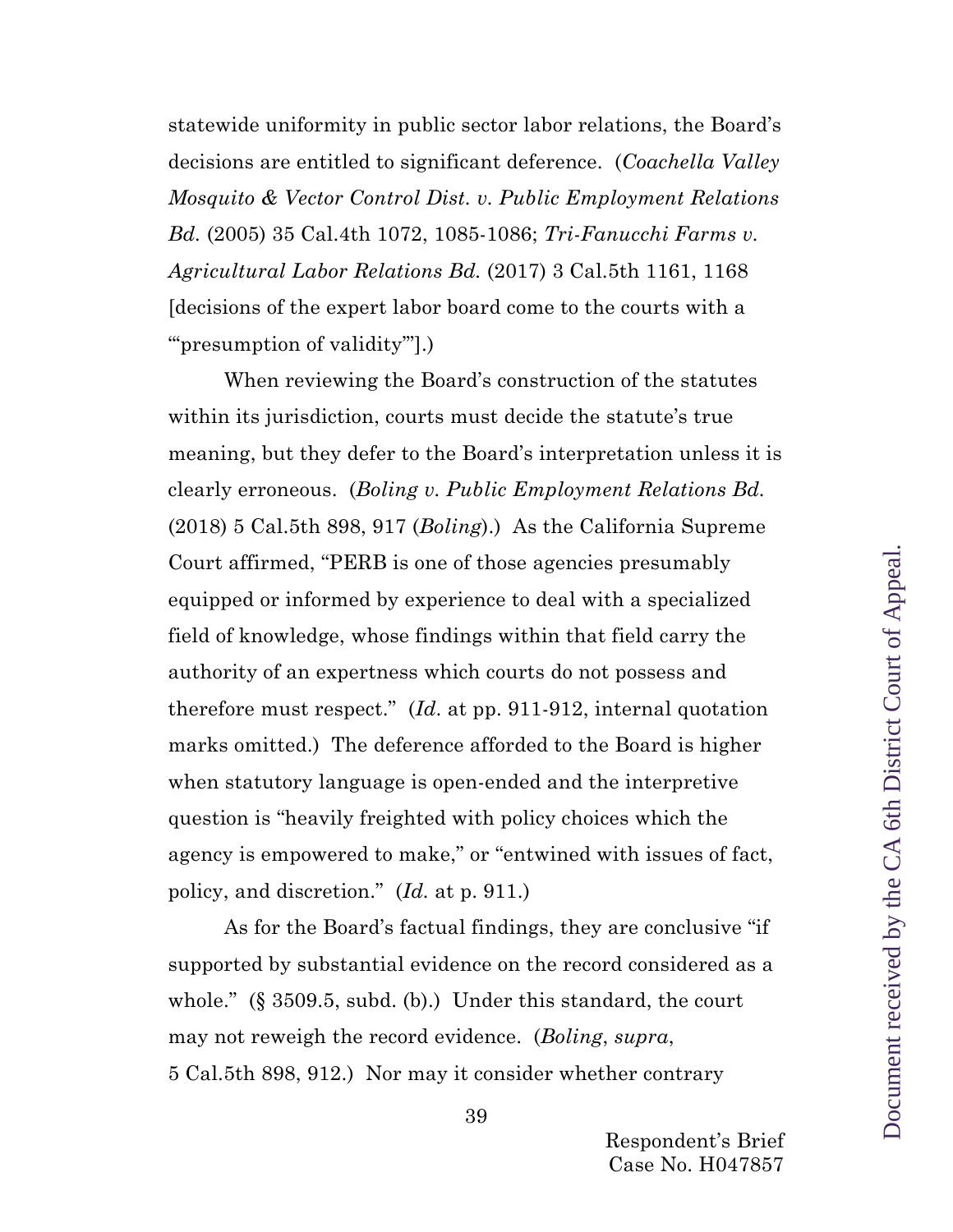findings are as reasonable as, or more reasonable than, the Board's. (*Ibid*.) Rather, if the Board chooses between two conflicting but reasonable views—including inferences to be drawn from otherwise undisputed facts—the court may not substitute its judgment for PERB's. (*Id.* at p. 913.)

Finally, PERB's remedial authority is subject to review for abuse of discretion. (*Mt. San Antonio Community College Dist. v. Public Employment Relations Bd.* (1989) 210 Cal.App.3d 178, 189-190 (*Mt. San Antonio*); *Jasmine Vineyards, Inc. v. Agricultural Labor Relations Bd.* (1980) 113 Cal.App.3d 968, 982 [holding that the Agricultural Labor Relations Board "in its presumed expertise must be given relatively free reign in determining which remedy will best effectuate the policies of the act"][7](#page-39-0).) Under the abuse of discretion standard, the remedies ordered by an expert labor board "will not be disturbed by the courts unless it can be shown that the order is a patent attempt to achieve ends other than those which can fairly be said to effectuate the policies of the act." (*Butte View Farms v. Agricultural Labor Relations Bd.* (1979) 95 Cal.App.3d 961, 967 (*Butte View Farms*).)

The petitioner for a writ of extraordinary relief bears the high burden of establishing error. (*Butte View Farms*, *supra*, 95 Cal.App.3d 961, 966, fn. 1.) If the petitioner fails to meet this

<span id="page-39-0"></span><sup>7</sup> The courts apply similar standards of review to decisions of PERB and the Agricultural Labor Relations Board. (*San Mateo City School Dist. v. Public Employment Relations Bd.*  (1983) 33 Cal.3d 850, 856.)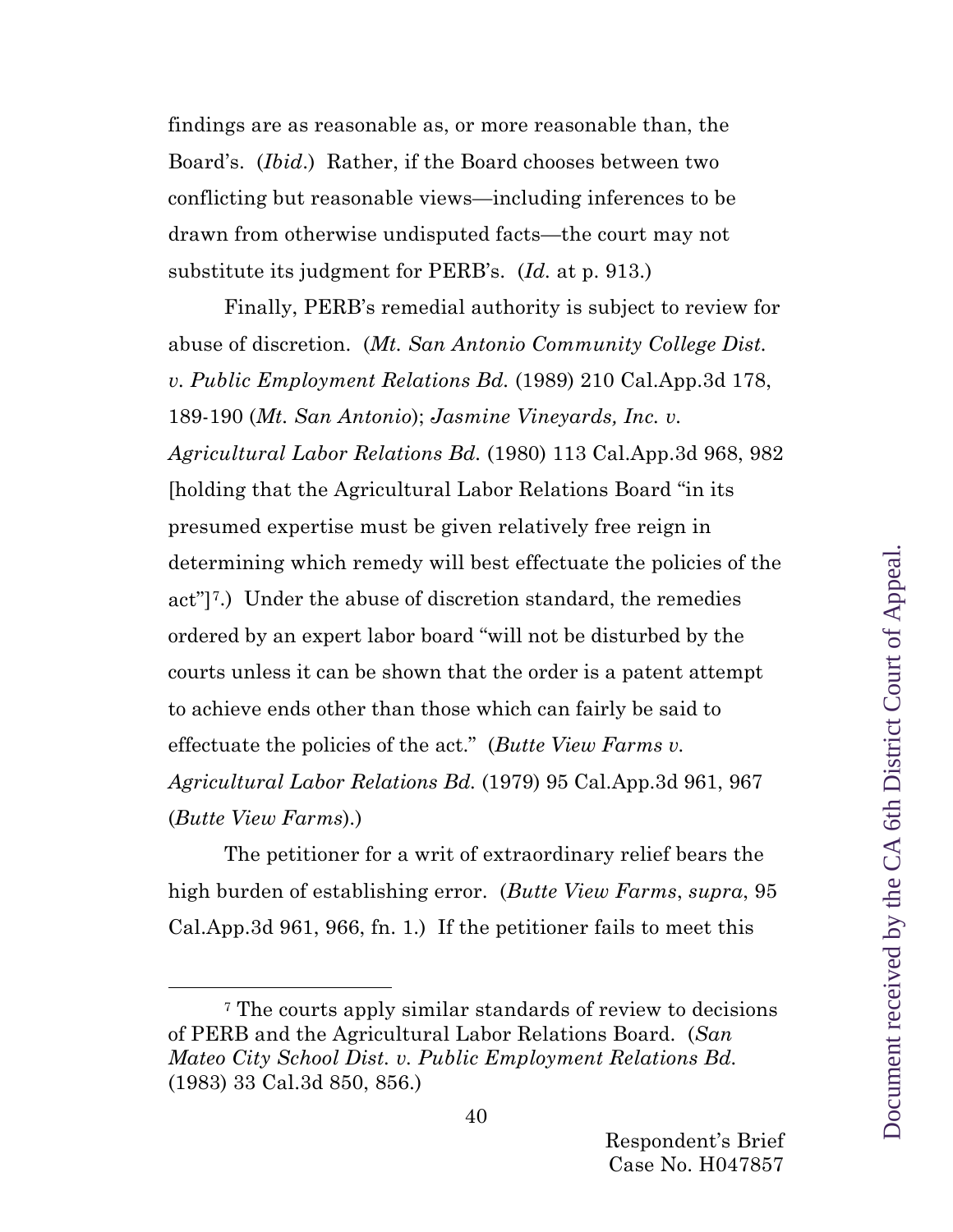burden, the court of appeal may summarily deny the petition. (*Tex-Cal Land Management, Inc. v. Agricultural Labor Relations Bd.* (1979) 24 Cal.3d 335, 351.)

#### **ARGUMENT**

## <span id="page-40-1"></span><span id="page-40-0"></span>**I. PERB appropriately reviewed the reasonableness of the Hospital's unit determination.**

The Hospital argues that it had an "unequivocal statutory right" to determine whether ESC's proposed unit is appropriate, and accuses PERB exceeding its legal authority by attempting to "seize control of the unit determination process." (POB 28.) Although the MMBA allows a public agency to adopt its own unit determination rules, the Hospital's role in the unit determination process is not exclusive. PERB is still empowered to review that determination. (§ 3509, subd. (b).) Specifically, PERB has the authority to review an agency's application of rules and regulations to ensure they do not undercut or frustrate the MMBA's policies. (AR:II:1083.) By reviewing the Hospital's determination for reasonableness, PERB acted well within its statutory authority.

## <span id="page-40-2"></span>**A. The MMBA authorizes PERB to review whether an employer reasonably applied a local rule concerning unit appropriateness.**

Since its enactment in 1968, the MMBA has reserved to local governments the power to establish and enforce rules governing labor relations with their employees. (*International Brotherhood of Electrical Workers v. City of Gridley* (1983) 34 Cal.3d 191, 197 (*City of Gridley*).) Section 3507 permits local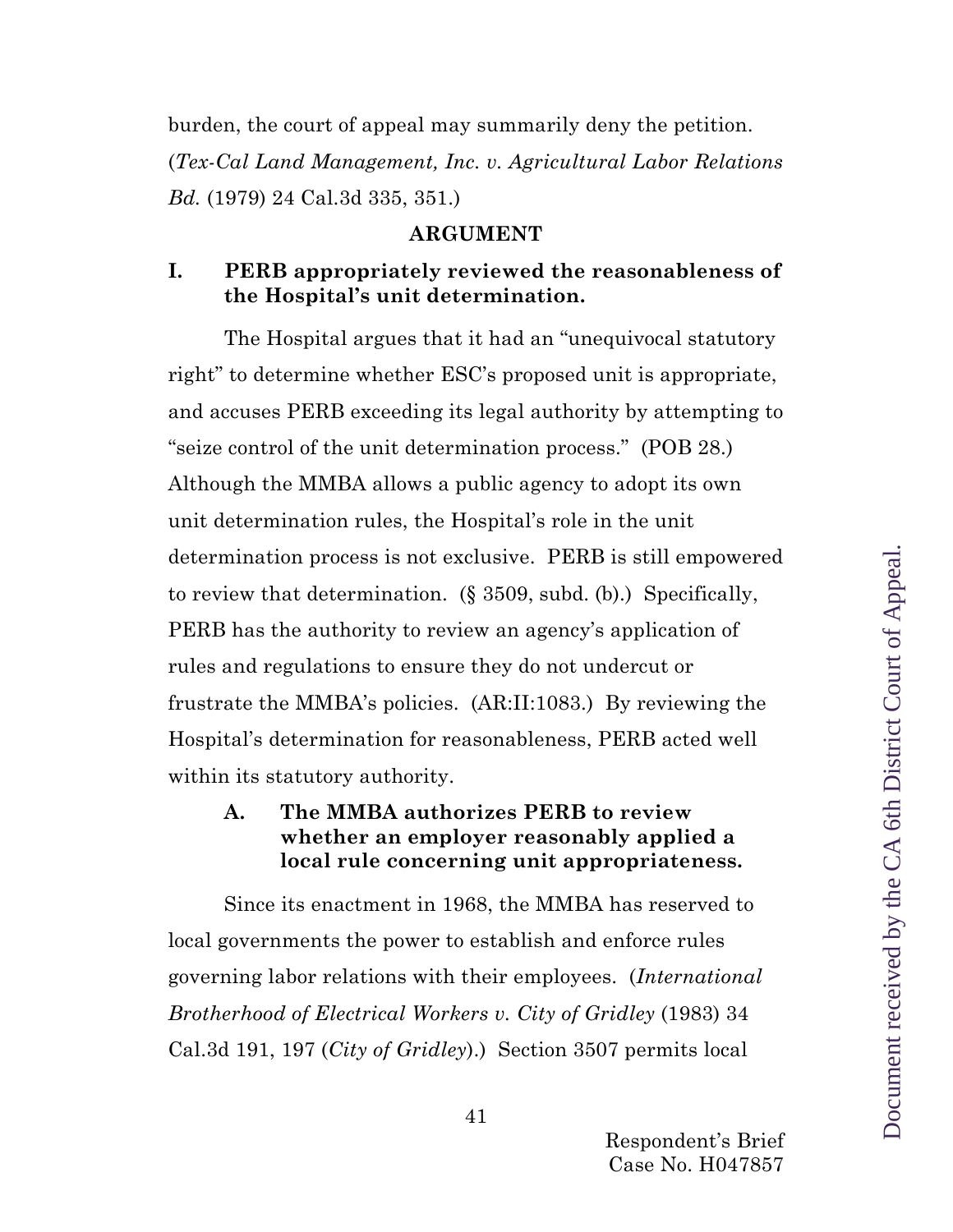agencies to "adopt *reasonable* rules and regulations after consultation in good faith" with employee unions. (§ 3507, subd. (a), emphasis added.) These rules may include, among other things, procedures for recognition of employee organizations. (*Ibid.*) To be "reasonable," the employer's rules must be consistent with the policies and purposes of the MMBA. (*City of Gridley*, *supra*, 34 Cal.3d 191, 202.) The MMBA's standards "may not be undercut by contradictory rules or procedures that would frustrate its purposes." (*County of Los Angeles v. Los Angeles County Employee Relations Com*. (2013) 56 Cal.4th 905, 925 (*County of Los Angeles*).)

Before PERB's jurisdiction was extended to include the MMBA, employee organizations challenged an employer's adoption or application of local rules in superior court. (See, e.g., *City of Gridley*, *supra*, 34 Cal.3d 191, 194.)

In 2001, PERB assumed responsibility to interpret and enforce the MMBA. (Stats. 2000, ch. 901, § 8.) In 2003, the Legislature added section 3507, subdivision (d) to the MMBA, which expressly permits employees and employee organizations to challenge a local rule as an unfair practice. (Stats. 2003, ch. 215, §3.) A party objecting to a local rule may file an unfair practice charge with PERB asserting that the rule is either unreasonable on its face, or in its application. (*County of Riverside* (2010) PERB Decision No. 2119-M, p. 13; *County of Monterey* (2004) PERB Decision No. 1663-M, adopting proposed decision at pp. 28-29; § 3509, subd. (b) .) The party challenging a local agency's unit determination decision bears the burden of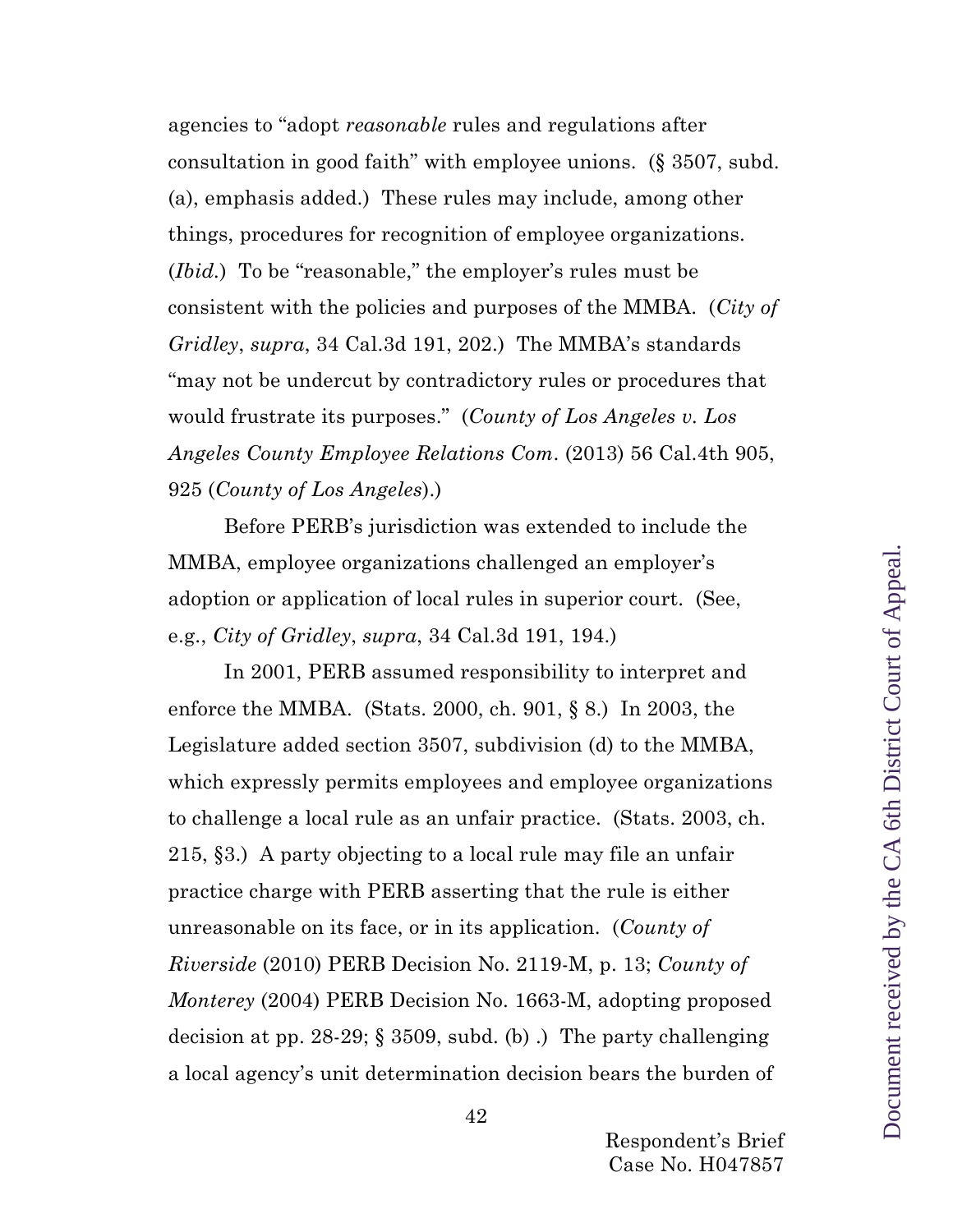demonstrating that the decision was not reasonable. (*County of Riverside*, *supra*, PERB Decision No. 2119-M, p. 13; *Organization of Deputy Sheriffs v. County of San Mateo* (1975) 48 Cal.App.3d 331, 338.) In the typical unit determination dispute, where reasonable minds could differ, the Board does not substitute its judgment for that of the local agency. (*United Clerical Employees v. County of Contra Costa*, *supra*, 76 Cal.App.3d 119, 125.) Until this case, neither PERB nor the courts have had occasion to consider whether a different standard applies when an employer has engaged in bad faith in making its unit determination.

<span id="page-42-0"></span>**B. It was not clearly erroneous for PERB to withhold deference to the Hospital's unit determination.**

#### **1. PERB defers to an employer's reasonable unit determination.**

The Hospital failed to recognize that its role in the unit determination process is paired with attendant responsibilities. When a public agency makes a unit determination decision based on its own local rules, it takes on a dual role. (Grodin, *Public Employee Bargaining in California: The Meyers-Milias-Brown Act in the Courts* (1972) 23 Hastings L.J. 719, 741-742 (hereafter Grodin).) On the one hand, the public agency has a significant stake in the outcome of its determination and is a party to its own decision. (*Ibid.*) On the other hand, the employer must act as a quasi-judicial decision-maker to apply its local rules to the facts before it. (*Ibid*.) The exercise of quasi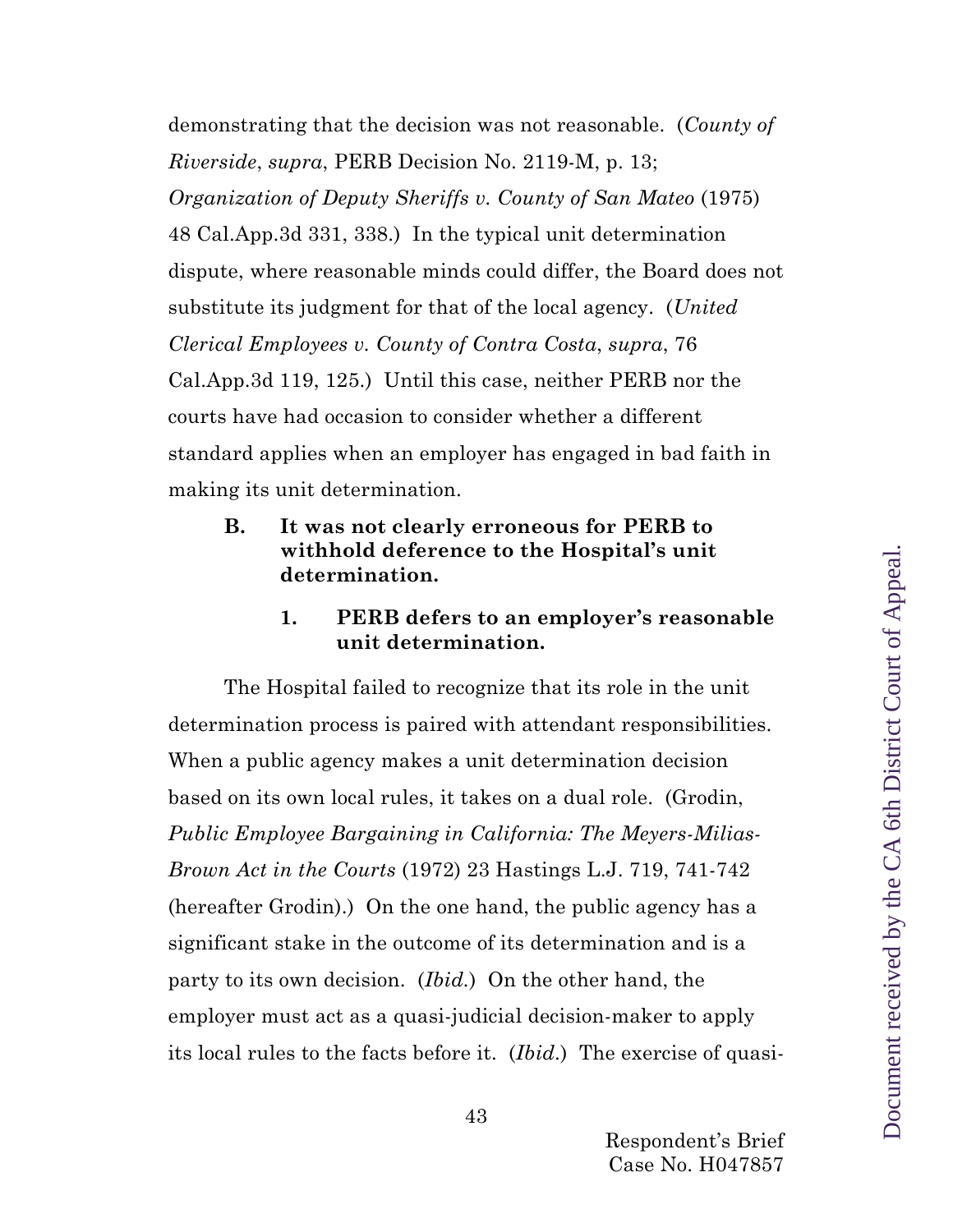judicial power requires an impartial decision maker. (See, e.g., *People ex rel. Lockyer v. Sun Pacific Farming Co*. (2000) 77 Cal.App.4th 619, 635; *B.C. Cotton, Inc. v. Voss* (1995) 33 Cal.App.4th 929, 954.) Further, the employer's process for determining whether to grant a unit determination must place the parties on a level playing field. (See, e.g., *City & County of San Francisco* (2017) PERB Decision No. 2540-M, p. 15 (*San Francisco*) ["a necessary function of the collective bargaining statute . . . is to ensure fairness through the adoption of neutral rules of engagement, ones which are non-normative in outcome terms and grounded in a presumption that the parties engage each other on a relatively level playing field"], mod. on other grounds by *City & County of San Francisco* (2019) PERB Decision No. 2540a-M.)

The benefit of the employer's dual role under the MMBA, as the Board acknowledged, is that it allows for "local tailoring and diversity of local rules." (AR:II:1084.) But the risk is that an employer will be swayed by its own interests during the decision-making process. (Grodin, *supra*, 23 Hastings L.J. 719, 741-742.)

In this case, even without looking to the Hospital's two prior unfair practices, there is evidence the Hospital abdicated its responsibility as a decision-maker. As discussed in greater detail in sections II.A. and II.B., below, the Hospital gave little weight to its employees' right to choose their exclusive representative. Again, the ability of employees to choose and participate in employee organizations is one of the key purposes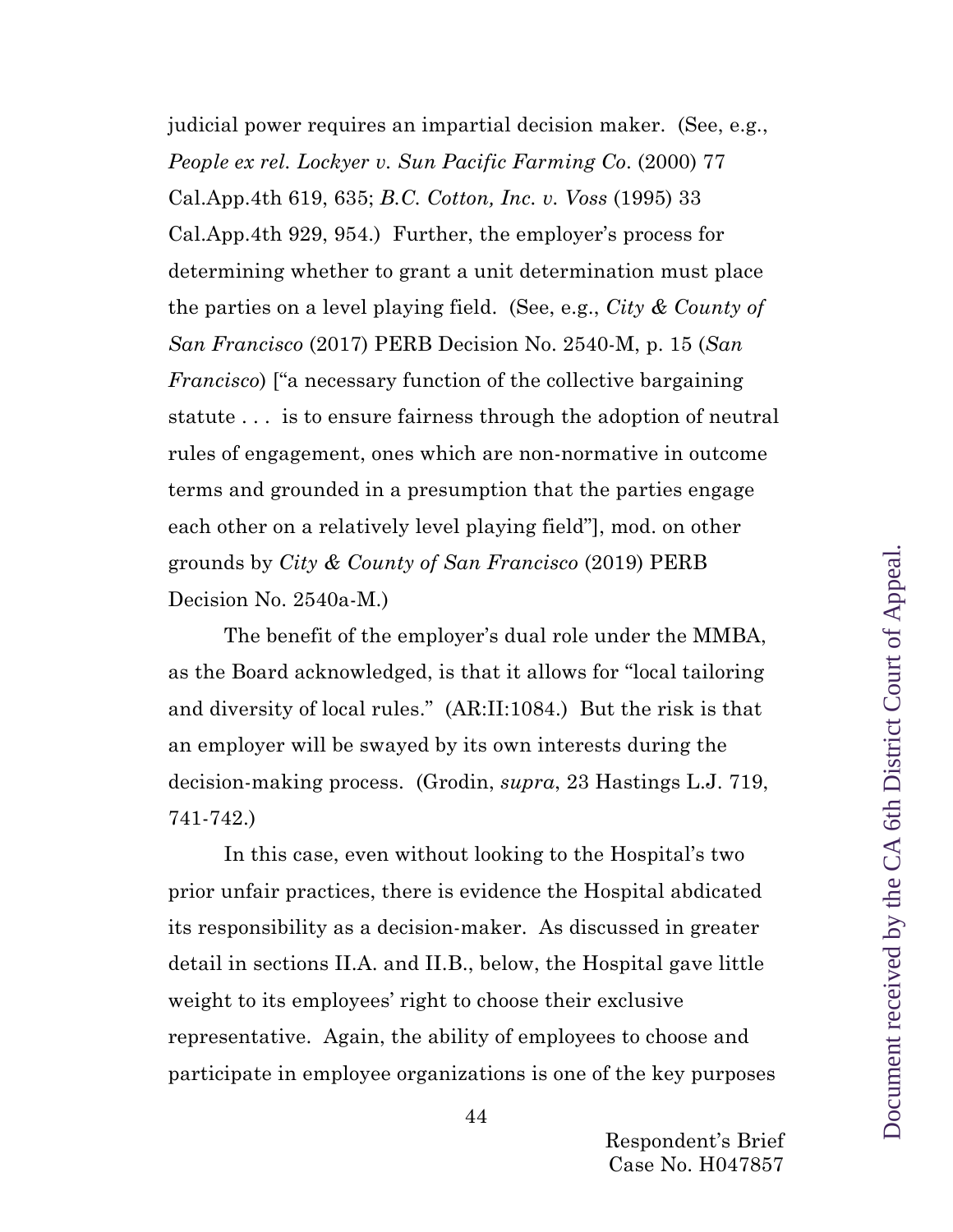of the MMBA. (§ 3502.) The Hospital elevated its own interests and ignored employee rights.

The Hospital has not even acknowledged its duty as a quasi-judicial decision maker to balance its interests with the protected rights of its employees. Instead, the Hospital cites portions of legislative history in which certain sponsors of the 2003 amendments to the MMBA stated that the statute is of "little hardship" to employers because by simply adopting "their own reasonable rules, public agencies can avoid application of any PERB rule with which they disagree." (POB 30.)

But the courts and PERB have not adopted an interpretation of section 3507 that gives employers free rein to ignore other provisions of the MMBA. Instead, the courts and PERB have consistently held that the MMBA's standards may not be undercut by contradictory rules or procedures that would frustrate its purposes. (*County of Los Angeles*, (*supra*), 56 Cal.4th 905, 925; *San Francisco*, *supra*, PERB Decision No. 2540- M, p. 11.) Unit determinations in particular "must be reasonable and in conformity with all pertinent sections of [the MMBA]." (*Santa Clara County Dist. Attorney Investigators Assn. v. County of Santa Clara* (1975) 51 Cal.App.3d 255, 265 (*County of Santa Clara*).)

- ///
- ///
- ///
- ///

Document received by the CA 6th District Court of Appeal.Document received by the CA 6th District Court of Appeal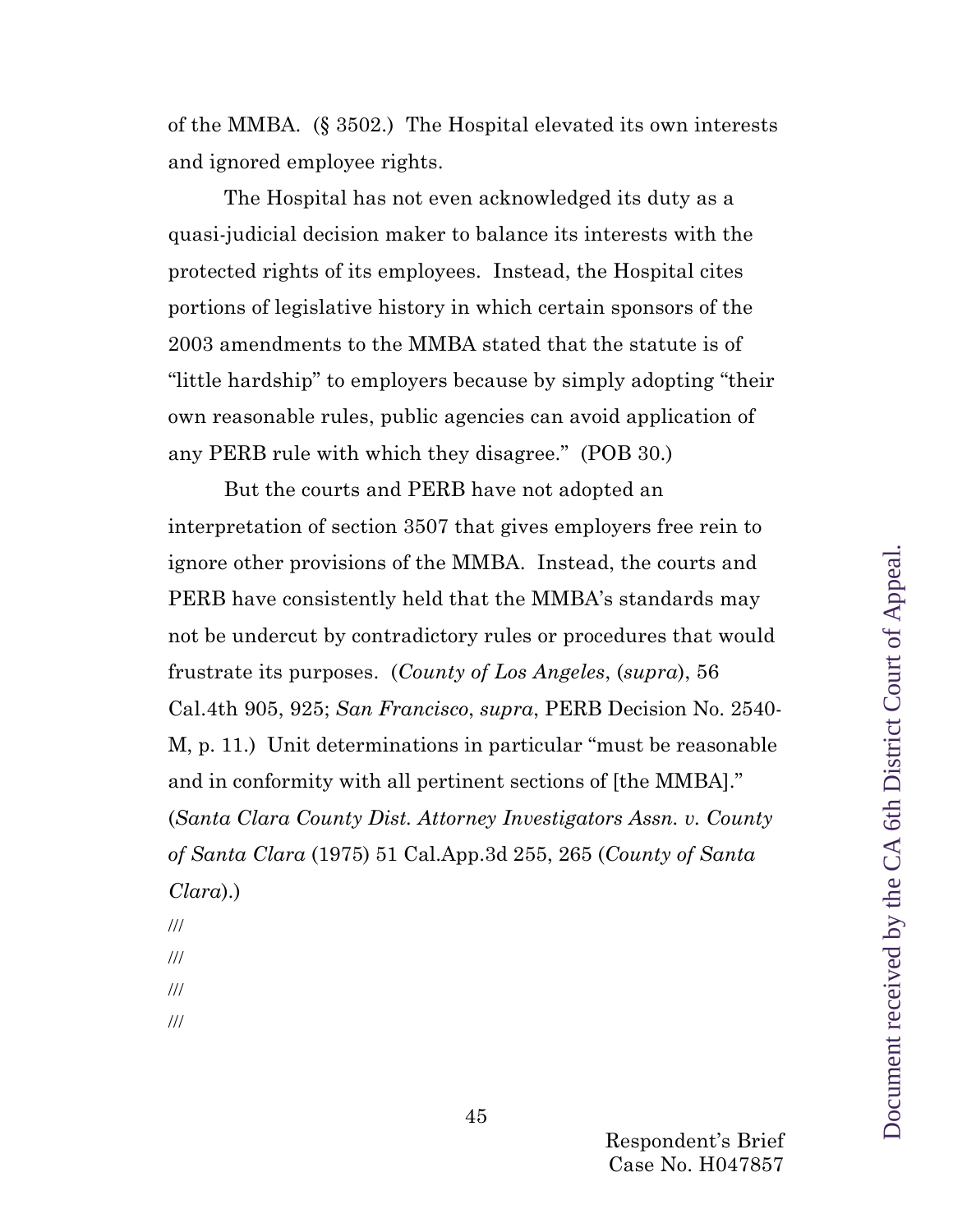## **2. The Hospital's violations of the MMBA in its first two opportunities to process ESC's petition are relevant evidence to the reasonableness of its third determination.**

The Board's findings from *Salinas I* and *II* are beyond dispute: twice the Hospital acted unreasonably by rejecting ESC's proposed unit, offering at best perfunctory reasons for its decisions. In *Salinas I*, the Hospital was found to have ignored entirely its responsibility to make a unit determination under Regulation 2. (AR:V:2369.) Then in *Salinas II*, given a second chance, the Hospital did such a cursory job that it effectively prevented the ALJ from being able to review whether the Hospital's decision was reasonable. (AR:VII:3000.) The Hospital's conduct on both occasions violated the MMBA by unreasonably withholding recognition from ESC. And worse, the cumulative effect of these actions was a three-year delay from when the employees had petitioned to form a union. (AR:VII:2997.) Three *more* years have now passed.

Indeed, the Hospital acknowledges that these past unfair practices are intertwined with the instant case, noting that the two prior unfair practices "were prior skirmishes in the exact same battle being fought here." (POB 35.)<sup>[8](#page-45-0)</sup>

<span id="page-45-0"></span><sup>8</sup> Strangely, the Hospital seems to take pride in its prior conduct, claiming that all it has done is to "take a principled and legally supportable position, and to stick with that position through three administrative hearings." (POB 35.) The only consistent principle running through the Hospital's conduct is its steadfast opposition to recognizing ESC.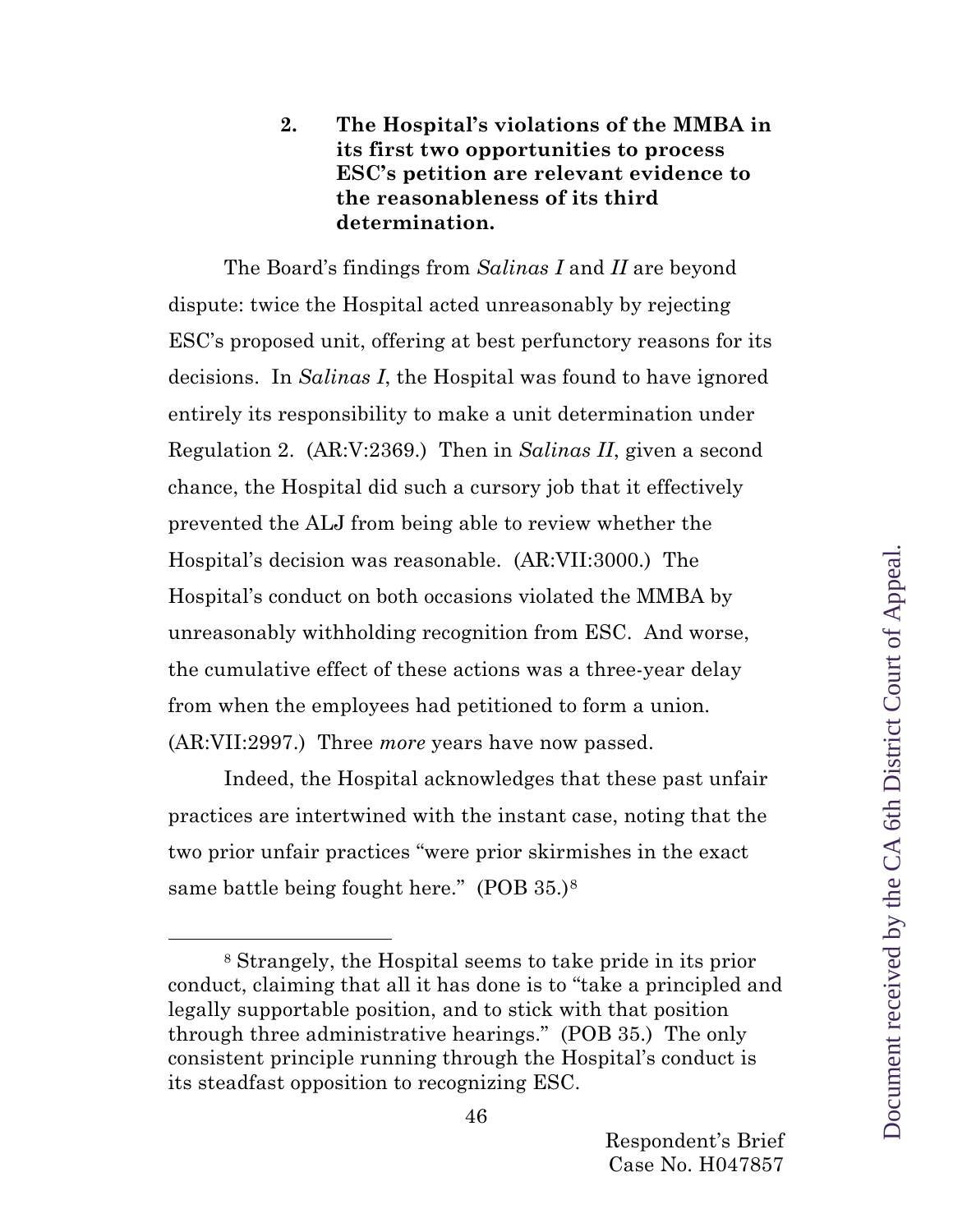The Board's expertise and its role as the finder of fact necessarily give the Board wide discretion to determine what evidence is relevant when it decides an unfair practice charge. (See *Boling*, *supra*, 5 Cal.5th 898, 912.) Likewise, the relevant MMBA requirements—that the local agency's rules and unit determinations be "reasonable"—are open-ended, which further supports deference to the Board's interpretation. (*Id.* at p. 911.) In the absence of contrary authority, PERB was appropriately sensitive to the risk that the Hospital was using its role to serve its own interests.

## **3. In light of the Hospital's past conduct, the Board appropriately determined the Hospital's determination was not due customary deference.**

PERB owes deference to an MMBA-employer's unit determination if it results from a reasonable application of the employer's local rules. Here, the local rules required the Hospital to act as the decision-maker (cf. *People ex rel. Lockyer v. Sun Pacific Farming Co*., *supra*, 77 Cal.App.4th 619, 635), in a process that permits the parties to engage on a relatively level playing field (*San Francisco*, *supra*, PERB Decision No. 2540-M, p. 15). When an employer appropriately assumes its responsibility as an impartial quasi-judicial decision-maker, PERB defers to the employer's unit determination. As the Hospital notes, PERB has consistently upheld this deferential posture toward employers who are acting in accordance with their local rules. (POB 31-32, citing *County of Orange* (2016)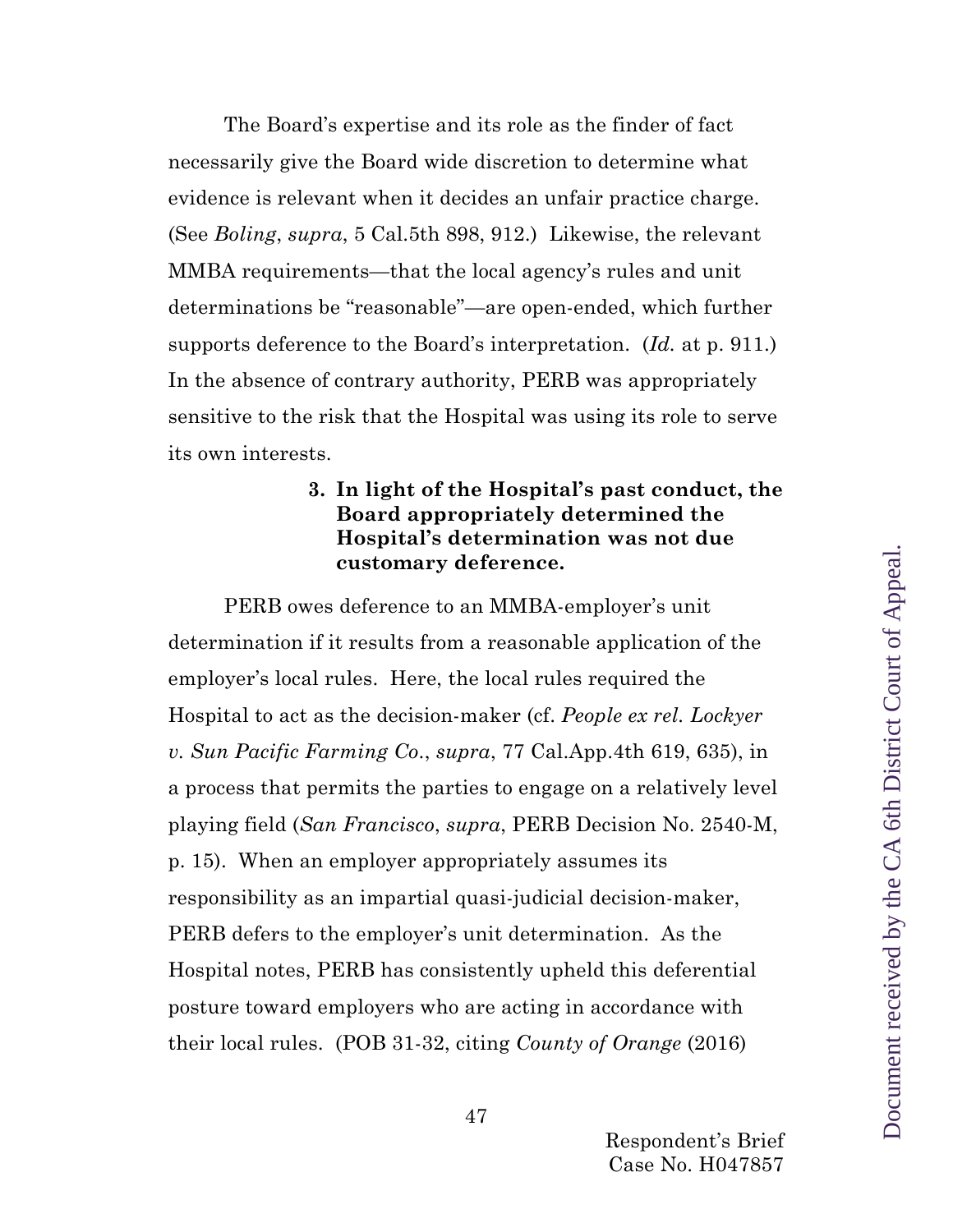PERB Decision No. 2478-M and *County of Riverside* (2011) PERB Decision No. 2163-M.)

But in this case, PERB was confronted with a novel fact pattern: the Hospital had already twice failed to process ESC's recognition petition with the requisite neutrality and objectivity. None of PERB's existing cases, including *County of Orange* and *County of Riverside*, dealt with analogous facts. The employer in *County of Riverside* had not yet made a unit determination. (*County of Riverside*, *supra*, PERB Decision No. 2163-M, adopting proposed decision at p. 10.) In *County of Orange* the only issue before PERB was whether the denial of a petition violated MMBA section 3507.3, pertaining to professional employees' right to be represented separately from other employees. (*County of Orange*, *supra*, PERB Decision No. 2478- M at p. 10.) Neither case involved multiple findings of unlawful conduct.[9](#page-47-0) In this third "skirmish," (POB 35) the Board observed that the Hospital appeared to have engaged in a "repeated and methodical" pattern of misapplying its own rules to deny ESC recognition. (AR:II:1083.) The Hospital was not permitted to exalt its own interests in the unit determination process and ignore the protected rights of its employees. It was not clearly erroneous for the Board to find that this conduct was

<span id="page-47-0"></span><sup>9</sup> The Hospital's argument concerning *County of Orange* and *County of Riverside* conflates the standard applied by PERB and the remedy for the Hospital's violation. (POB 31-33.) Therefore these decisions are also discussed in section III, below, pertaining to PERB's remedy.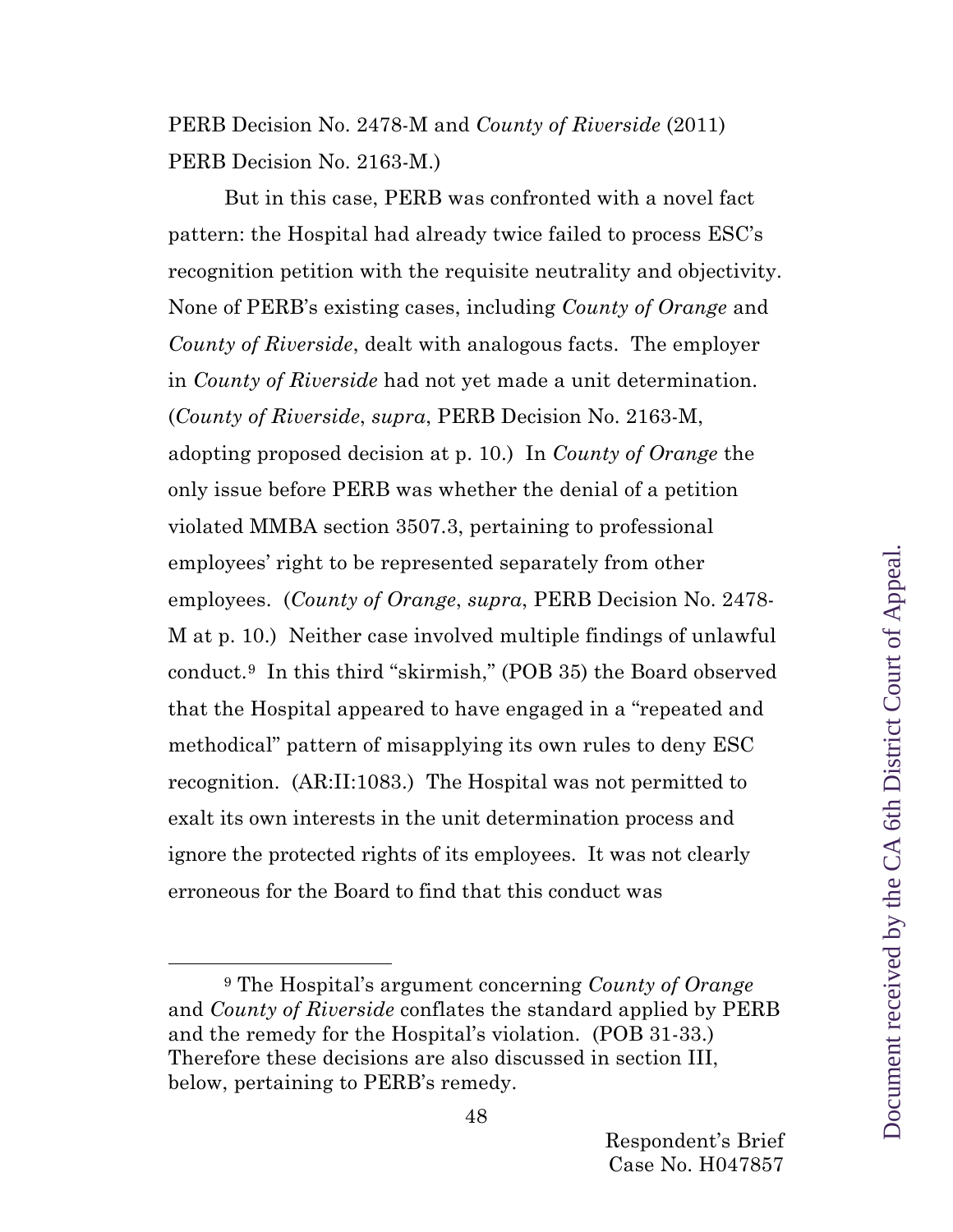unreasonable within the meaning of section 3507. (AR:II:1089; see *Boling*, *supra*, 5 Cal.5th 898, 911-912.) This determination is supported by the conclusive evidence of the employer's prior unfair conduct and should not be disturbed on review. (§ 3509.5, subd. (b); *Boling*, *supra*, 5 Cal.5th 898, 912.)

### <span id="page-48-0"></span>**C. The Board's consideration of the Hospital's past unfair practices was consistent with** *San Francisco.*

The Hospital asserts that PERB "departed from its longstanding objective test by including intent in its analysis." (POB 33.) In support of this assertion, the Hospital cites only one precedent, *San Francisco*, *supra*, PERB Decision No. 2540-M. (POB 33-36.) The Hospital asserts that in *San Francisco*, the Board found that intent was irrelevant when it reviews a local rule for reasonableness. (POB 33.) However, the Hospital selectively quotes *San Francisco*. The Board's discussion of intent in *San Francisco* is not applicable here.

In *San Francisco*, the Board considered the reasonableness of a local rule adopted by the City of San Francisco through a voter initiative, Proposition G. (*San Francisco*, *supra*, PERB Decision No. 2540-M, pp. 3-4.) A PERB ALJ issued a proposed decision finding that certain provisions of the City's local rule were unreasonable on their face, and included findings that the initiative was intended to be "antilabor." (*Id*. at p. 8.) In its decision on the City's exceptions, the Board held:

> Because intent is irrelevant here, we do not rely, as the ALJ did, on the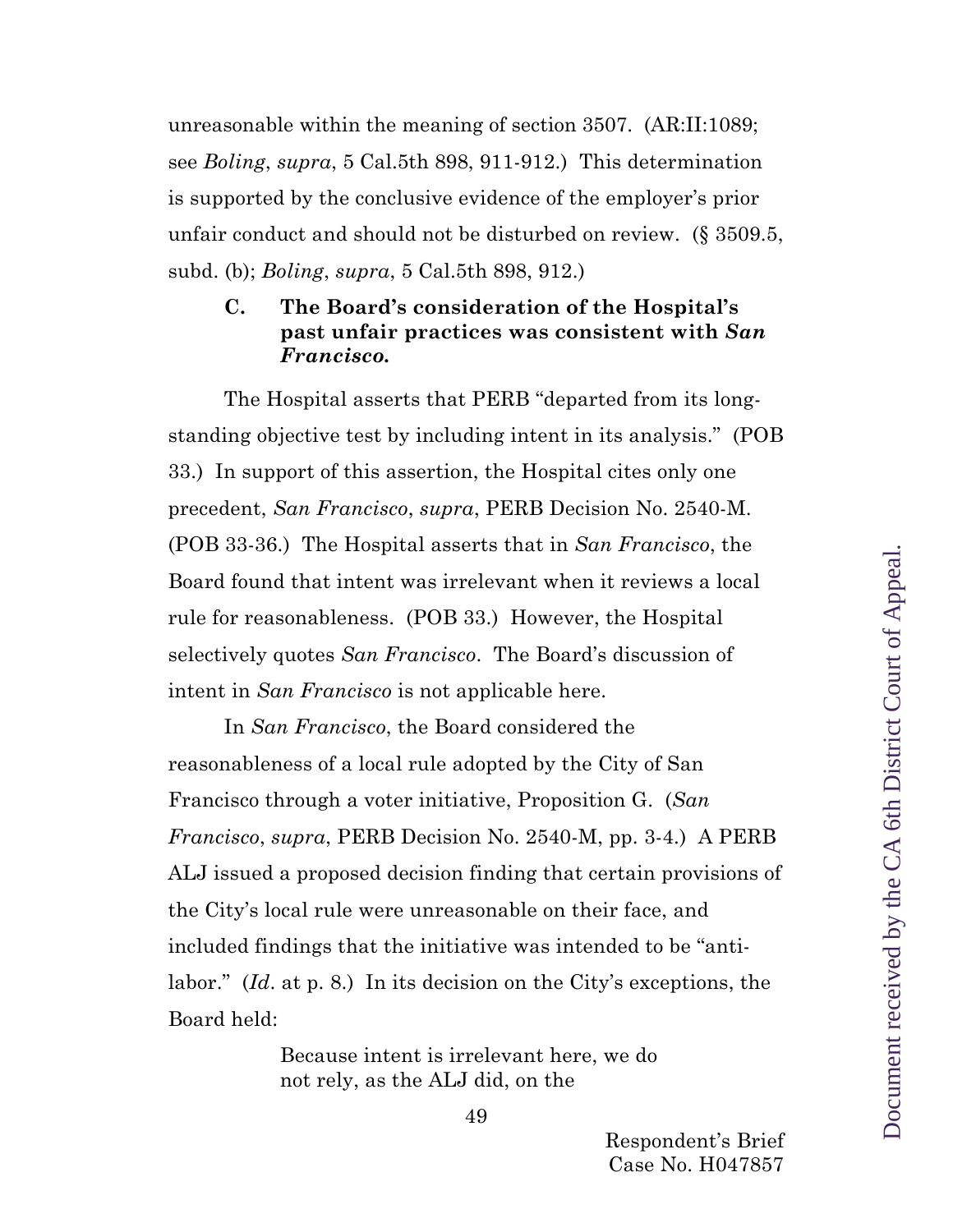conclusion that Proposition G was intended to be "anti-labor," based on the comments of the County Supervisor who sponsored the initiative. Moreover, as the City correctly points out, voter intent cannot be determined based on those comments, which were not communicated to voters.

#### (*Id*. at pp. 23-24, fn. 14.)

The Hospital relies on this excerpt from *San Francisco* to argue that PERB cannot consider intent in any local rule case. (POB 33-36.) But this holding in *San Francisco* does not stand for this broad proposition. At most, it stands for the proposition that intent is irrelevant in facial challenges. This case involves a challenge to the application of a local rule, not a facial challenge.

The difference between a facial challenge and an asapplied challenge directly impacts what evidence is relevant to the claim. A facial challenge is based only on the text of a rule. (*Tobe v. City of Santa Ana* (1995) 9 Cal.4th 1069, 1084.) An asapplied challenge, "contemplates analysis of the facts of a particular case or cases to determine the circumstances in which the statute or ordinance has been applied and to consider whether in those particular circumstances the application deprived the individual to whom it was applied of a protected right." (*Ibid.*) Accordingly, as the Board stated in its decision, "[i]n considering whether an employer has unreasonably applied a local rule, evidence of an employer's conduct and motivation is clearly relevant to the analysis." (AR:II:1092.)

Document received by the CA 6th District Court of Appeal.Document received by the CA 6th District Court of Appeal

50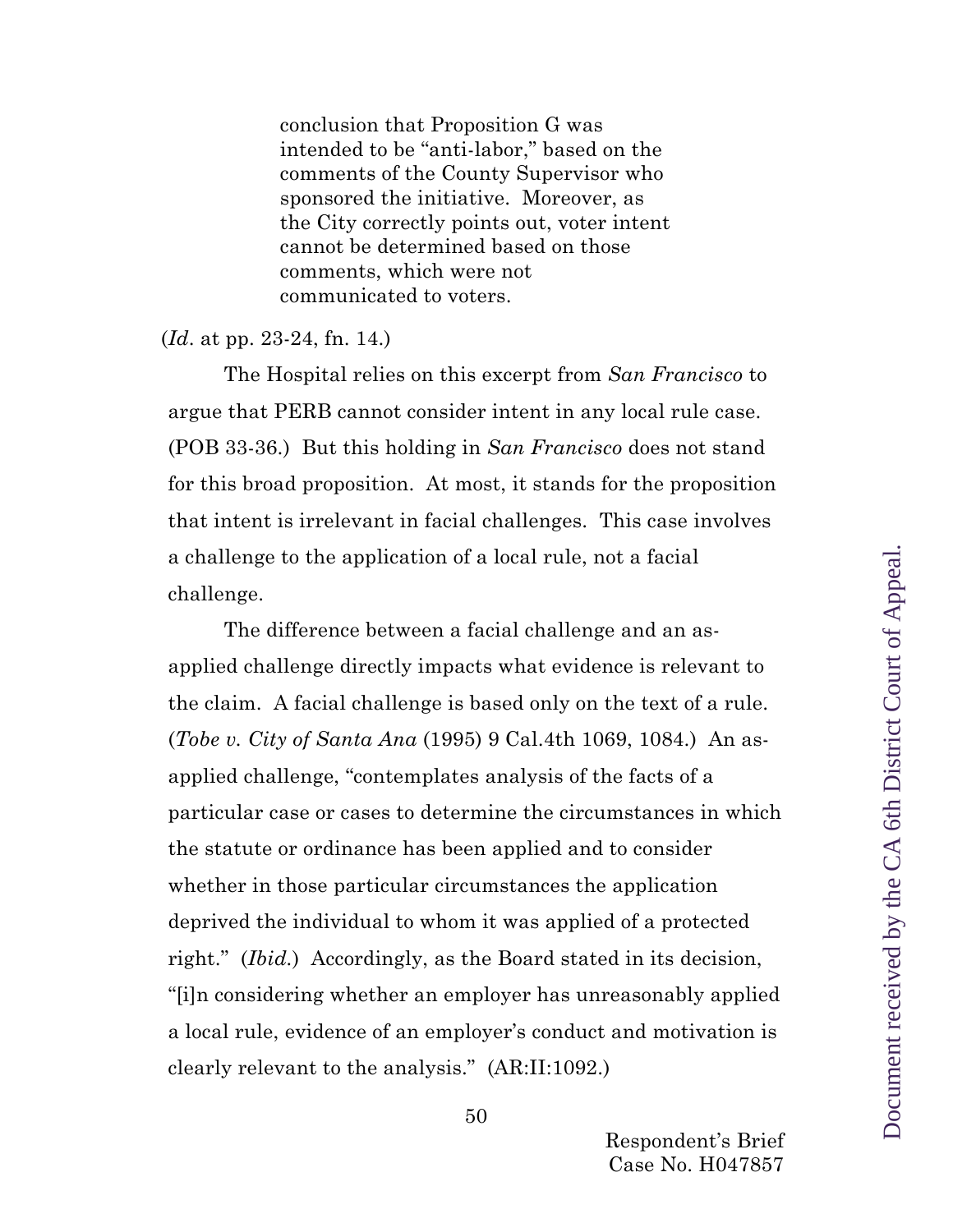The Hospital has not identified any precedent that bars PERB from considering an employer's intent when it reviews the employer's application of a local rule. And, as the Board noted in its decision, none exists. (AR:II:1091, fn. 25.) Indeed, the court in *City of Azusa*, specifically held that a local employer's unit determination may be overturned where the employer "has not met and consulted in good faith regarding the unit." (81 Cal.App.3d 48, 63.) Therefore, the Board's decision to consider the Hospital's prior unfair practices in this case was not contrary to precedent.

### <span id="page-50-0"></span>**II. Substantial evidence supports the Board's finding that the Hospital unreasonably applied its local rules.**

After rejecting the presumption that the Hospital's June 27, 2018 unit determination was reasonable, the Board turned to the contents of that determination. Indeed, even without considering the Hospital's prior unfair practices, the Hospital's unit determination is an unreasonable exercise of the Hospital's responsibility as decision-maker under section 3507 for two broad reasons. First, the Hospital gave little weight to its employees' right to choose their exclusive representative. Again, the ability of employees to choose and participate in employee organizations is one of the key purposes of the MMBA. (§ 3502.) Second, the Hospital either misrepresented facts about, or misapplied the standards for each of the four unit determination factors it considered. Even standing alone, the Hospital's June 27, 2018 unit determination is unreasonable.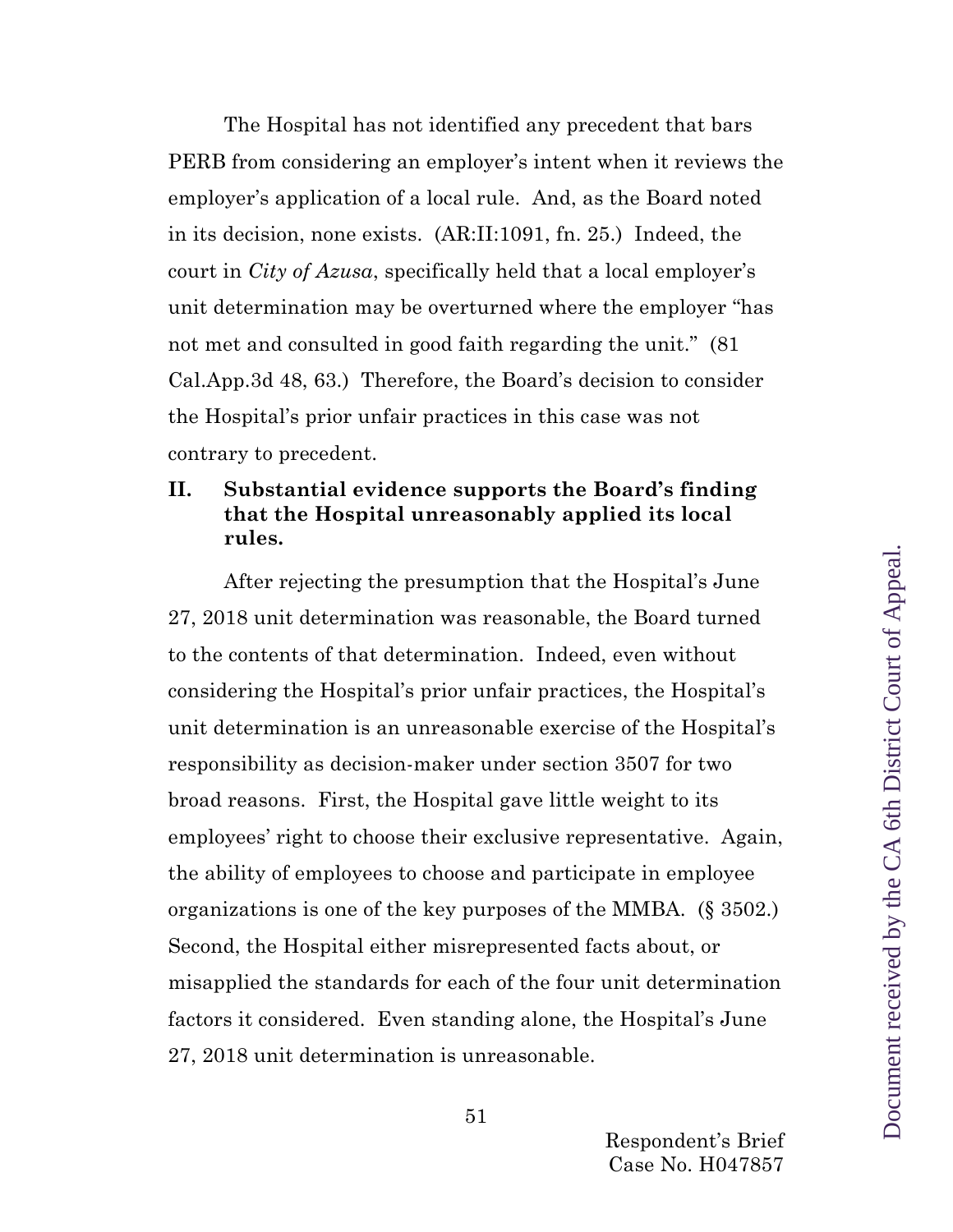## <span id="page-51-0"></span>**A. The Hospital's failure to consider employee rights distorted every part of its unit appropriateness determination.**

The Hospital's failure to adequately consider employee rights impacted every part of its unit determination. How this failure specifically affected the application of certain elements of the unit determination, is discussed below in section II.B. But this failure looms more broadly over the Hospital's entire unit determination process.

The essence of the dispute in this case stems from the fact that the Hospital has over the last several decades, acting under its authority to make unit determinations under section 3507, established large heterogenous units that are "nonconforming," or not strictly appropriate by its own estimation. (See AR:IV:1543.) Despite their size, these units still excluded a significant number of employees. These excluded "residual" employees have a right to "form, join, and participate in the activities of employee organizations of their own choosing for the purpose of representation on all matters of employer-employee relations." (§ 3502.) If unrepresented residual employees exercise this right by petitioning to form a union, they will need to squeeze into a mold that was cast by the employer's previous unit determinations.

This is by no means an uncommon problem. PERB itself has longstanding caselaw directing how petitions for nonconforming residual units should be addressed. Logically, there are only three options: 1) reconfigure existing units to be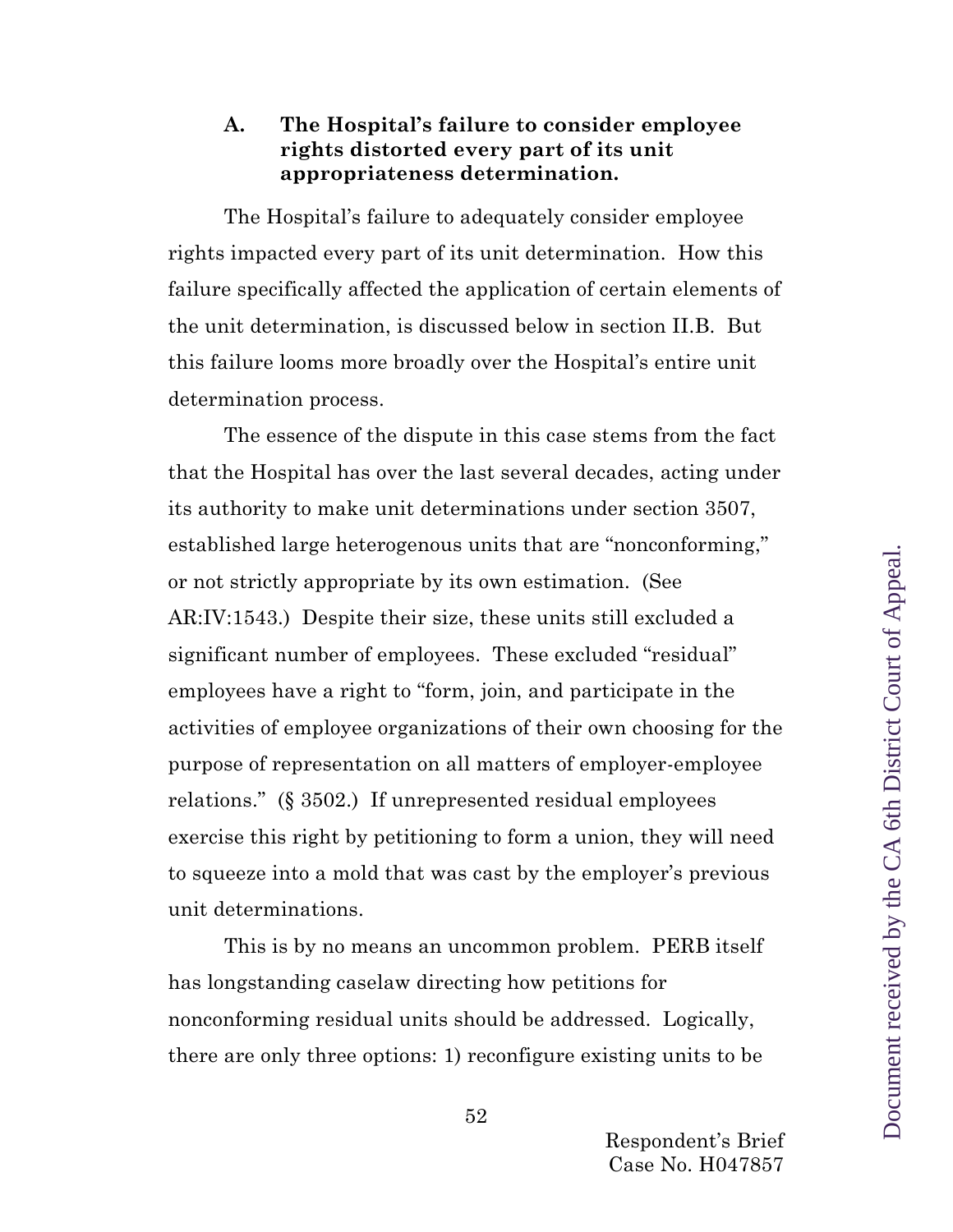conforming and to allow maximum exercise of employee rights to bargain, which upsets and unsettles longstanding bargaining relationships; 2) grant the residual petition as long as this does not significantly impair the employer's operations; or 3) deny the petition and effectively disenfranchise residual employees. In general, PERB caselaw favors the second option. (*Pleasanton Joint School District/Amador Valley Joint Union High School District* (1981) PERB Decision No. 169, p. 4 (*Pleasanton*).) The Hospital took the third, disfavored path.

Put simply, as the Board explained, "if dismissing the petition effectively denies employees the right to representation, the employer's rejection based on the inappropriateness of the unit is generally warranted only where there is 'convincing evidence in support of the . . . claim that efficiency of its operations would be impaired.'" (AR:II:1097, citing *Pleasanton*, *supra*, PERB Decision No. 169, p. 4.) This standard best preserves employee rights, while guarding against potentially disruptive "proliferation" of units. (*Ibid.*)[10](#page-52-0)

<span id="page-52-0"></span><sup>10</sup> To be clear, the Board's caselaw generally favors establishing large appropriate units over smaller ones. (See *Fairfield-Suisun Unified School District* (2017) PERB Order No. Ad-452, pp. 4-5.) But the circumstances here (where residual employees seeking representation would otherwise remain unrepresented) implicate a longstanding exception to that rule articulated consistently over decades of caselaw. (See *Pleasanton*, *supra*, PERB Decision No. 169, p. 4.) In fact, since 1979, the *only* decisions where PERB approved a separate small unit of employees in a single classification are factual circumstances where denial would leave the employees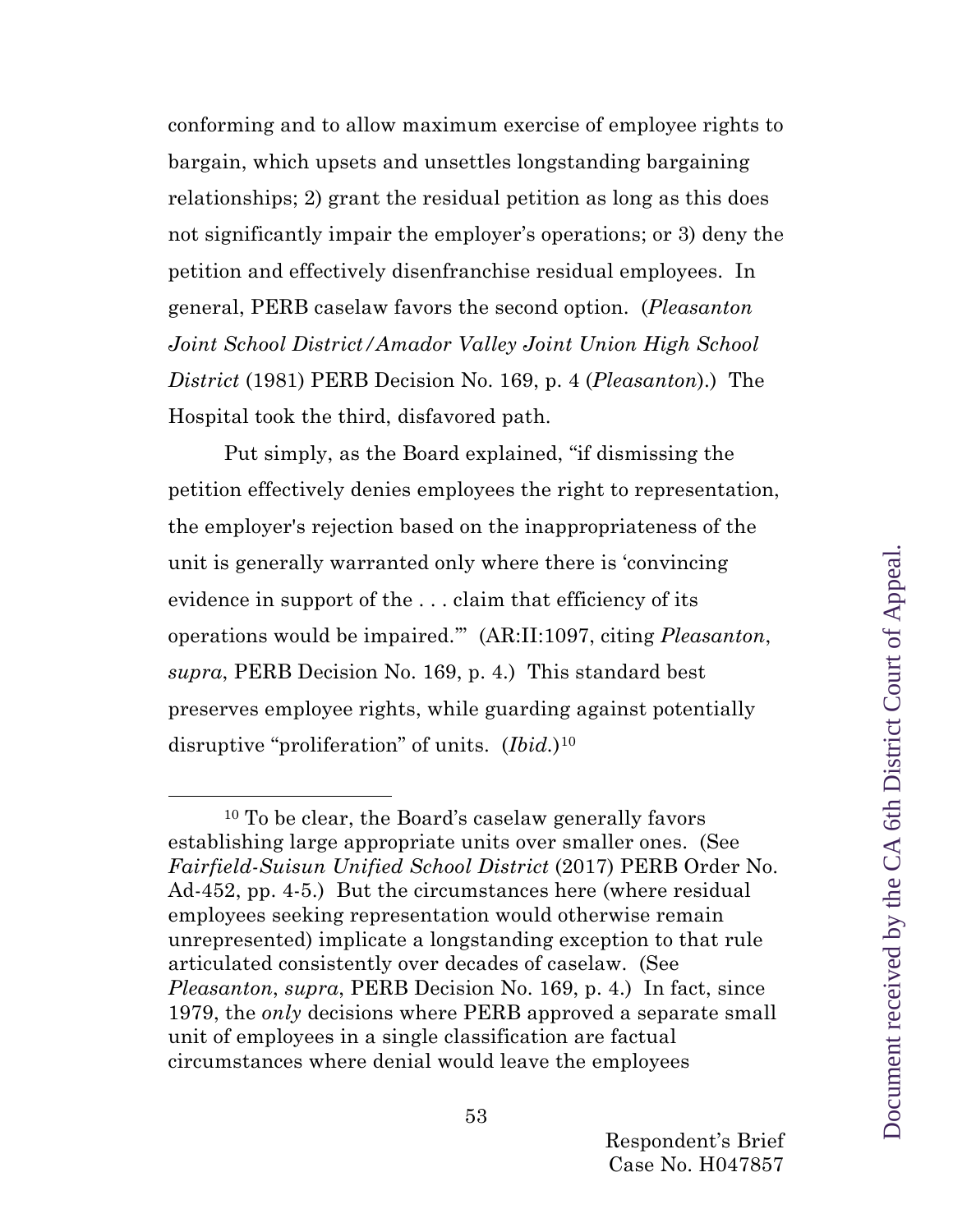But the Hospital did not consider the employees' interests in being represented by a union in making its determination. In some parts of the determination, this led the Hospital to ignore evidence. Elsewhere, this failure caused the Hospital to misapply established standards for evaluating unit determination factors. These deficiencies in the Hospital's determination are discussed below, in section II.B. But the Board emphasized an additional point: the Hospital's failure to give any weight to its employees' interests is consistent with the Hospital's past violations of employee rights and is patently unreasonable. (AR:II:1089.)

This is so *because* the employer's dual role in unit determinations under the Act requires a balanced approach. (AR:II:1089, citing Grodin, *supra*, 23 Hastings L.J. 719, 741- 742.) A local process that places a "thumb on the scale" for the employer's interests is not reasonable. (*San Francisco*, *supra*, PERB Decision 2540-M, p. 16.) The Board properly concluded that the Hospital's failure to grapple with the effects of its decision on employee rights was unreasonable.

<span id="page-53-0"></span>**B. Substantial evidence supports the Board's findings that the Hospital misstated or misapplied all applicable factors to conclude that the proposed unit is not "appropriate."**

Even on its own terms, the Hospital's June 27, 2018 unit determination is unreasonable. The determination distorts

unrepresented. (*Oakland Unified School District* (2001) PERB Decision No. 1464, hearing officer's decision at p. 19.)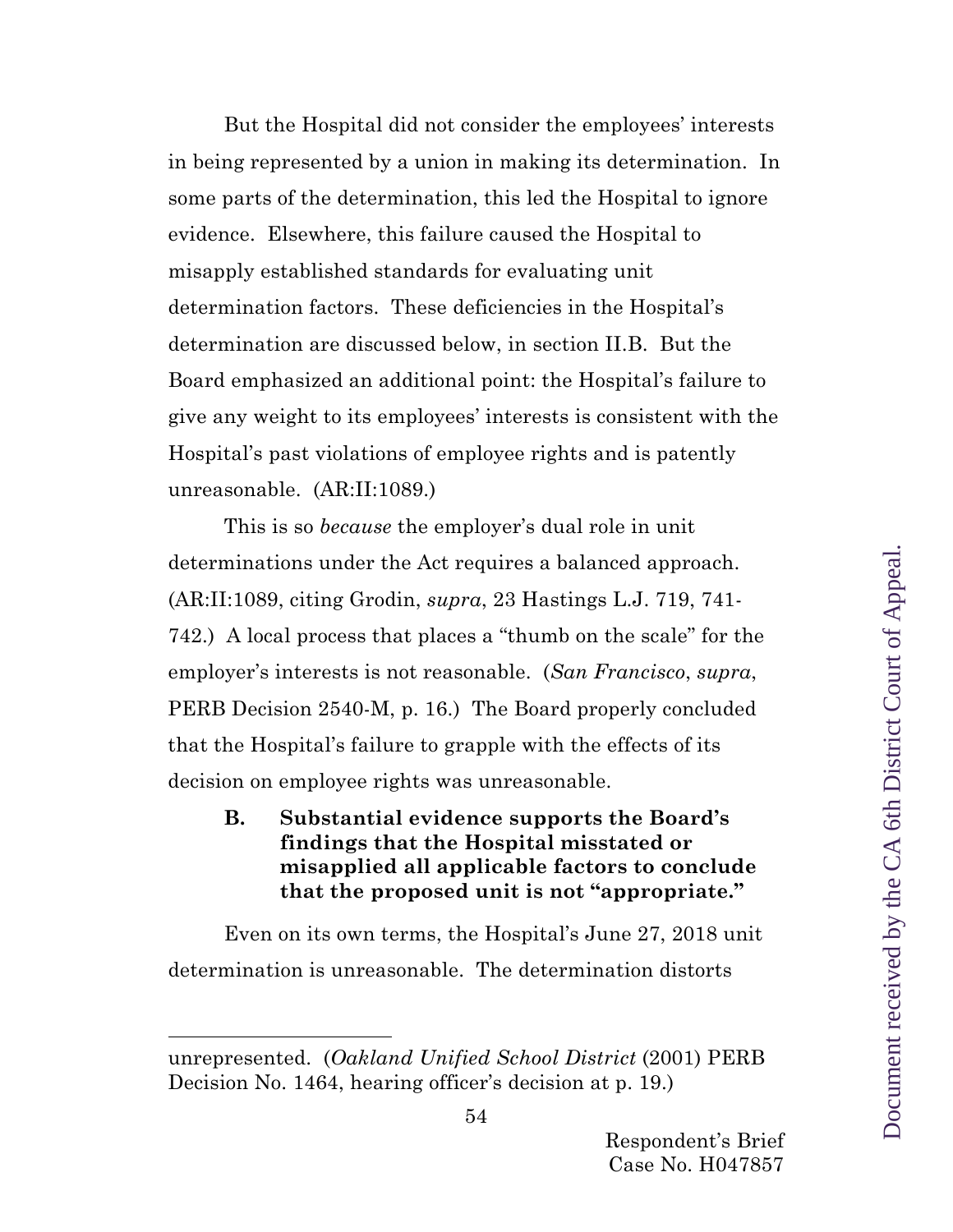certain facts and misapplies established standards, as detailed below. Contrary to the Hospital's assertion, the factual conclusions in its determination are not "uncontroverted" or "undisputed." (POB 37-38.)

## **1. Organizational Structure of the Hospital**

The Hospital found that its existing organizational structure weighed "heavily" against approving the proposed unit. (AR:IV:1543.) The Hospital Board's reasoning was that that the proposed unit did not seek to include 1) all employees in the Lab, 2) all unrepresented employees in the Lab, or 3) all unrepresented professional or technical employees. (AR:IV:1542.)

This reasoning was flawed. The Hospital failed to recognize that the large mixed unit represented by NUHW from which the petitioning employees have been excluded—also fails to include all Lab employees or all professional and technical employees. If these facts weigh heavily against ESC's petition, they weigh just as heavily against the status quo.

The Hospital also asserted that some important functions of the Lab are purportedly shared between employees in the proposed unit and those represented by NUHW. (AR:IV:1542- 1543.) This, the Hospital claimed, creates the potential for "work jurisdiction disputes and other work conflicts" undermining the function of the Lab. (*Ibid*.)

Once again, the Hospital's conclusion does not follow. ESC was not petitioning to divide an existing unit. When ESC filed its petition, the line was already drawn down the middle of

55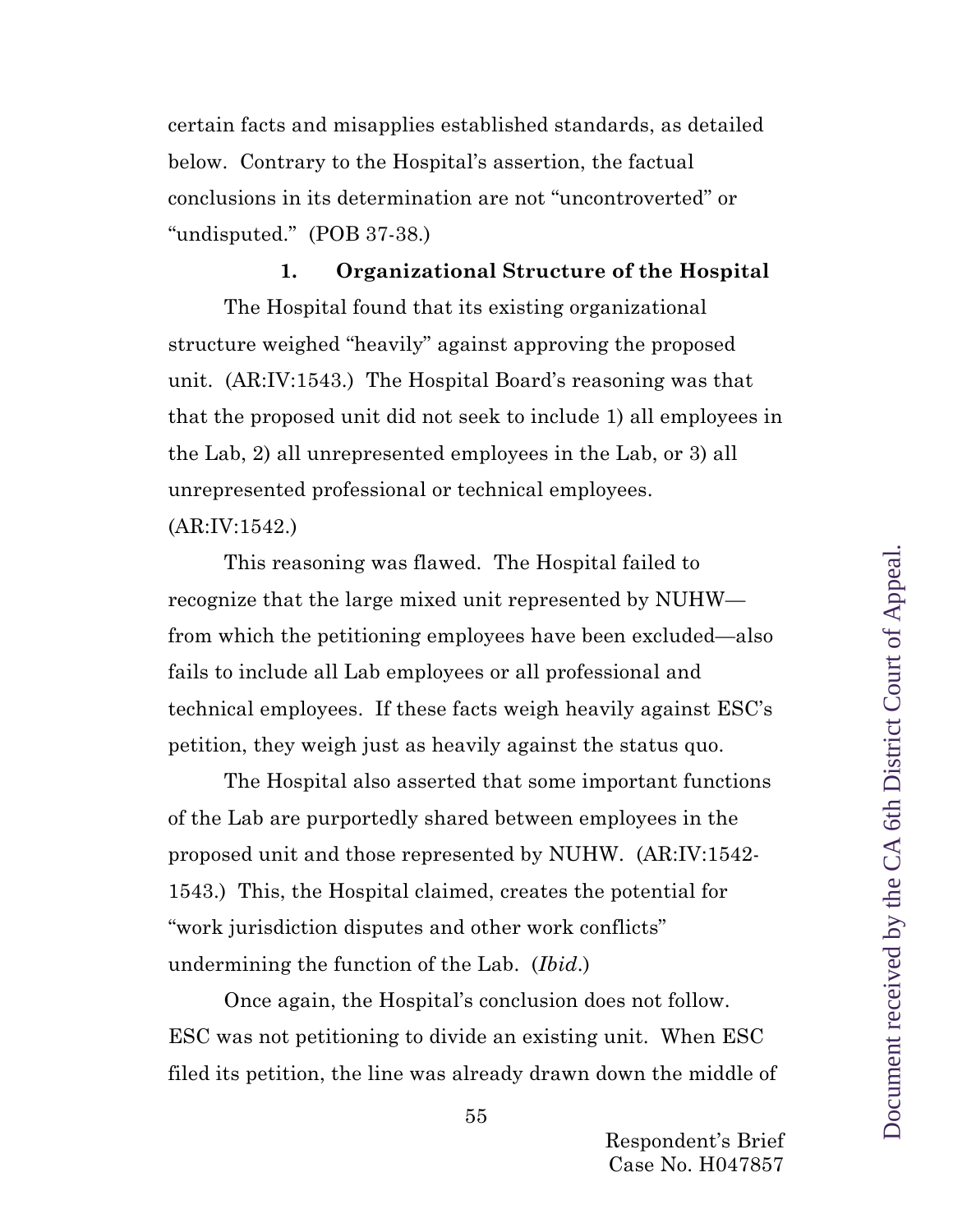the Lab. Today the line represents union versus nonunion Lab employees. The only difference had the Hospital granted ESC's petition would be that employees on both sides of the line would have a union.

Furthermore, even though this division in the Lab between employees represented by NUHW and petitioning employees already exists, no evidence was presented to show that it has caused "work jurisdiction disputes and other work conflicts." The Hospital's analysis of the organizational structure factor therefore lacked any evidence for its central claim. (*City of Azusa*, *supra*, 81 Cal.App.3d 48, 61.)

The Hospital implied that this factor would have weighed in favor of ESC's petition if it had included "all unrepresented employees in the Lab," but did not identify what the purported exclusions are. (AR:IV:1542.) In fact, the record shows that three of the unrepresented employees are supervisors or managers who would not be included in a rank-and-file unit anyway. (AR:IV:1548-1549.) Therefore the only purportedly missing employee is the laboratory aide position.<sup>[11](#page-55-0)</sup> But if that absence represented such a problem for the Hospital, it could have easily suggested that ESC add the laboratory aide to the unit, just as it had done for the histotechs initially. That the Hospital instead used this fact to, again, deny the petitioning

<span id="page-55-0"></span><sup>&</sup>lt;sup>11</sup> There was testimony that a second person was hired into the laboratory aide position after the Hospital's determination. (AR:III:1225.) Regardless, there was only a single laboratory aide at the time the Hospital rendered its determination. (AR:IV:1549.)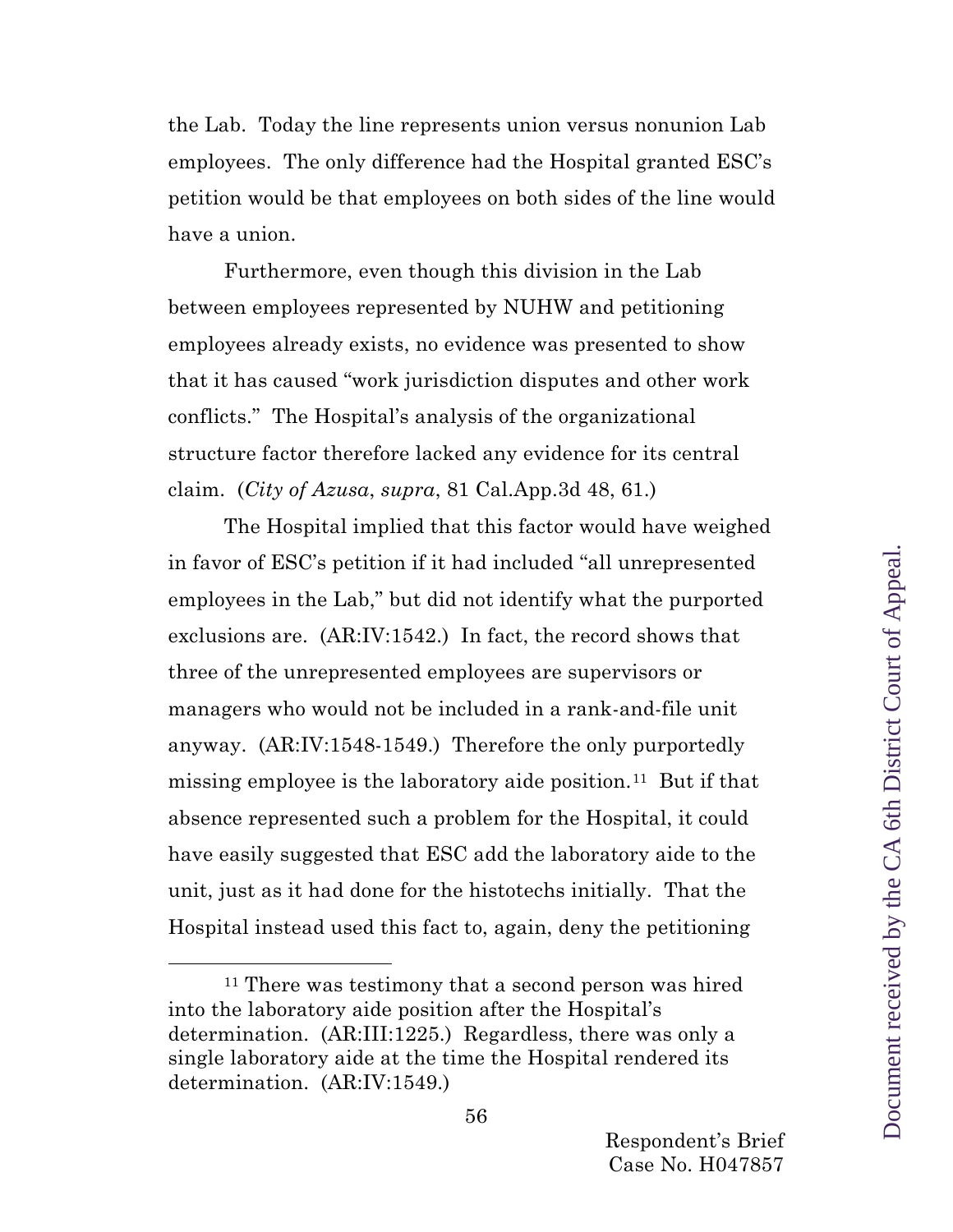employees representation entirely was unreasonable. (See *City of Azusa*, *supra*, 81 Cal.App.3d 48, 61.)

#### **2. Unit Proliferation**

The Hospital determined that there is a "general, rebuttable presumption against the undue proliferation of units," citing "guidance" from *Salinas II*. (AR:IV:1543.) But *Salinas II* noted some federal authority for the proposition that "'four or fewer units, if otherwise suitable on 'community of interest' grounds, would not have been thought undue.'" (AR:VII:3013, quoting *NLRB v. Res-Care, Inc*. (7th Cir. 1983) 705 F.2d 1461, 1470-1471.) And the actual "guidance" was that it would be generally reasonable for the Hospital to rely on PERB's unit appropriateness caselaw. (AR:VII:3013.) Yet the Hospital did not cite or identify any such cases in its determination on unit proliferation.

As described in Argument section II.A., above, and as *Salinas II* explained (AR:VII:3014), PERB caselaw addresses the problem of unit proliferation in exactly these circumstances. A recognition petition by a group of unrepresented residual employees should be granted unless convincing evidence establishes that the efficiency of the employer's operations would be disrupted. (*Pleasanton*, *supra*, PERB Decision No. 169, p. 4.) Here, the Hospital itself created the conditions it claims will impair its operations: it has divided the Lab between NUHW-represented employees and other rank-and-file nonunion employees. Again, if the Hospital is correct such division creates the conditions for employees to have "work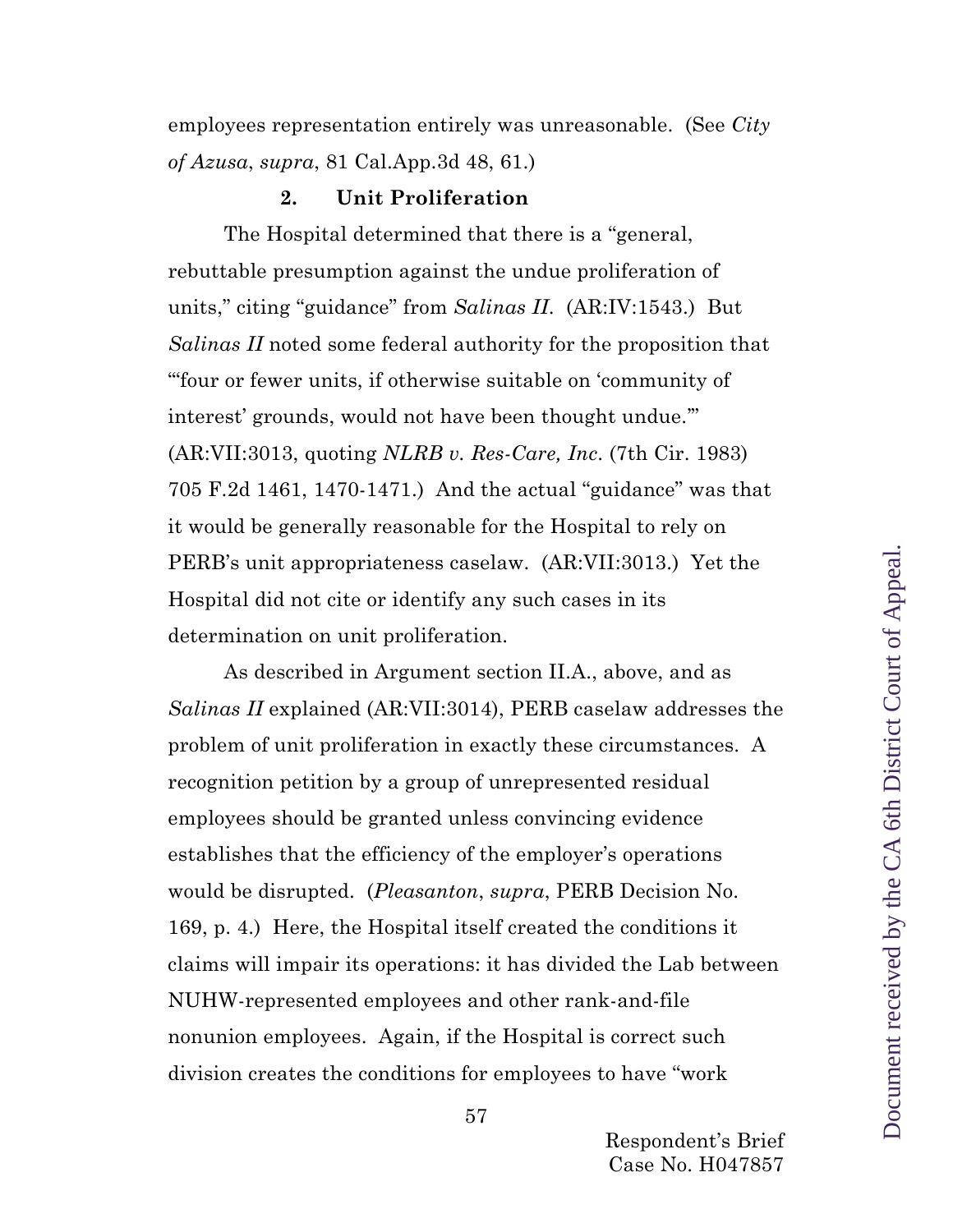jurisdiction disputes," there should be evidence of that fact. But none was cited. Therefore, as the Board held, the Hospital did not establish that its operations would be impaired by granting the petition. (AR:II:1097, citing *Pleasanton*, *supra*, PERB Decision No. 169, p. 4.)

The Hospital's bad-faith approach is also evident in its discussion of "non-conforming" units. These refer to bargaining units that are not one of the seven presumptively appropriate units identified by the NLRB's Health Care Rule. (AR:IV:1543; 29 C.F.R. § 103.30.) The proposed unit is indeed nonconforming in this sense. But so are the Hospital's other units. The Hospital did acknowledge this, but excused those units because they are "very large." (AR:IV:1543.) But in doing so, the Hospital neglected to mention that the engineering unit is approximately the same size as ESC's proposed unit. (AR:IV:1396.)

Finally, the Hospital claimed that undue proliferation was a concern because "there are 102 non-leadership job classifications that are unrepresented, and those job classifications are contained within 42 separate departments of the Hospital." (AR:IV:1543.) A review of these remaining unrepresented classifications shows, however, that they are divided into categories representing leadership, clerical employees, professional employees, technical employees, and a miscellaneous group. (AR:IV:1389-1394, AR:I:651.) Many are business-related technical and professional employees, or clericals. (AR:I:651.) Insisting on the broadest possible unit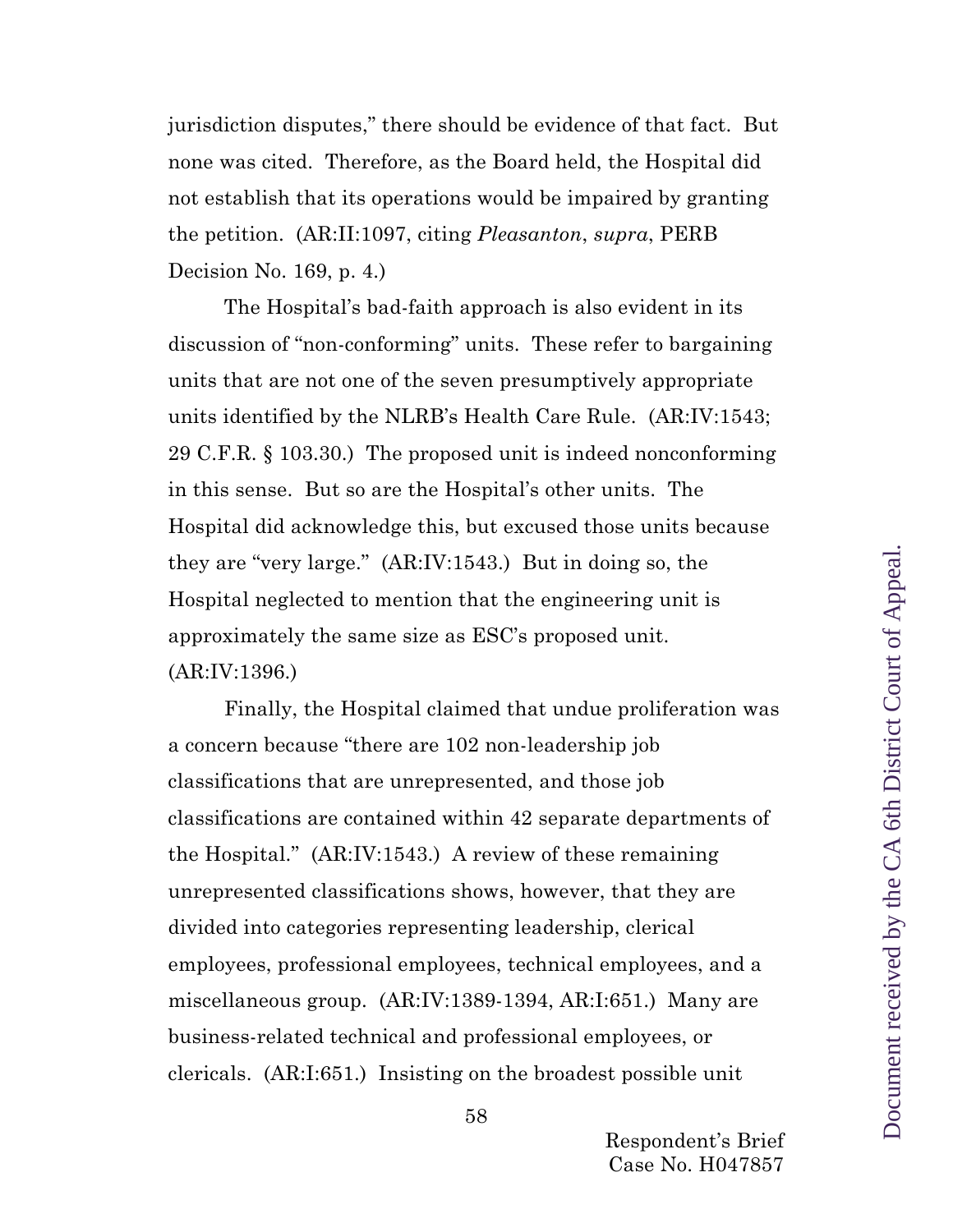leaves a substantial number of the Hospital's employees effectively unable to exercise their rights under sections 3502 and 3507.1 in perpetuity. (See AR:IV:1396.) As the Board explained, "[t]he MMBA does not give the Hospital the right to determine which employees get the benefit of the statute or which must remain unrepresented, and it certainly does not empower it to determine the number and identity of the employee organizations that represent its employees." (AR:II:1090.)

Indeed, as the Board noted, the residual employees have remained unrepresented despite the current configuration having been in place for decades. (AR:III:1317.) NUHW organizer Grant Hill testified that NUHW had little interest in organizing a small group of employees. (AR:III:1323.)

The Hospital considered none of these facts, despite weighing the unit-proliferation factor "heavily" against ESC. (AR:IV:1543.) Based on these omissions, substantial evidence supports the PERB's finding that the Hospital applied the unitproliferation factor unreasonably. (AR:II:1094.)

#### **3. History of Labor Relations**

The Hospital determined that the history of labor relations weighed against granting ESC's petition. The only support for this conclusion was: 1) the employees in the proposed unit had not been unionized before; and 2) the Hospital had never bargained with a portion of the Lab "exclusively," by which the Hospital meant excluding non-Lab employees. (AR:IV:1544.) The word "exclusively" is doing all the work in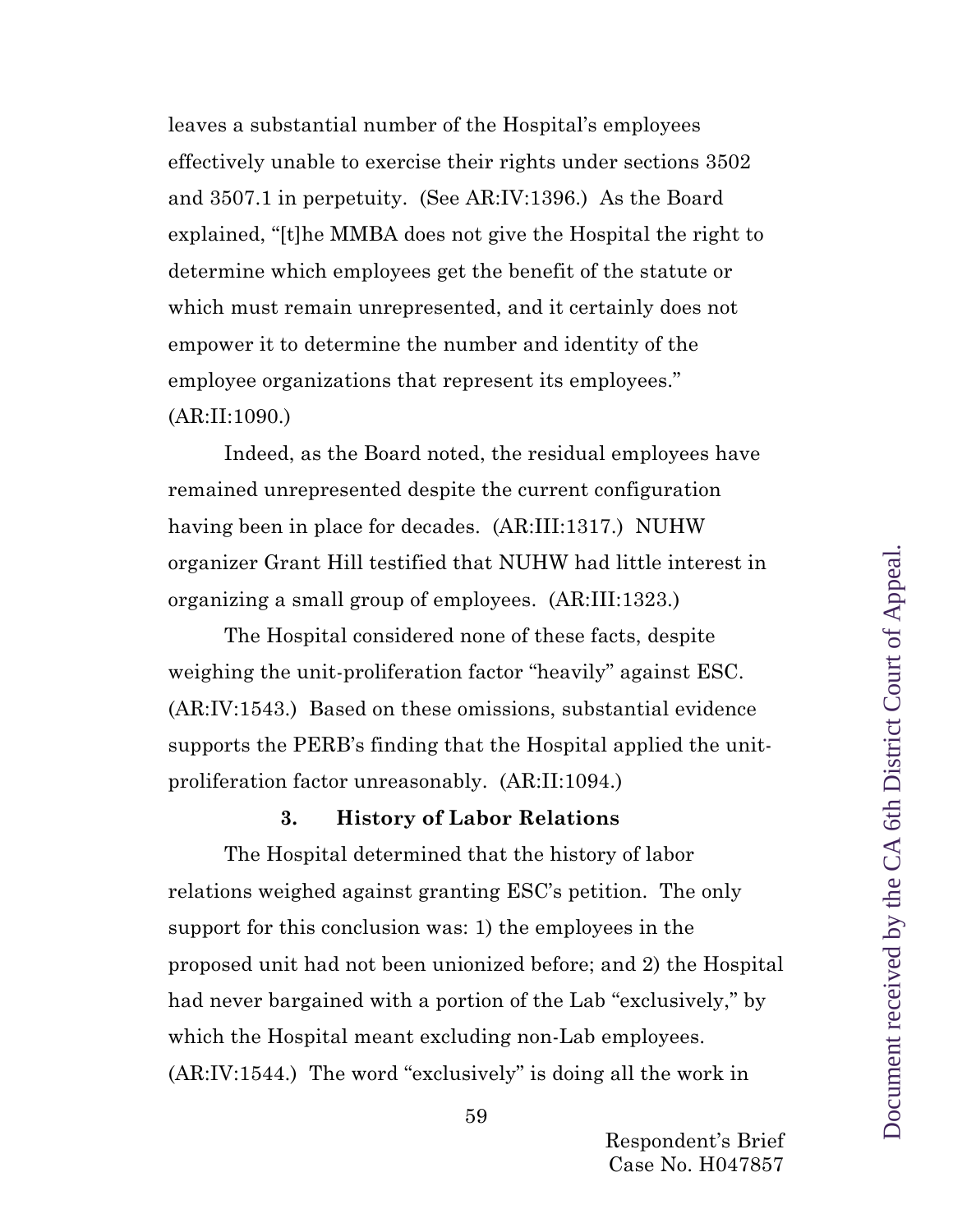the Hospital's analysis, but its relevance is unclear. The Hospital currently has a labor and employee relations system that treats half of the Lab as represented by NUHW and the other half as unrepresented. (*Ibid.*) The fact that the NUHW unit contains classifications in other departments does not change the fact that the other half of the Lab is already treated distinctly.

Further, it is not true that the Hospital does not have any history of dealing with a representative of just Lab employees. The Board noted that there were two significant pieces of evidence that established some history favoring the establishment of the proposed unit. (AR:II:1098.) The first is the card-check agreement which stated that the Hospital would recognize ESC as the exclusive representative of ESC's proposed unit. (AR:IV:1098-1099.)<sup>12</sup> The Hospital's decision to utterly disregard this agreement's existence, failing even to explain its weight in the overall unit determination analysis, was unreasonable. (*Ibid*.) Second, the Hospital has dealt with ESC as the representative of a clinical laboratory scientist on at least one occasion. (AR:II:1099; AR:V:2114.)

<span id="page-59-0"></span><sup>12</sup> No party challenged the ALJ's conclusion in *Salinas I* that the Hospital had not waived its right to further contest the appropriateness of the unit, and so the Board did not disturb this conclusion. But the Board noted that the lack of a waiver did not render the agreement irrelevant to a unit appropriateness determination. (AR:II:1098.)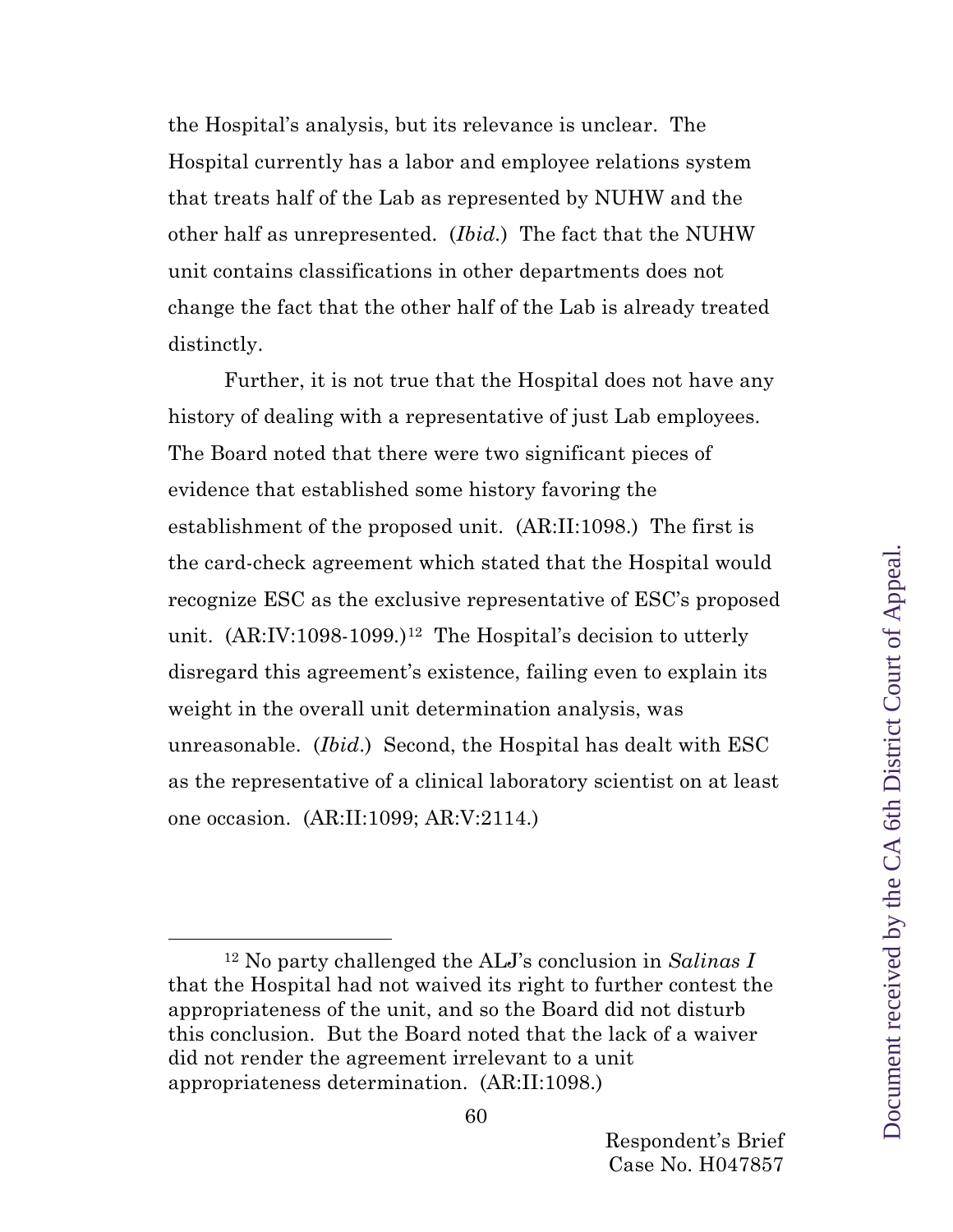Therefore, the Board correctly concluded that the Hospital had ignored significant relevant evidence in its analysis of the history of labor relations.

#### **4. Community of Interest**

The "community of interest" factor in unit determinations is well established. (*County of Santa Clara*, *supra*, 51 Cal.App.3d 255, 260.) This inquiry involves identifying and weighing the similarities and differences between employees in the unit on the one hand, and those excluded on the other. (See *id.* at p. 265.) But both courts and PERB have held that a petitioner need not identify the *most* appropriate unit for a unit to be appropriate for recognition. (See *Alameda County Assistant Public Defenders Assn. v. County of Alameda* (1973) 33 Cal.App.3d 825, 830; *City of Glendale* (2007) PERB Order No. Ad-361-M, pp. 4-5.) All that is required is that the unit be "appropriate." (See  $\S 3507.1$ , subd. (c).)

The Hospital claimed that it was applying the following test to determine whether employees in the proposed unit have a community of interest, and that this test was directed by the ALJ in *Salinas II*: "appropriate units in acute care facilities must still share a community of interest within the bargaining unit, yet must also have a disparity of interest with those employees outside of the unit." (AR:IV:1544.) Again, the Hospital quoted selectively from *Salinas II*.

In *Salinas II* the Hospital argued that it was following the federal community of interest standard. (AR:VII:3000.) In response to the Hospital's claim, the ALJ provided a detailed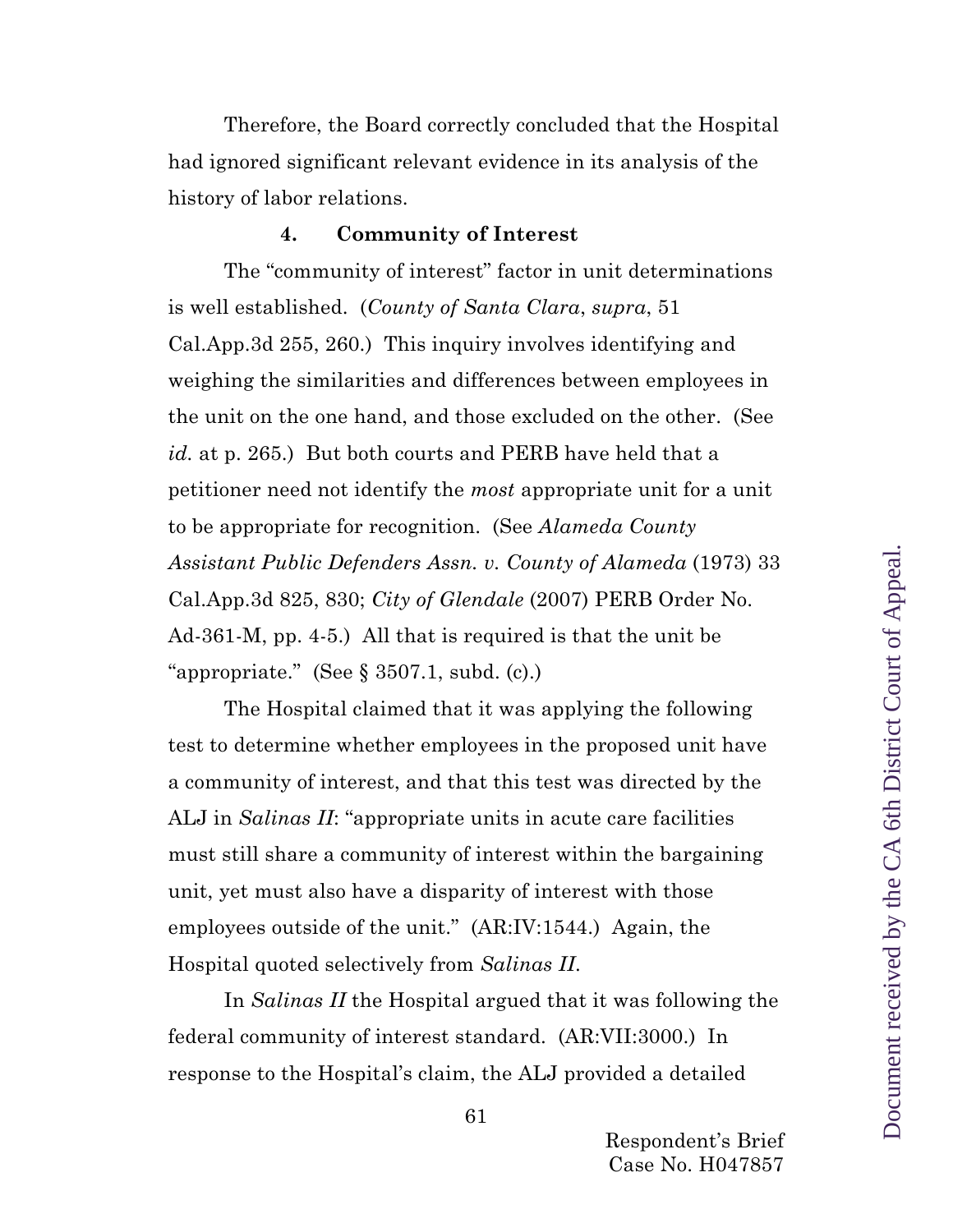history of the federal standard to guide the Hospital in its third opportunity to determine whether the unit was appropriate. (AR:VII:3000-3020.) But *Salinas II* also instructed that a test based on "disparity of interests" was incompatible with the NLRB's Health Care Rule, which the Hospital also relied on at various points in its determination. (AR:VII:3019.)

Here again the Hospital's failure to adequately consider employee rights distorted its analysis. Where employees have been historically excluded from a unit with which they share some community of interest, a strict disparity of interests test effectively disenfranchises them. (*Pleasanton*, *supra*, PERB Decision No. 169, p. 7.) Furthermore, *Salinas II* instructed that PERB had not followed a strict "disparity of interests" test in the past, because that analysis ultimately becomes a "most appropriate" unit test. (AR:VII:3014-3015.)

So while the Hospital was correct to apply a "community of interest" test, it selectively quoted from *Salinas II* to suggest that it was required to find the *most* appropriate unit, when it was not.

Under the Hospital's reasoning, even if the petitioning employees had enough in common to make them a cohesive unit for collective bargaining, any similarities to employees now represented by NUHW were disqualifying. (AR:IV:1544*.*) But any such similarities were not overwhelming enough for the Hospital to have, in the past, modified NUHW's unit to add the unrepresented lab classifications. And indeed the similarities between classifications in the proposed unit and employees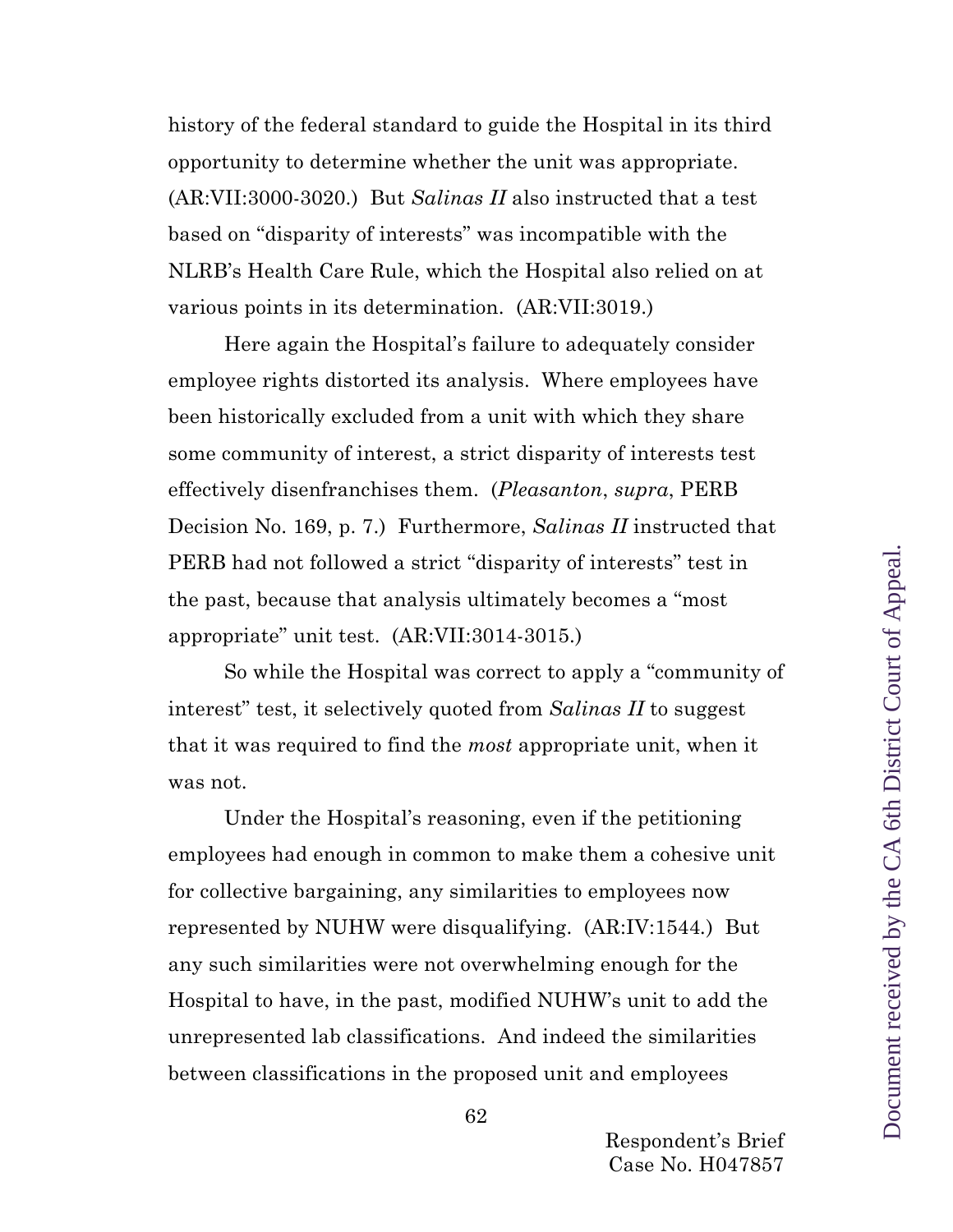outside the unit cited by the Hospital appear to concern aspects of the employees' work that is incidental to their main job duties. For example, the Hospital's staff report considered the allegedly shared duties of "answer[ing] the phone" and "verify[ing] specimens and patient identifiers to ensure that the correct specimen is being tested." (AR:IV:1553.) These duties are not contained in the Hospital's description of the key duties of CLSs, MLTs, or histotechs. (AR:IV:1550-1551.) The Hospital's report did not similarly describe the duties of the NUHW-represented lab employees, such as pathology clerks and laboratory technician assistants, so it is impossible to know how closely related the functions of these two groups truly are.

The Hospital's bad faith is shown most clearly in its treatment of histotechs. The Hospital cites the histotechs repeatedly as being too distinct from CLSs and MLTs to be included in a unit with them. (AR:1545-1546.) On the factors of "frequency of contact," "training requirements," and "interchange of job functions," the Hospital found that histotechs were distinct enough from CLSs and MLTs to weigh against finding that the proposed unit had a community of interest. (AR:IV:1545-1546.) But it was the Hospital who sought to include the histotechs in the unit, over ESC's initial objections. (AR:V:2357-2358.) This gamesmanship led PERB to conclude that the Hospital had acted unreasonably. (AR:II:1096.)

The Hospital's determination also relied on the "fact" that all Lab employees have "similar" compensation, but this fact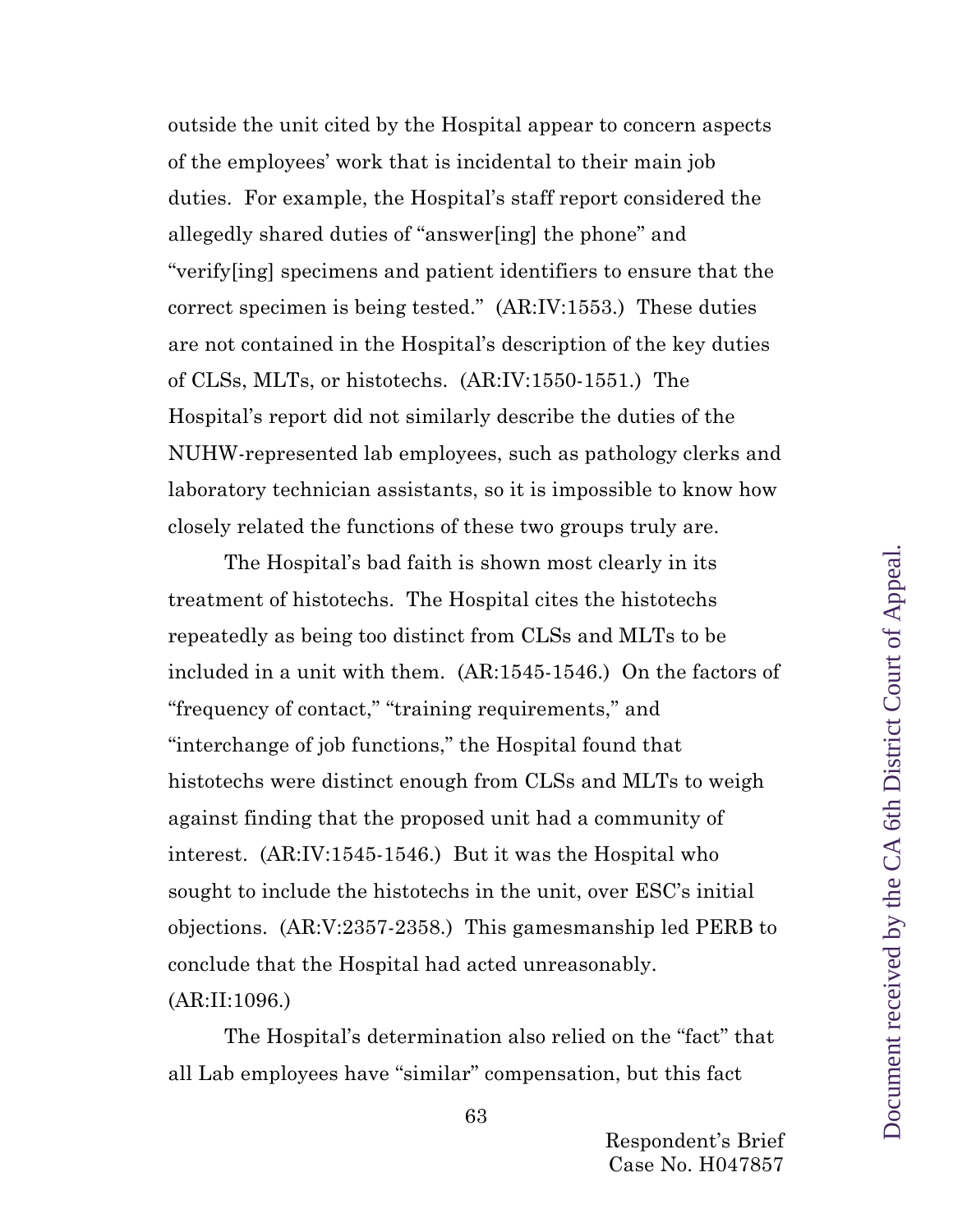was entirely unsupported in the Hospital's findings.

(AR:IV:1547, 1554.) Neither the determination nor the staff report describes the compensation for Lab employees outside the proposed unit. (*Ibid.*) Yet this was another factor the Hospital weighed "heavily" against the petition. (AR:IV:1547*.*) This was also unreasonable. (*City of Azusa*, *supra*, 81 Cal.App.3d 48, 61.)

In sum, substantial evidence supports the Board's conclusion that the Hospital unreasonably applied the community of interest factors. (*Boling*, *supra*, 5 Cal.5th 898, 912.)

## <span id="page-63-0"></span>**III. The Board's order that the Hospital recognize and bargain with ESC is well within its broad remedial authority.**

It was well within PERB's remedial authority to order the Hospital to grant ESC's recognition petition.

PERB's remedial powers are broad. The MMBA provides PERB with initial exclusive jurisdiction to determine whether an unfair practice charge "is justified and, if so, the appropriate remedy necessary to effectuate the purposes of the [MMBA]." (§ 3509, subd. (b).) The courts have noted that "the relation of remedy to policy is peculiarly a matter for administrative competence." (*Mt. San Antonio*, *supra*, 210 Cal.App.3d 178, 189, quoting *Phelps Dodge Corp. v. NLRB* (1941) 313 U.S. 177, 194.) Accordingly, PERB's discretionary remedial authority is subject only to limited judicial review. (*Id.* at p. 190, citing *Jasmine Vineyards, Inc. v. Agricultural Labor Relations Bd*., *supra*, 113 Cal.App.3d 968, 982.) The Board's remedies "will not be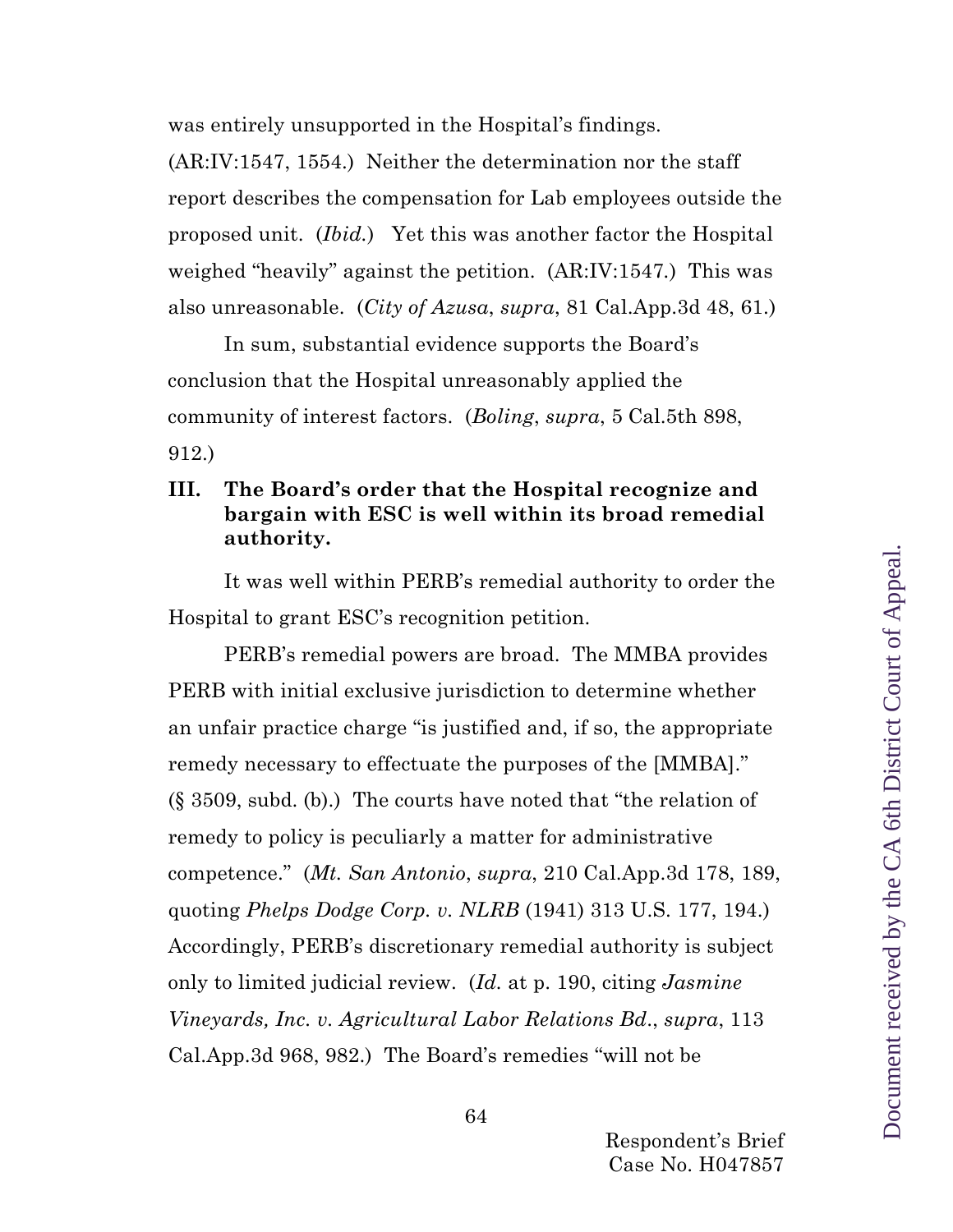disturbed by the courts unless it can be shown that the order is a patent attempt to achieve ends other than those which can fairly be said to effectuate the policies of the act." (*Butte View Farms*, *supra*, 95 Cal.App.3d 961, 967.)

The Hospital argues that even if it unlawfully denied ESC recognition, PERB did not have the authority to order the Hospital to recognize ESC. (POB 31-32.) Instead, the Hospital suggests that the proper remedy would be to permit the Hospital yet another chance to arrive at a reasonable unit determination. (*Ibid*.) In support of this argument, the Hospital cites to *County of Orange*, *supra*, PERB Decision No. 2478-M and *County of Riverside* (2011) PERB Decision No. 2163-M. Neither case forecloses the remedy the Board ordered here.

In both *County of Orange* and *County of Riverside*, PERB determined that an employer unlawfully applied its local rules to reject representation petitions. In *County of Orange*, the employer unreasonably rejected a severance petition by a union seeking to represent several professional classifications, contrary to MMBA section 3507.3. (*County of Orange*, *supra*, PERB Decision No. 2478-M, pp. 1-2.) The Board issued a limited remedy requiring the employer to rescind the denial of the severance petition and determine whether the proposed unit was appropriate. (*Id.* at p. 13.) Although the Board did not order the employer to grant the union's severance petition, the Board alluded to the possibility that in a different "procedural context" it may be appropriate for PERB to determine the contours of a unit. (*Id*. at p. 13.) Furthermore, the Board held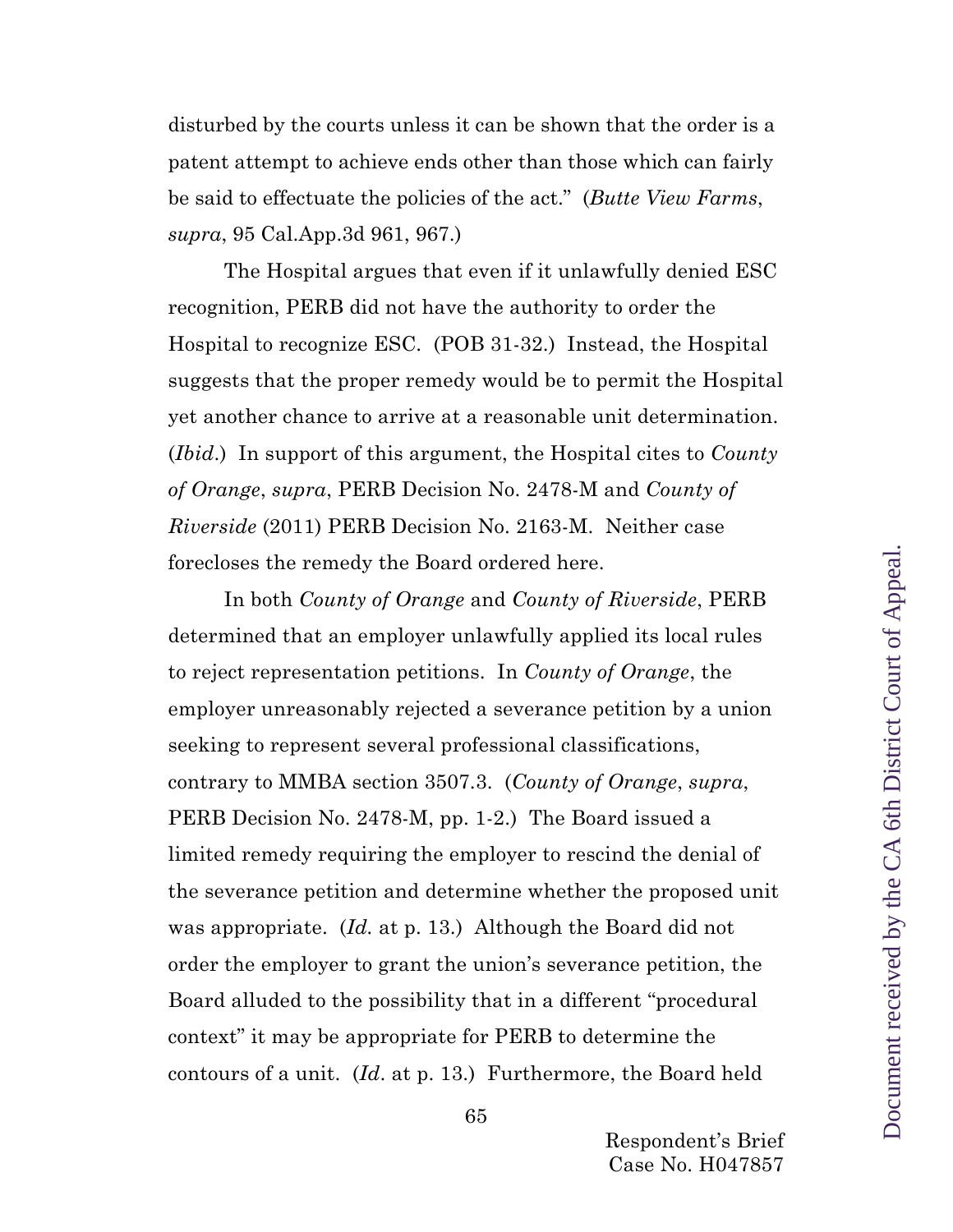that it would allow the employer to decide whether the petitioned-for unit was appropriate, "so long as the decision was consistent with the MMBA." (*Ibid.*)

In *County of Riverside*, *supra*, PERB Decision No. 2163-M, the Board considered whether an employer violated its local rules when it denied a unit modification petition. (*Id.* at p. 1.) The Board found that the employer unreasonably denied the petition on the basis that the union had failed to provide proof of support, despite the fact that its local rule had no such requirement. (*Id.* at pp. 2, 4-5.) As a remedy, the Board required the employer to rescind its denial of the petition, but it did not require the employer to grant the petition. (*Id*. at p. 6.) The appropriateness of the unit had not been litigated, and so certifying the unit was "premature." (*Id.*, adopting proposed decision at p. 10.)

As also noted in Argument section I.B.3, above, *County of Orange* and *County of Riverside* are distinguishable from this case. The employer in *County of Riverside* had not yet made a unit determination. (*County of Riverside*, *supra*, PERB Decision No. 2163-M, adopting proposed decision at p. 10.) The employer in *County of Orange* had made a unit determination once, but the only issue before PERB was whether that denial violated MMBA section 3507.3, pertaining to professional employees' right to be represented separately from other employees. (*County of Orange*, *supra*, PERB Decision No. 2478-M at p. 10.) Thus, it was appropriate in *County of Orange* and *County of Riverside* for the Board to grant the employer a further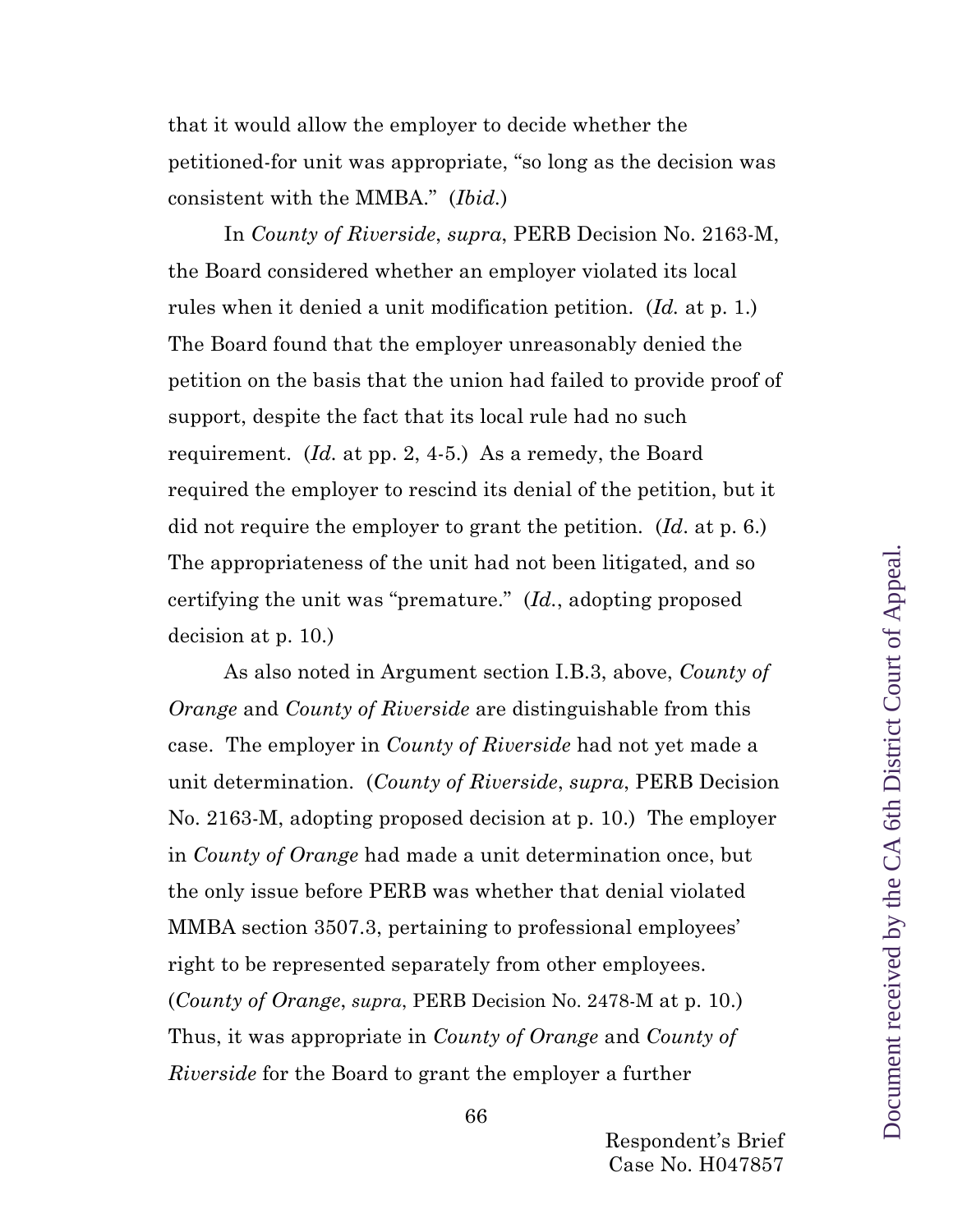opportunity to determine whether the proposed unit was appropriate.

But, this case has distinct features that required the Board to act more decisively. (AR:II:1102.) Here, "the Hospital's repeated failure to apply its own rule reasonably [has] result[ed] in an exhaustive history of litigating similar issues." (AR:II:1101, internal quotation marks omitted.) By the time this case was before the Board, the Hospital had delayed for five years ESC's right to represent the petitioning employees, and those employees' right to be represented. The continuing denial of recognition raised the risk of irreparable injury to ESC. (See *City of Fremont* (2013) PERB Order No. IR-57-M, p. 26, citing *Small v. Avanti Health Systems, LLC* (9th Cir. 2011) 661 F.3d 1180, 1185, 1191.) There is no reason to believe that on the fourth try, the Hospital would reasonably apply its local rules. Indeed, the Hospital has not attempted to explain how it would do so or acknowledged that it failed on its first three attempts.

Thus, the Board properly determined that given the circumstances of the case, a "conclusive resolution," i.e., an order requiring the Hospital to recognize ESC, was necessary to effectuate the purposes of the MMBA. (AR:II:1102.) The Board's order was not an abuse of its broad discretion to determine the appropriate remedy for an unfair practice. (*Mt. San Antonio*, *supra*, 210 Cal.App.3d 178, 189-190; see also *Local Joint Executive Bd. of Las Vegas v. NLRB* (9th Cir. 2011) 657 F.3d 865, 873-874 [even where deference is owed, an agency's repeated recalcitrance makes remand inappropriate].)

Respondent's Brief Case No. H047857

67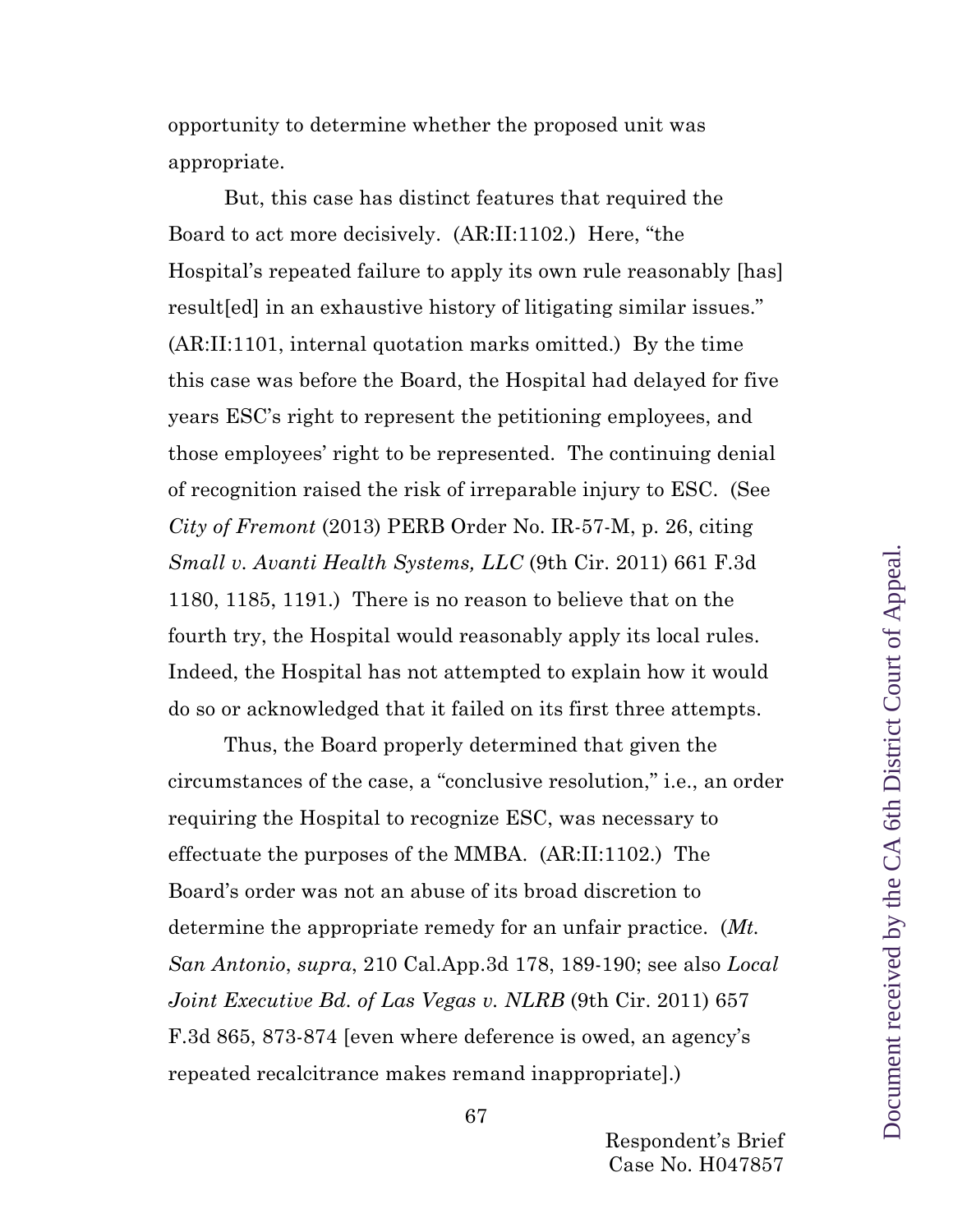#### **CONCLUSION**

The Hospital seeks to have the Board's decision annulled and set aside and be replaced by a different decision dismissing ESC's allegations. (POB 53.) The result for its employees' rights would be disastrous. The Hospital has configured its units in a way that, according to its arguments, allows it to effectively disenfranchise a significant portion of its workforce. The Board emphasized that "[t]he MMBA does not give the Hospital the right to determine which employees get the benefit of the statute or which must remain unrepresented, and it certainly does not empower it to determine the number and identity of the employee organizations that represent its employees." (AR:II:1090.) The Court should affirm this principle by denying the Hospital's petition.

Dated: September 28, 2020

Respectfully submitted,

J. FELIX DE LA TORRE, General Counsel WENDI L. ROSS, Deputy General Counsel



DANIEL TRUMP, Senior Regional Attorney JESSICA KIM, Senior Regional Attorney

 Attorneys for Respondent PUBLIC EMPLOYMENT RELATIONS BOARD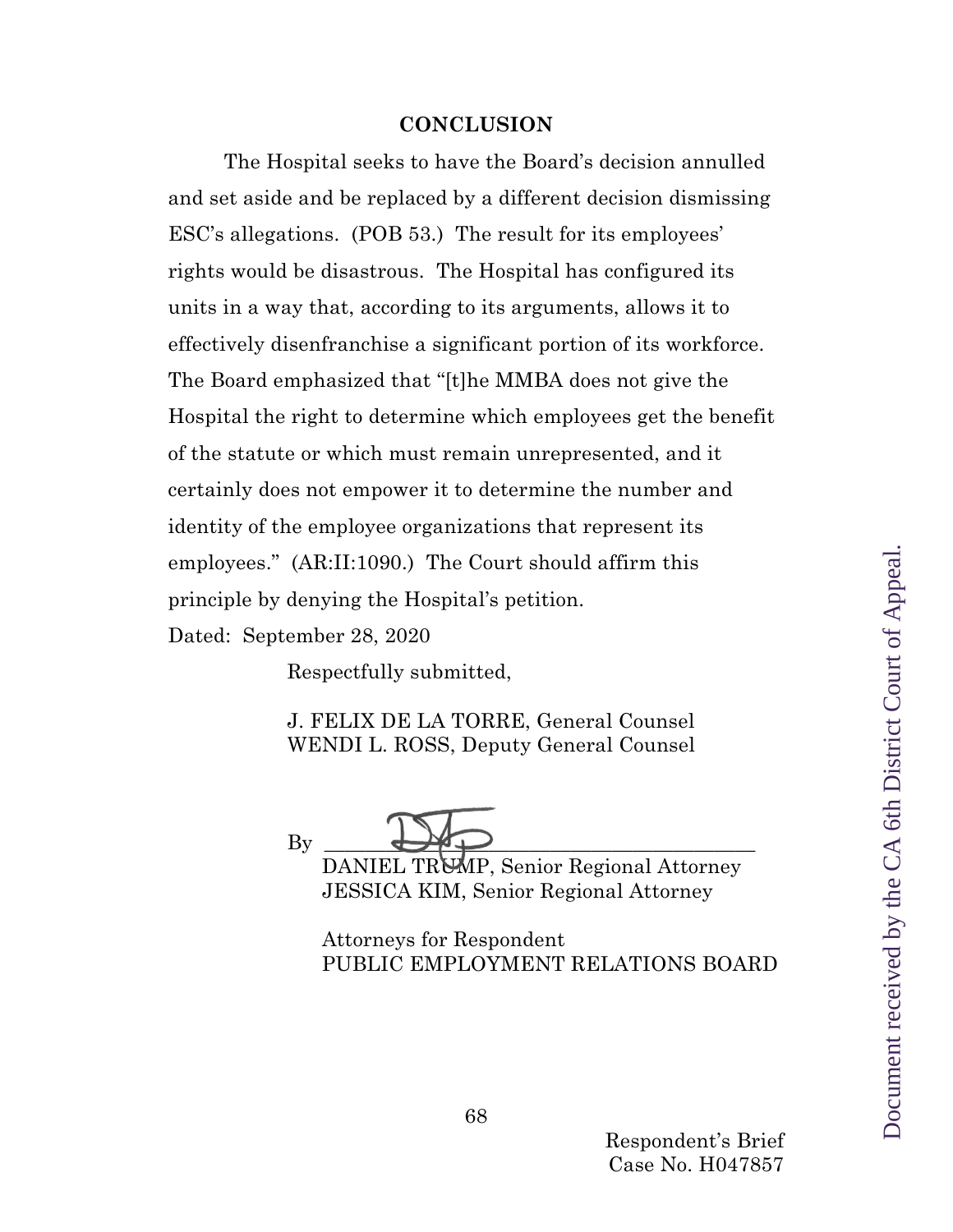## **COUNSEL'S CERTIFICATE OF COMPLIANCE WITH CALIFORNIA RULES OF COURT 8.204(c)(1)**

Counsel of Record hereby certifies that pursuant to rule 8.204(c)(1) of the California Rules of Court, the enclosed brief of Respondent Public Employment Relations Board is produced using 13-point Roman-type font and contains, including footnotes, 13,594 words, which is less than the maximum— 14,000 words—permitted by this rule. Counsel relies on the word count of the computer program used to prepare this brief. Dated: September 28, 2020

 $\frac{1}{2}$ . They was none

TORRE Declarant PUBLIC EMPLOYMENT RELATIONS BOARD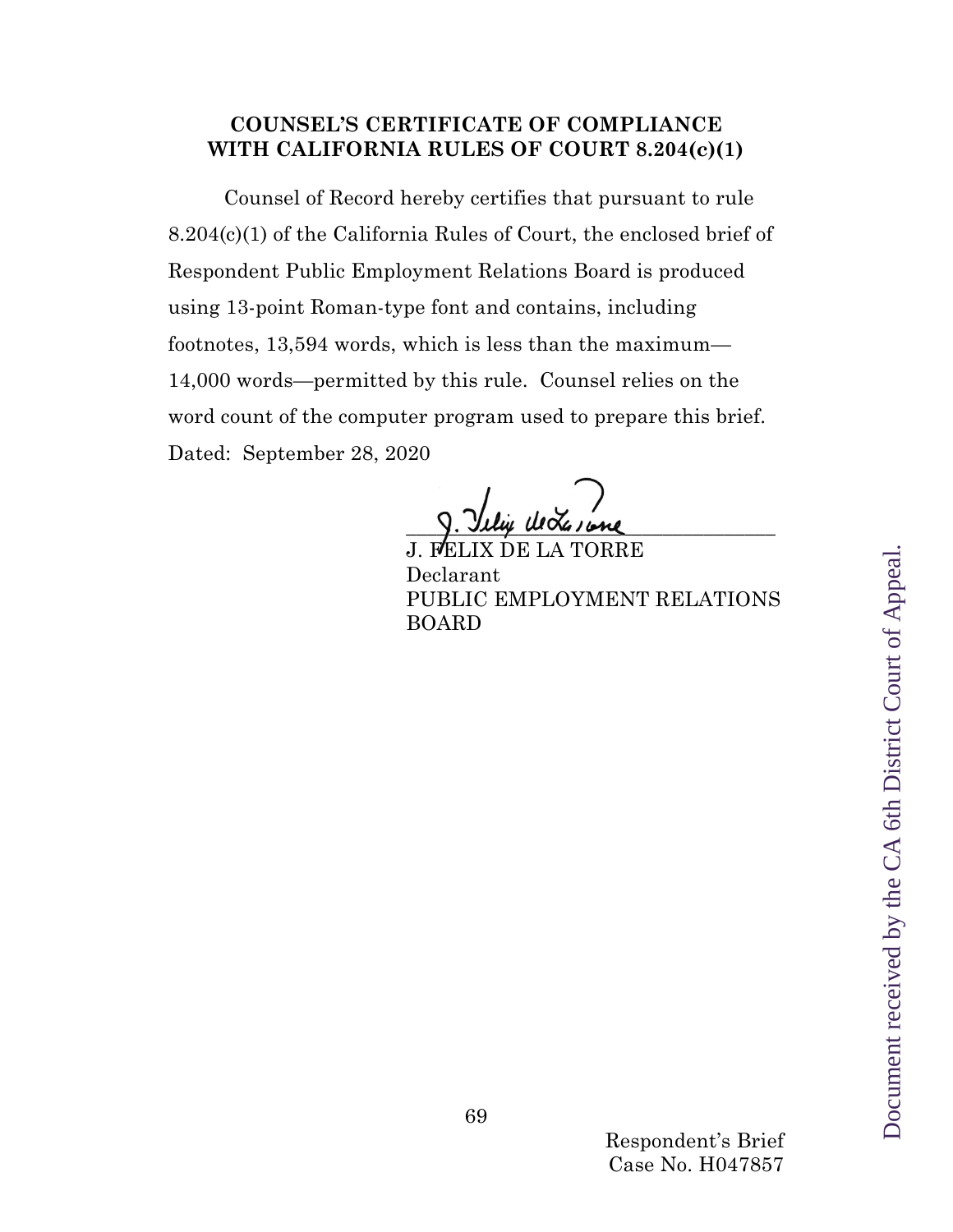## **PROOF OF SERVICE C.C.P. 1013a**

| <b>COURT NAME:</b>  | In the Court of Appeal for the<br>State of California, Sixth Appellate<br>District                                                                                                                               |
|---------------------|------------------------------------------------------------------------------------------------------------------------------------------------------------------------------------------------------------------|
| <b>CASE NUMBER:</b> | H047857                                                                                                                                                                                                          |
| PERB DEC. NO.:      | 2689-M                                                                                                                                                                                                           |
| <b>CASE NAME:</b>   | Salinas Valley Memorial Hospital District<br>v. Public Employment Relations Board;<br>International Federation of Professional<br>and Technical Engineers, Local 20,<br>(Engineers and Scientists of California) |

I declare that I am a resident of or employed in the County of Sacramento, State of California. I am over the age of 18 and not a party to the within entitled cause. I am an employee of the Public Employment Relations Board, 1031 18th Street, Sacramento, California 95811.

On September 28, 2020, I served an electronic copy of **Respondent's Brief** on the Sixth District Court of Appeal pursuant to California Rules of Court, rule 8.44(b), satisfying service on the Supreme Court of California.

On September 28, 2020, I served the **Respondent's Brief**  regarding the above-referenced case on the parties listed below:

#### **Attorneys for Petitioner**

Ramanpreet K. Dheri Robert G. Hulteng Littler Mendelson, PC 333 Bust St., 34th Floor San Francisco, CA 94104

### **Attorney for Real Party in Interest**

Danielle A. Lucido IFPTE, Local 20 810 Clay Street Oakland, CA 94607

Document received by the CA 6th District Court of Appeal.Document received by the CA 6th District Court of Appeal